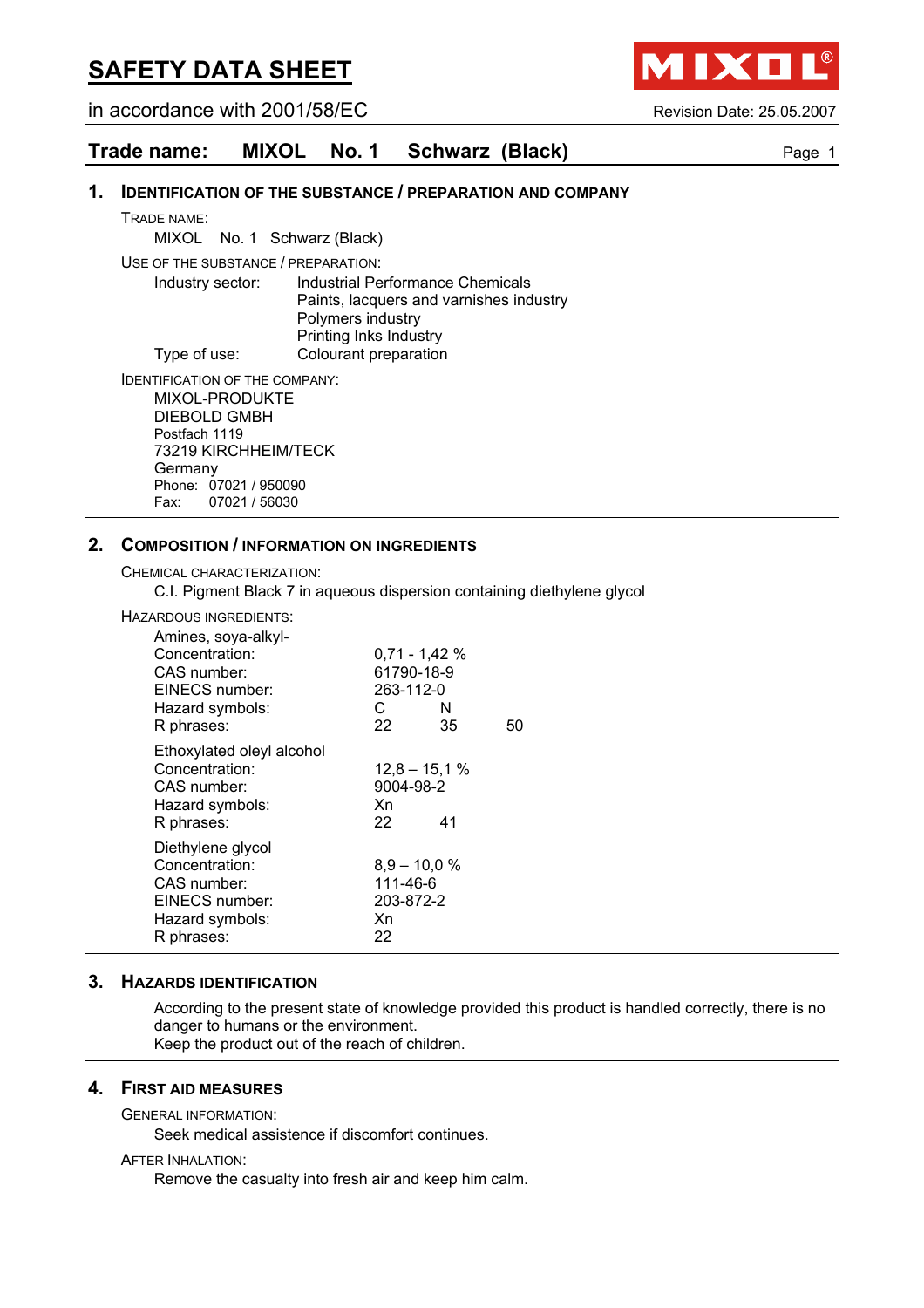## **Trade name: MIXOL No. 1 Schwarz (Black)** Page 2

AFTER CONTACT WITH SKIN:

In case of contact with skin, clean with soap and water.

AFTER CONTACT WITH EYES:

Rinse the affected eye with plenty of water, at the same time keep the unaffected eye well protected.

AFTER INGESTION:

Do not induce vomiting. Seek medical advice immediately. Show safety data sheet or label.

#### **5. FIRE FIGHTING MEASURES**

SUITABLE EXTINGUISHING MEDIA:

water spray jet dry powder carbon dioxide alcohol-resistant foam

EXTINGUISHING MEDIA THAT MUST NOT BE USED FOR SAFETY REASONS:

Full water jet

SPECIAL HAZARDS FROM THE SUBSTANCE ITSELF ITS COMBUSTION PRODUCTS OR FROM ITS VAPOURS:

In case of fires, hazardous combustion gases are formed:

 Carbon monoxide (CO) Carbon dioxide  $(CO<sub>2</sub>)$ Nitrogen oxides (NOx)

SPECIAL PROTECTIVE EQUIPMENT FOR FIREFIGHTING:

Use self-contained breathing apparatus.

## **6. ACCIDENTAL RELEASE MEASURES**

ENVIRONMENTAL PRECAUTIONS:

Do not discharge into the drains, surface waters or groundwater.

METHODS FOR CLEANING UP / TAKING UP:

Take up with absorbent material (eg. sand, kieselguhr, universal binder). When picked up, treat material as prescribed under point 13 "Disposal considerations".

## **7. HANDLING AND STORAGE**

ADVICE ON SAFE HANDLING:

When used and handled appropriately no special measures are needed.

ADVICE ON PROTECTION AGAINST FIRE AND EXPLOSION:

Observe the general rules of industrial fire protection.

FURTHER INFORMATION ON STORAGE CONDITIONS:

In case of the product becoming opaque, thickening or being frozen due to the effects of cold, allow to thaw slowly at room temperature. Stir briefly before use.

STORAGE STABILITY: Shelf-life: at least 36 months

#### **8. EXPOSURE CONTROLS / PERSONAL PROTECTION**

GENERAL PROTECTIVE MEASURES:

Observe the usual precautions for handling chemicals.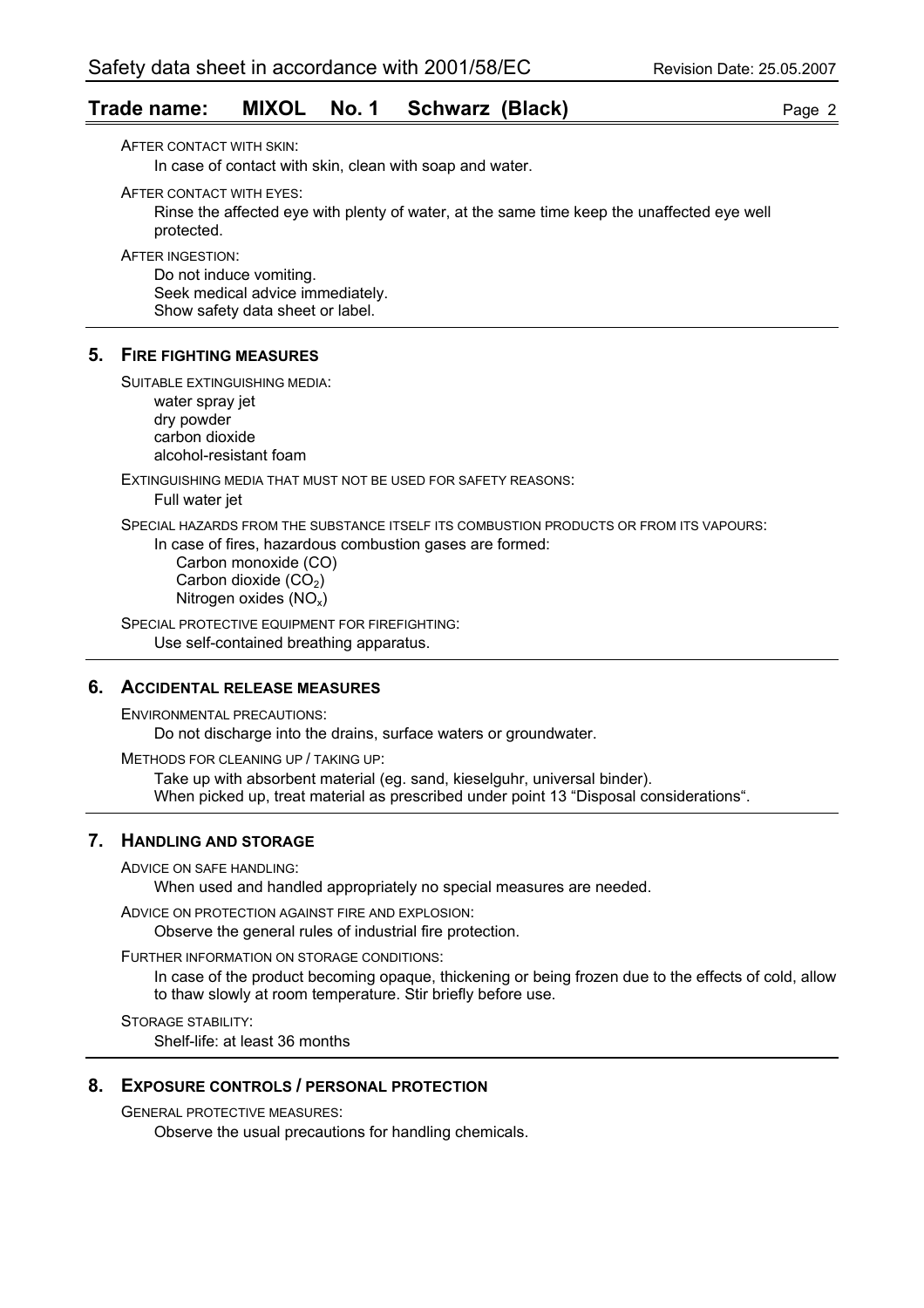## **Trade name: MIXOL No. 1 Schwarz (Black)** Page 3

| <b>HYGIENE MEASURES:</b> | Keep away from food and drinks.<br>Wash hands before breaks and after work.<br>Use barrier skin cream.<br>Remove soiled or soaked clothing immediately and clean<br>thoroughly before using again.                                                      |
|--------------------------|---------------------------------------------------------------------------------------------------------------------------------------------------------------------------------------------------------------------------------------------------------|
| HAND PROTECTION:         | Nitrile rubber gloves<br>Minimum breakthrough time (glove): not determined<br>Minimum thickness (glove): not determined<br>Observe the information of the glove manufacturer on permeability<br>and breakthrough times and other workplace requirements |
| EYE PROTECTION:          | Safety glasses                                                                                                                                                                                                                                          |
| <b>BODY PROTECTION:</b>  | Protective clothing                                                                                                                                                                                                                                     |

#### **9. PHYSICAL AND CHEMICAL PROPERTIES**

| FORM:                       | liquid                                                |
|-----------------------------|-------------------------------------------------------|
| COLOUR:                     | black                                                 |
| ODOUR:                      | not specified                                         |
| BOILING POINT:              | $>$ 100 °C                                            |
| FLASH POINT:                | No flash point – Measure made up to the boiling point |
| DENSITY:                    | approx. $1,23$ g/cm <sup>3</sup> (20 $^{\circ}$ C)    |
| <b>SOLUBILITY IN WATER:</b> | miscible $(20^{\circ} \text{ C})$                     |
| <b>DH-VALUE:</b>            | approx. 7,3 (20°C) aqueous suspension                 |
| VISCOSITY (DYNAMIC):        | approx. 900 mPa.s $(20^{\circ}C)$                     |
| FURTHER INFORMATION:        | No incompatible Substances known.                     |

## **10. STABILITY AND REACTIVITY**

THERMAL DECOMPOSITION: > 100° C with dehydration

HAZARDOUS REACTIONS:

When handled and stored appropriately no dangerous reactions are known.

HAZARDOUS DECOMPOSITION PRODUCTS:

When handled and stored appropriately no dangerous decomposition products are known.

## **11. TOXICOLOGICAL INFORMATION**

| ACUTE ORAL TOXICITY:            | LD50 $> 2.000$ mg/kg (rat)<br>Method: 1999/45/EC                  |
|---------------------------------|-------------------------------------------------------------------|
| <b>IRRITANT EFFECT ON SKIN:</b> | non-irritant (Rabbit)<br>Method: FDA-guideline<br>Source: Hoechst |
| <b>IRRITANT EFFECT ON EYES:</b> | non-irritant (Rabbit-eye)<br>Method: OECD 405<br>Source: Hoechst  |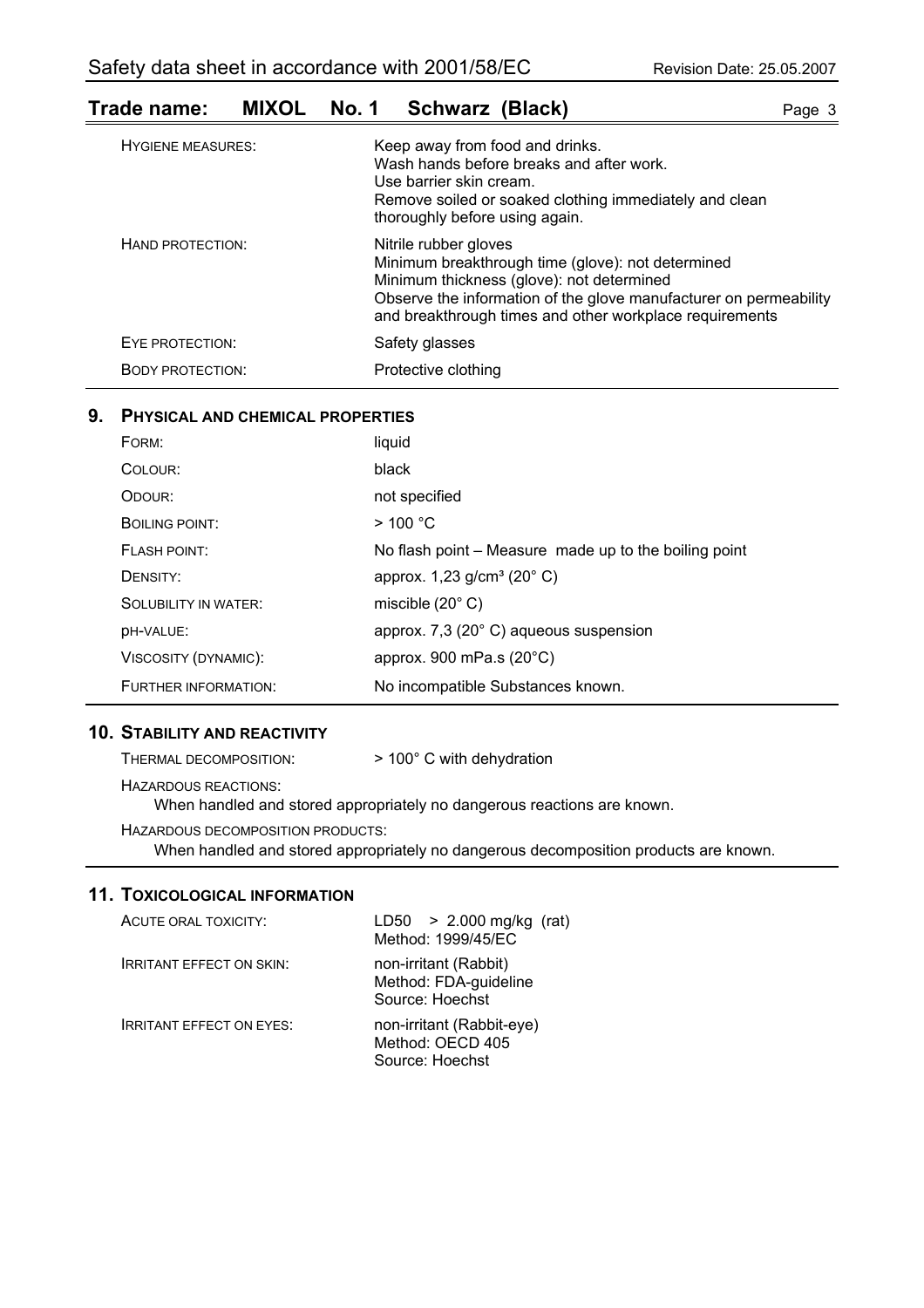## **Trade name: MIXOL No. 1 Schwarz (Black)** Page 4

|  | <b>12. ECOLOGICAL INFORMATION</b> |  |
|--|-----------------------------------|--|
|--|-----------------------------------|--|

| BIODEGRADABILITY:  | This property is substance specific and cannot be given for the<br>preparations.                                                                                       |
|--------------------|------------------------------------------------------------------------------------------------------------------------------------------------------------------------|
| FISH TOXICITY:     | not determined                                                                                                                                                         |
| DAPHNIA TOXICITY:  | not determined                                                                                                                                                         |
| ALGAE TOXICITY:    | not determined                                                                                                                                                         |
| BACTERIA TOXICITY: | not determined                                                                                                                                                         |
| REMARKS:           | Do not allow to enter soil, waterways or waste water.<br>Classification according to the calculation procedure of the<br>Dangerous Preparations Directive (1999/45/EC) |

## **13. DISPOSAL CONSIDERATIONS**

PRODUCT:

Product should be taken to a suitable and authorized waste disposal site in accordance with relevant regulations and if necessary after consultation with the waste disposal operator and/or the competent authorities.

UNCLEANED PACKAGING:

Packaging that cannot be cleaned should be disposed of as product waste.

#### **14. TRANSPORTATION INFORMATION**

| ADR:  | not restricted |
|-------|----------------|
| RID:  | not restricted |
| ADNR: | not restricted |
| IMDG: | not restricted |
| IATA: | not restricted |

### **15. REGULATORY INFORMATION**

LABELLING IN ACCORDANCE WITH EC-DIRECTIVES: Hazard warning labelling not compulsory.

SPECIFIC LABELLING OF CERTAIN PREPARATIONS: Material safety data sheet available for professional user upon request.

## **16. OTHER INFORMATION**

TEXT OF THE R-PHRASES WHICH ARE ALLOCATED TO THE INGREDIENTS/COMPONENTS MENTIONED IN SECTION 2 OF THIS SAFETY DATA SHEET:

- 22 Harmful if swallowed.
- 35 Causes severe burns.
- 41 Risk of serious damage to eyes.
- 50 Very toxic to aquatic organisms.

Decimal notation: "Thousands" places are identified with a dot (example: 2.000 mg/kg means "two thousand mg/kg"). Decimal places are identified with a comma (example: 1,35g/cm<sup>3</sup>).

These product informations are based on our present state of our knowledge, information and experience. No responsibility or liability can be assumed for factors lying outside our knowledge and control.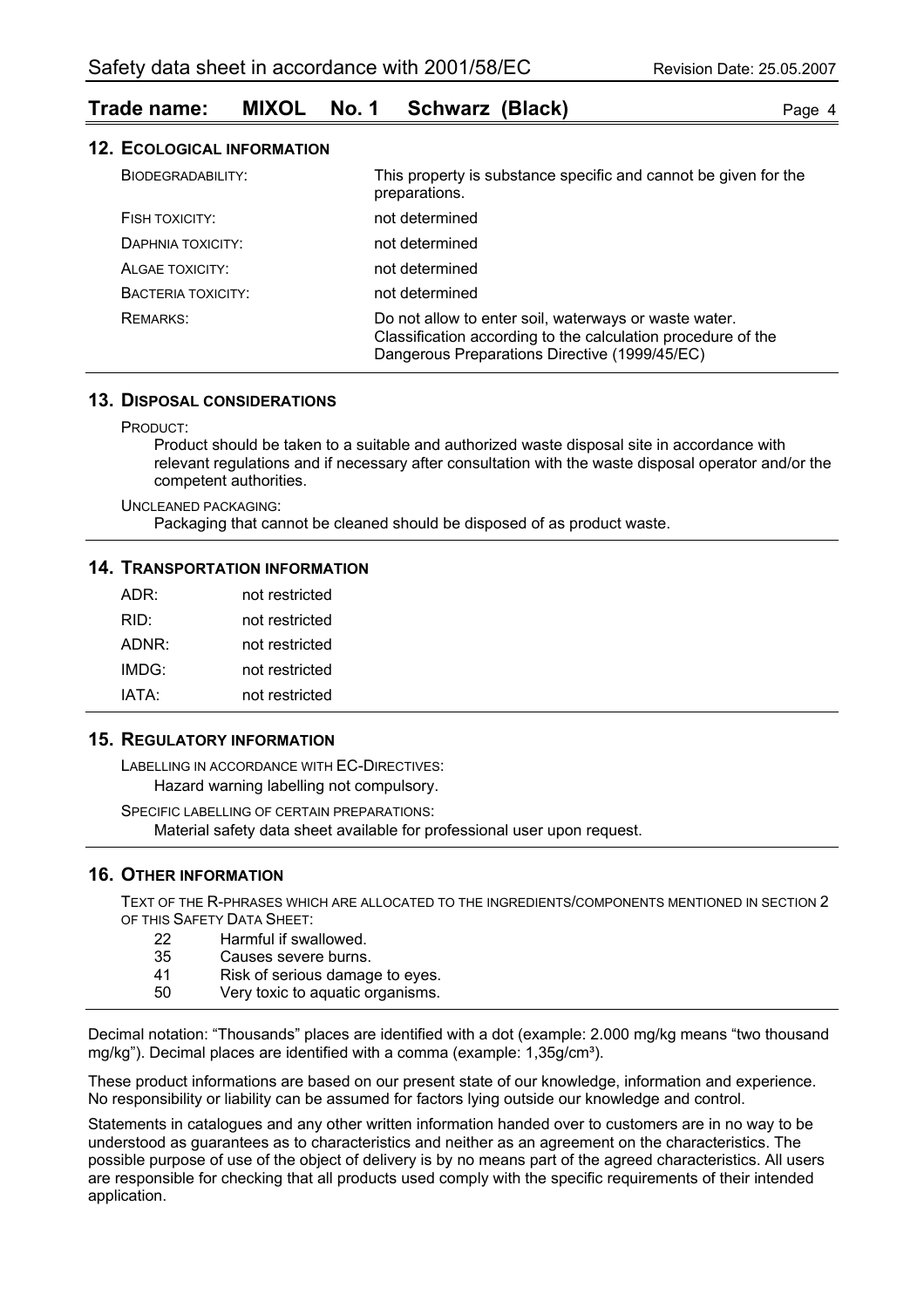in accordance with 2001/58/EC Revision Date: 25.05.2007

IXO

## **Trade name: MIXOL No. 2 Umbra (Umber)** Page 1

#### **1. IDENTIFICATION OF THE SUBSTANCE / PREPARATION AND COMPANY**

TRADE NAME:

MIXOL No. 2 Umbra (Umber)

USE OF THE SUBSTANCE / PREPARATION:

Industry sector: Industrial Performance Chemicals Paints, lacquers and varnishes industry Polymers industry Printing Inks Industry Type of use: Colourant preparation

IDENTIFICATION OF THE COMPANY: MIXOL-PRODUKTE DIEBOLD GMBH Postfach 1119 73219 KIRCHHEIM/TECK **Germany** 

Phone: 07021 / 950090 Fax: 07021 / 56030

#### **2. COMPOSITION / INFORMATION ON INGREDIENTS**

CHEMICAL CHARACTERIZATION:

Water/Glycol based dispersion of pigments in organic polymers

HAZARDOUS INGREDIENTS:

| Ethoxylated oleyl alcohol-          |               |    |
|-------------------------------------|---------------|----|
| Concentration:                      | $3,5 - 4,3$ % |    |
| CAS number:                         | 9004-98-2     |    |
| Hazard symbols:                     | Xn            |    |
| R phrases:                          | 22            | 41 |
| Ethoxylated oleyl alcohol 6 - 15 EO |               |    |
| Concentration:                      | $< 4.5\%$     |    |
| Hazard symbols:                     | Xn            |    |
| R phrases:                          | 22            |    |

#### **3. HAZARDS IDENTIFICATION**

According to the present state of knowledge provided this product is handled correctly, there is no danger to humans or the environment. Keep the product out of the reach of children.

## **4. FIRST AID MEASURES**

GENERAL INFORMATION:

Seek medical assistence if discomfort continues.

AFTER INHALATION:

Remove the casualty into fresh air and keep him calm.

AFTER CONTACT WITH SKIN:

In case of contact with skin, clean with soap and water.

AFTER CONTACT WITH EYES:

Rinse the affected eye with plenty of water, at the same time keep the unaffected eye well protected.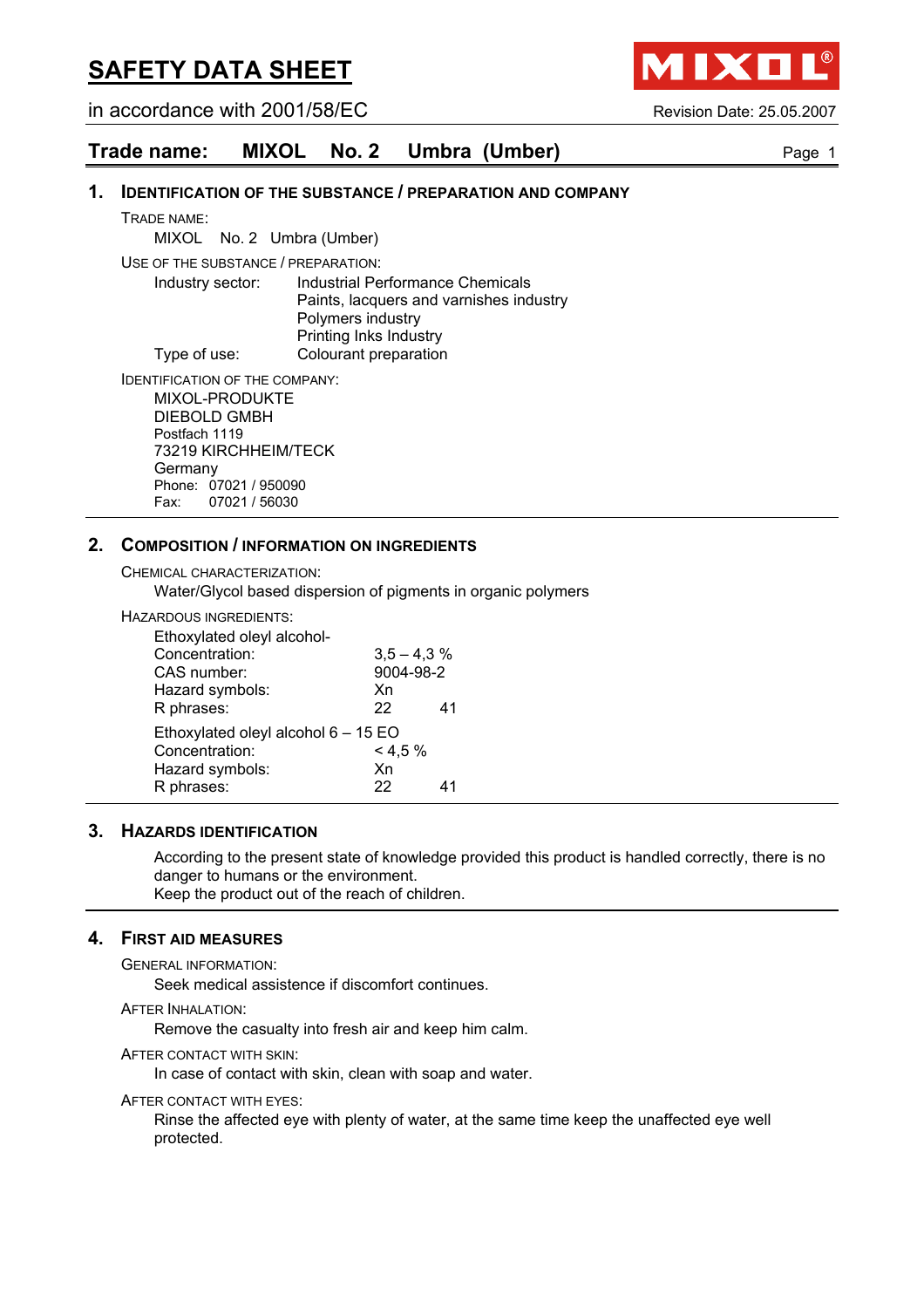## **Trade name: MIXOL No. 2 Umbra (Umber)** Page 2

AFTER INGESTION: Do not induce vomiting. Seek medical advice immediately. Show safety data sheet or label.

### **5. FIRE FIGHTING MEASURES**

SUITABLE EXTINGUISHING MEDIA:

water spray jet dry powder carbon dioxide alcohol-resistant foam

EXTINGUISHING MEDIA THAT MUST NOT BE USED FOR SAFETY REASONS: Full water jet

SPECIAL HAZARDS FROM THE SUBSTANCE ITSELF ITS COMBUSTION PRODUCTS OR FROM ITS VAPOURS:

In case of fires, hazardous combustion gases are formed: Carbon monoxide (CO)

Carbon dioxide  $(CO<sub>2</sub>)$ Metal oxides

SPECIAL PROTECTIVE EQUIPMENT FOR FIREFIGHTING: Use self-contained breathing apparatus.

## **6. ACCIDENTAL RELEASE MEASURES**

ENVIRONMENTAL PRECAUTIONS:

Do not discharge into the drains, surface waters or groundwater.

METHODS FOR CLEANING UP / TAKING UP:

Take up with absorbent material (eg. sand, kieselguhr, universal binder). When picked up, treat material as prescribed under point 13 "Disposal considerations".

## **7. HANDLING AND STORAGE**

ADVICE ON SAFE HANDLING: When used and handled appropriately no special measures are needed.

ADVICE ON PROTECTION AGAINST FIRE AND EXPLOSION:

Observe the general rules of industrial fire protection.

FURTHER INFORMATION ON STORAGE CONDITIONS:

In case of the product becoming opaque, thickening or being frozen due to the effects of cold, allow to thaw slowly at room temperature. Stir briefly before use.

STORAGE STABILITY: Shelf-life: at least 36 months

#### **8. EXPOSURE CONTROLS / PERSONAL PROTECTION**

GENERAL PROTECTIVE MEASURES:

Observe the usual precautions for handling chemicals.

HYGIENE MEASURES: Keep away from food and drinks. Wash hands before breaks and after work. Use barrier skin cream. Remove soiled or soaked clothing immediately and clean thoroughly before using again.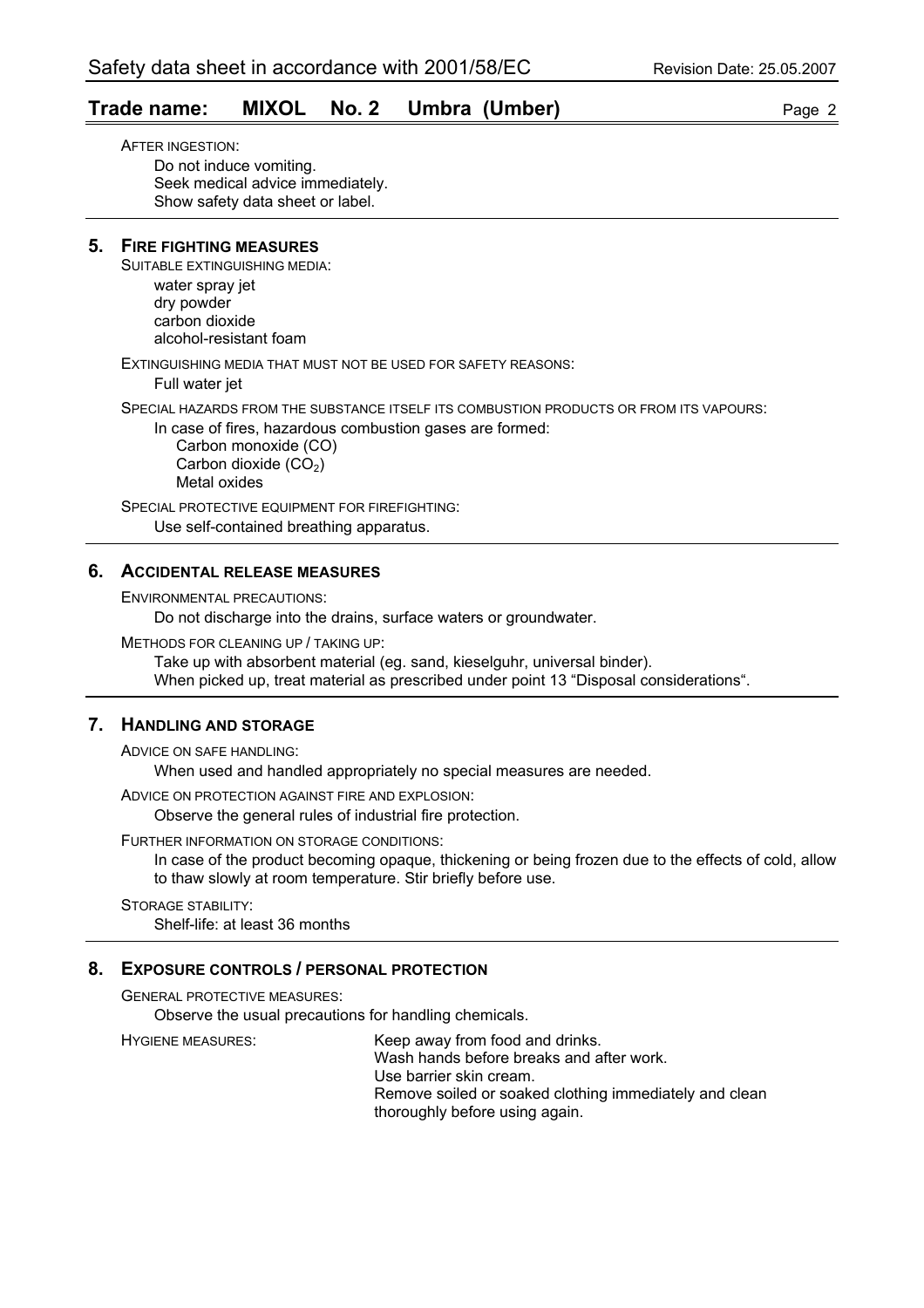| Trade name:      |  | MIXOL No. 2 Umbra (Umber) | Page 3 |
|------------------|--|---------------------------|--------|
| HAND PROTECTION: |  | Nitrile rubber gloves     |        |

|                         | Minimum breakthrough time (glove): not determined                                                               |
|-------------------------|-----------------------------------------------------------------------------------------------------------------|
|                         | Minimum thickness (glove): not determined                                                                       |
|                         | Observe the information of the glove manufacturer on permeability<br>and breakthrough times and other workplace |
| EYE PROTECTION:         | Safety glasses                                                                                                  |
| <b>BODY PROTECTION:</b> | Protective clothing                                                                                             |

## **9. PHYSICAL AND CHEMICAL PROPERTIES**

| FORM:                       | liquid                                                |
|-----------------------------|-------------------------------------------------------|
| COLOUR:                     | greenish                                              |
| ODOUR:                      | not specified                                         |
| <b>BOILING POINT:</b>       | $>$ 100 $^{\circ}$ C (1013 hPa)                       |
| <b>FLASH POINT:</b>         | No flash point – Measure made up to the boiling point |
| DENSITY:                    | approx. 1,40 g/cm <sup>3</sup> (20° C)                |
| <b>SOLUBILITY IN WATER:</b> | miscible $(20 °C)$                                    |
| <b>DH-VALUE:</b>            | not determined                                        |
| VISCOSITY (DYNAMIC):        | not determined                                        |
| FURTHER INFORMATION:        | No incompatible Substances known.                     |

#### **10. STABILITY AND REACTIVITY**

| THERMAL DECOMPOSITION:      | > 100° C with dehydration |
|-----------------------------|---------------------------|
| <b>HAZARDOUS REACTIONS:</b> |                           |

When handled and stored appropriately no dangerous reactions are known.

HAZARDOUS DECOMPOSITION PRODUCTS:

When handled and stored appropriately no dangerous decomposition products are known.

## **11. TOXICOLOGICAL INFORMATION**

| ACUTE ORAL TOXICITY:            | $LD50 > 2.000$ mg/kg (rat)<br>Method: 1999/45/EC                                                                                                             |
|---------------------------------|--------------------------------------------------------------------------------------------------------------------------------------------------------------|
| <b>IRRITANT EFFECT ON SKIN:</b> | non-irritant<br>Method: 1999/45/EC                                                                                                                           |
| <b>IRRITANT EFFECT ON EYES:</b> | non-irritant (Rabbit-eye)<br>Method: OECD 405 - EEC 92/69, B.5<br>Source: Aventis Pharma Deutschland GmbH, Pro Tox<br>(Substance: Ethoxylated oleyl alcohol) |

## **12. ECOLOGICAL INFORMATION**

| BIODEGRADABILITY:  | This property is substance specific and cannot be given for the<br>preparations. |
|--------------------|----------------------------------------------------------------------------------|
| FISH TOXICITY:     | not determined                                                                   |
| DAPHNIA TOXICITY:  | not determined                                                                   |
| ALGAE TOXICITY:    | not determined                                                                   |
| BACTERIA TOXICITY: | not determined                                                                   |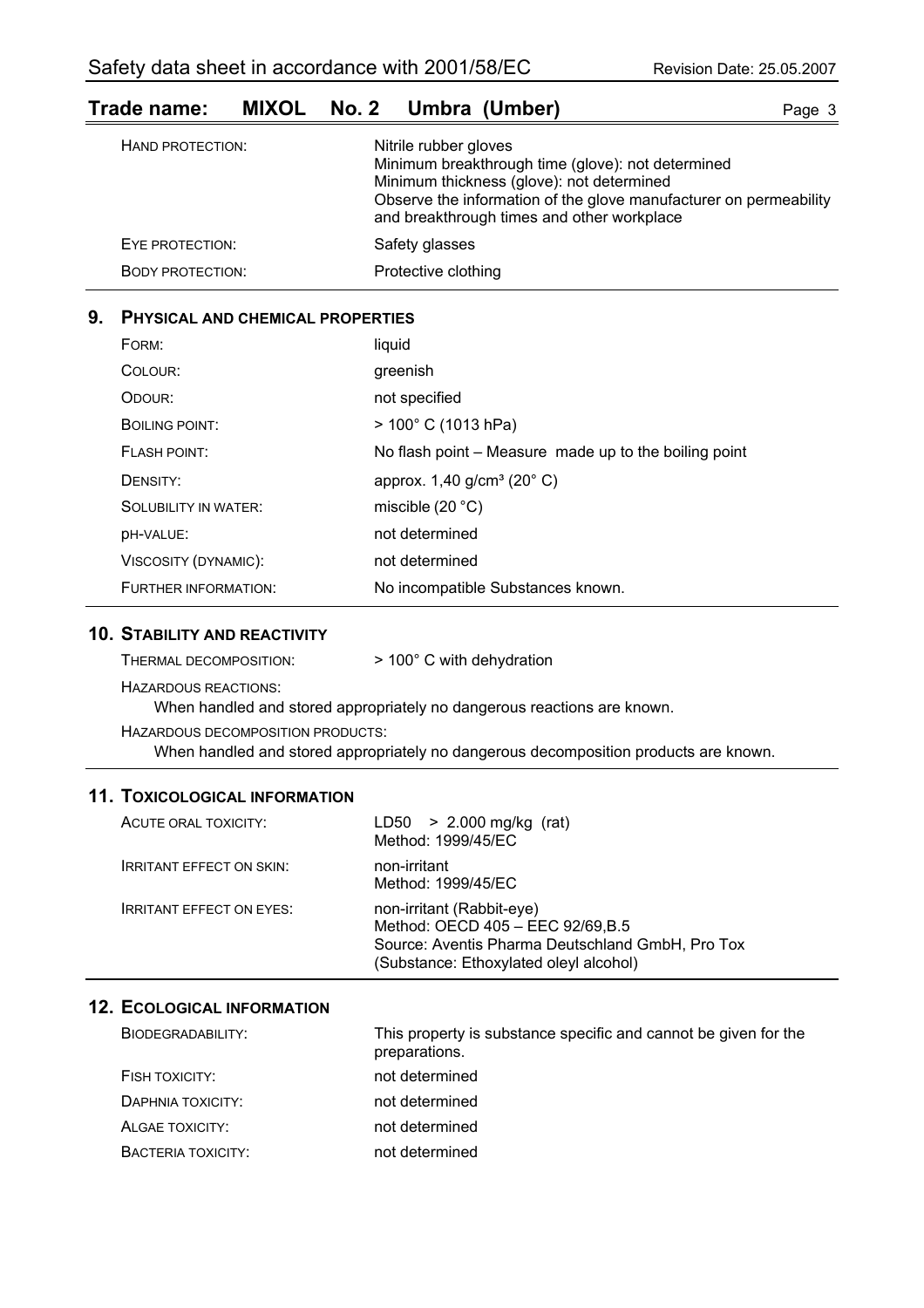|  |  |  | Trade name: MIXOL No. 2 Umbra (Umber) | Page 4 |
|--|--|--|---------------------------------------|--------|
|--|--|--|---------------------------------------|--------|

| REMARKS: | Do not allow to enter soil, waterways or waste water.<br>Classification according to the calculation procedure of the |
|----------|-----------------------------------------------------------------------------------------------------------------------|
|          | Dangerous Preparations Directive (1999/45/EC)                                                                         |

#### **13. DISPOSAL CONSIDERATIONS**

PRODUCT:

Product should be taken to a suitable and authorized waste disposal site in accordance with relevant regulations and if necessary after consultation with the waste disposal operator and/or the competent authorities.

UNCLEANED PACKAGING: Packaging that cannot be cleaned should be disposed of as product waste.

#### **14. TRANSPORTATION INFORMATION**

| ADR:  | not restricted |
|-------|----------------|
| RID:  | not restricted |
| ADNR: | not restricted |
| IMDG: | not restricted |
| IATA: | not restricted |

#### **15. REGULATORY INFORMATION**

LABELLING IN ACCORDANCE WITH EC-DIRECTIVES: Hazard warning labelling not compulsory.

SPECIFIC LABELLING OF CERTAIN PREPARATIONS: Material safety data sheet available for professional user upon request.

#### **16. OTHER INFORMATION**

TEXT OF THE R-PHRASES WHICH ARE ALLOCATED TO THE INGREDIENTS/COMPONENTS MENTIONED IN SECTION 2 OF THIS SAFETY DATA SHEET:

- 22 Harmful if swallowed.
- 41 Risk of serious damage to eyes.

Decimal notation: "Thousands" places are identified with a dot (example: 2.000 mg/kg means "two thousand mg/kg"). Decimal places are identified with a comma (example: 1,35g/cm<sup>3</sup>).

These product informations are based on our present state of our knowledge, information and experience. No responsibility or liability can be assumed for factors lying outside our knowledge and control.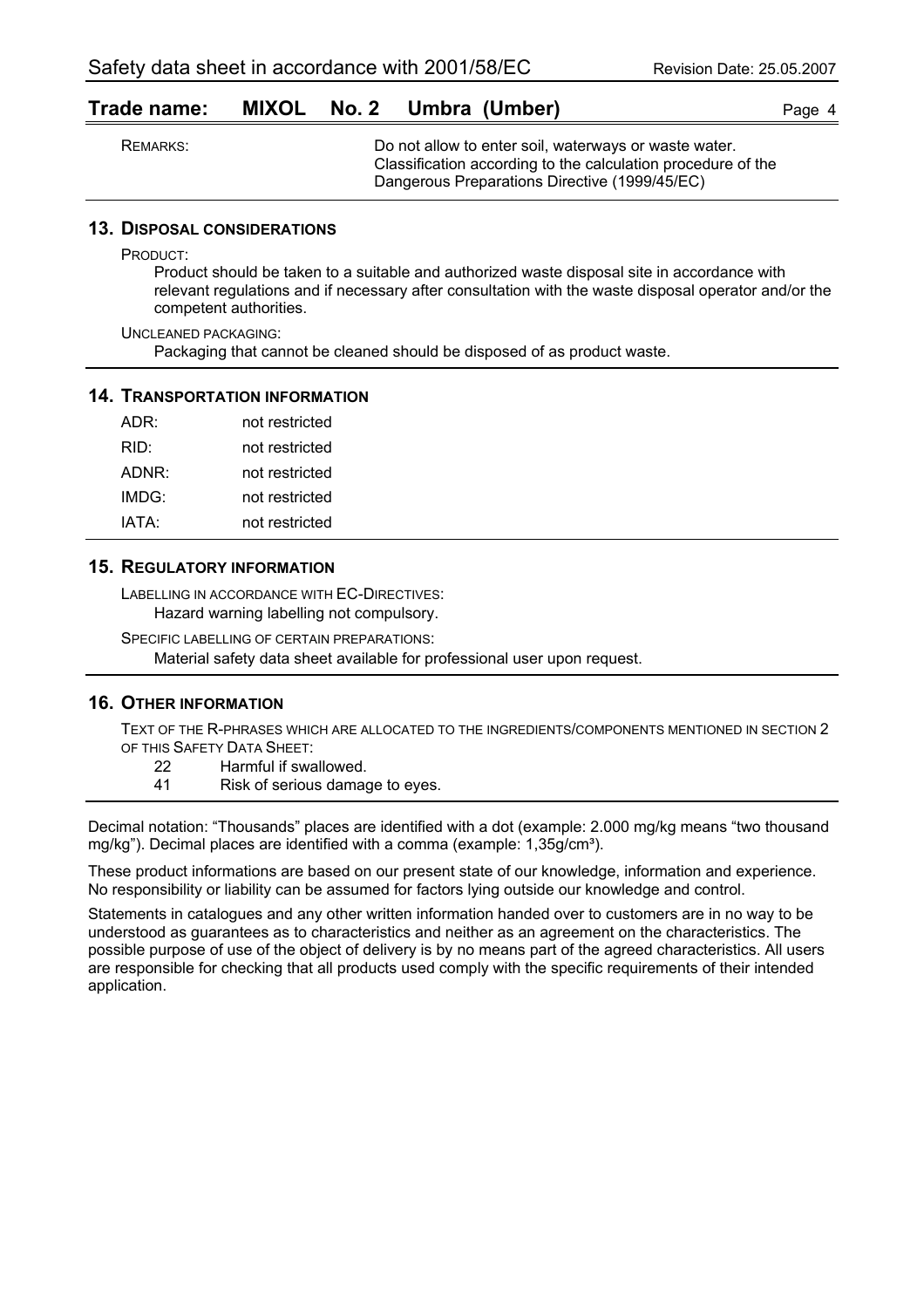in accordance with 2001/58/EC Revision Date: 25.05.2007

**MIXO** 

## **Trade name: MIXOL No. 3 Oxyd-Rehbraun (Oxide Brown)** Page 1

#### **1. IDENTIFICATION OF THE SUBSTANCE / PREPARATION AND COMPANY**

TRADE NAME:

MIXOL No. 3 Oxyd-Rehbraun (Oxide Brown)

USE OF THE SUBSTANCE / PREPARATION:

Industry sector: Industrial Performance Chemicals Paints, lacquers and varnishes industry Polymers industry Printing Inks Industry Type of use: Colourant preparation

IDENTIFICATION OF THE COMPANY: MIXOL-PRODUKTE DIEBOLD GMBH

Postfach 1119 D-73219 KIRCHHEIM/TECK Phone: 07021 / 950090 Fax: 07021 / 56030

#### **2. COMPOSITION / INFORMATION ON INGREDIENTS**

CHEMICAL CHARACTERIZATION:

C.I. Pigment Yellow 42, Red 101, Black 33 and Ca-carbonate in aqueous dispersion containing propylene glycol

HAZARDOUS INGREDIENTS:

| Ethoxylated oleyl alcohol<br>Concentration:<br>CAS number:<br>Hazard symbols:<br>R phrases: | $9.5 - 10.7 %$<br>9004-98-2<br>Xn<br>22 | 41                                                                                                   |
|---------------------------------------------------------------------------------------------|-----------------------------------------|------------------------------------------------------------------------------------------------------|
| Aminemodified epoxy resin<br>Concentration:<br>Hazard symbols:<br>R phrases:                | $0.1 - 0.2 \%$<br>Xi<br>38              | 41                                                                                                   |
| Concentration:<br>CAS number:<br>Hazard symbols:<br>R phrases:                              | 0.15%<br>109909-39-9<br>Xi<br>41        | Poly(oxy-1.2-ethandiyl), alpha-sulfo-omega-(undecyloxy)-, sodium salt, dentritic and linear<br>52/53 |

#### **3. HAZARDS IDENTIFICATION**

According to the present state of knowledge provided this product is handled correctly, there is no danger to humans or the environment.

Keep the product out of the reach of children.

#### **4. FIRST AID MEASURES**

GENERAL INFORMATION:

Seek medical assistence if discomfort continues.

AFTER INHALATION:

Remove the casualty into fresh air and keep him calm.

AFTER CONTACT WITH SKIN:

In case of contact with skin, clean with soap and water.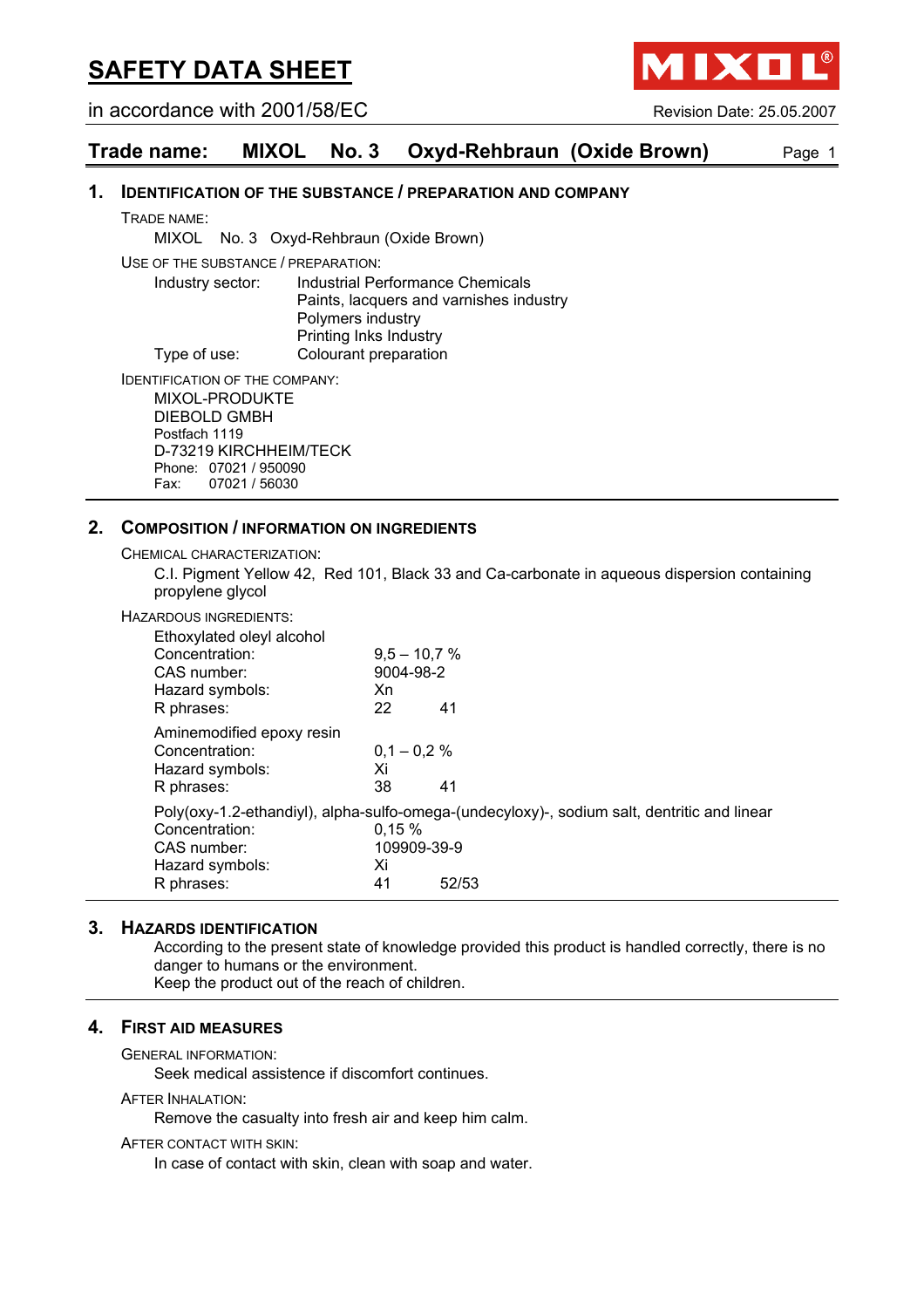## **Trade name: MIXOL No. 3 Oxyd-Rehbraun (Oxide Brown)** Page 2

AFTER CONTACT WITH EYES: Rinse the affected eye with plenty of water, at the same time keep the unaffected eye well protected.

AFTER INGESTION:

Do not induce vomiting. Seek medical advice immediately. Show safety data sheet or label.

### **5. FIRE FIGHTING MEASURES**

SUITABLE EXTINGUISHING MEDIA: water spray jet dry powder carbon dioxide alcohol-resistant foam

EXTINGUISHING MEDIA THAT MUST NOT BE USED FOR SAFETY REASONS: Full water jet

SPECIAL HAZARDS FROM THE SUBSTANCE ITSELF ITS COMBUSTION PRODUCTS OR FROM ITS VAPOURS:

In case of fires, hazardous combustion gases are formed:

 carbon monoxide (CO) carbon dioxide  $(CO<sub>2</sub>)$ nitrogen oxides  $(NO<sub>x</sub>)$ sulphur dioxid  $(SO<sub>2</sub>)$ 

SPECIAL PROTECTIVE EQUIPMENT FOR FIREFIGHTING: Use self-contained breathing apparatus.

## **6. ACCIDENTAL RELEASE MEASURES**

ENVIRONMENTAL PRECAUTIONS: Do not discharge into the drains, surface waters or groundwater.

METHODS FOR CLEANING UP / TAKING UP: Take up with absorbent material (eg. sand, kieselguhr, universal binder). When picked up, treat material as prescribed under point 13 "Disposal considerations".

## **7. HANDLING AND STORAGE**

ADVICE ON SAFE HANDLING:

When used and handled appropriately no special measures are needed.

ADVICE ON PROTECTION AGAINST FIRE AND EXPLOSION:

Observe the general rules of industrial fire protection.

FURTHER INFORMATION ON STORAGE CONDITIONS:

In case of the product becoming opaque, thickening or being frozen due to the effects of cold, allow to thaw slowly at room temperature. Stir briefly before use.

STORAGE STABILITY: Shelf-life: at least 36 months

#### **8. EXPOSURE CONTROLS / PERSONAL PROTECTION**

GENERAL PROTECTIVE MEASURES:

Observe the usual precautions for handling chemicals.

HYGIENE MEASURES: Keep away from food and drinks. Wash hands before breaks and after work. Use barrier skin cream. Remove soiled or soaked clothing immediately and clean thoroughly before using again.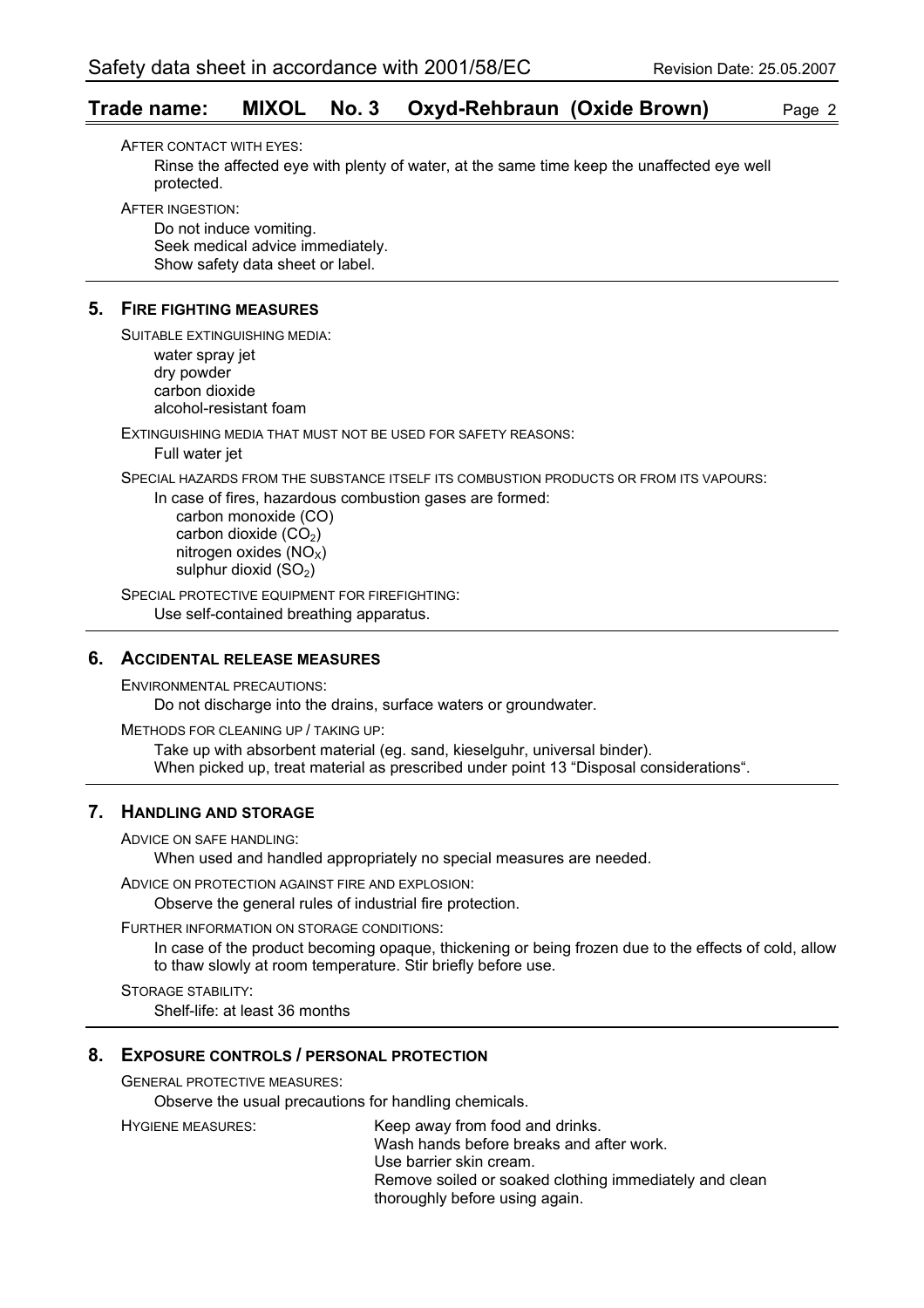| HAND PROTECTION:        | Nitrile rubber gloves<br>Minimum breakthrough time (glove): not determined<br>Minimum thickness (glove): not determined<br>Observe the information of the glove manufacturer on permeability<br>and breakthrough times and other workplace requirements |
|-------------------------|---------------------------------------------------------------------------------------------------------------------------------------------------------------------------------------------------------------------------------------------------------|
| EYE PROTECTION:         | Safety glasses                                                                                                                                                                                                                                          |
| <b>BODY PROTECTION:</b> | Protective clothing                                                                                                                                                                                                                                     |

## **Trade name: MIXOL No. 3 Oxyd-Rehbraun (Oxide Brown)** Page 3

## **9. PHYSICAL AND CHEMICAL PROPERTIES**

| FORM:                       | liquid                                                |
|-----------------------------|-------------------------------------------------------|
| COLOUR:                     | brown                                                 |
| ODOUR:                      | not specified                                         |
| BOILING POINT:              | $>$ 100 °C                                            |
| FLASH POINT:                | No flash point – Measure made up to the boiling point |
| DENSITY:                    | approx. 1,73 g/cm <sup>3</sup> (20 °C)                |
| <b>SOLUBILITY IN WATER:</b> | miscible $(20 °C)$                                    |
| <b>DH-VALUE:</b>            | approx. 8,5 (20 °C) aqueous suspension                |
| VISCOSITY (DYNAMIC):        | approx. 1000 mPa.s (20°C)                             |

### **10. STABILITY AND REACTIVITY**

| > 100 °C with dehydration |
|---------------------------|
|                           |

HAZARDOUS REACTIONS:

When handled and stored appropriately no dangerous reactions are known.

HAZARDOUS DECOMPOSITION PRODUCTS:

When handled and stored appropriately no dangerous decomposition products are known.

## **11. TOXICOLOGICAL INFORMATION**

| ACUTE ORAL TOXICITY:            | $LD50 > 2.000$ mg/kg (rat)<br>Method: 1999/45/EC                  |
|---------------------------------|-------------------------------------------------------------------|
| <b>IRRITANT EFFECT ON SKIN:</b> | non-irritant (rabbit)<br>Method: OECD 404                         |
| <b>IRRITANT EFFECT ON EYES:</b> | non-irritant (rabbit eye)<br>Test result of a similar preparation |

### **12. ECOLOGICAL INFORMATION**

| BIODEGRADABILITY:         | This property is substance specific and cannot be given for the<br>preparations.                                                                                       |
|---------------------------|------------------------------------------------------------------------------------------------------------------------------------------------------------------------|
| FISH TOXICITY:            | not determined                                                                                                                                                         |
| DAPHNIA TOXICITY:         | not determined                                                                                                                                                         |
| ALGAE TOXICITY:           | not determined                                                                                                                                                         |
| <b>BACTERIA TOXICITY:</b> | not determined                                                                                                                                                         |
| <b>REMARKS:</b>           | Do not allow to enter soil, waterways or waste water.<br>Classification according to the calculation procedure of the<br>Dangerous Preparations Directive (1999/45/EC) |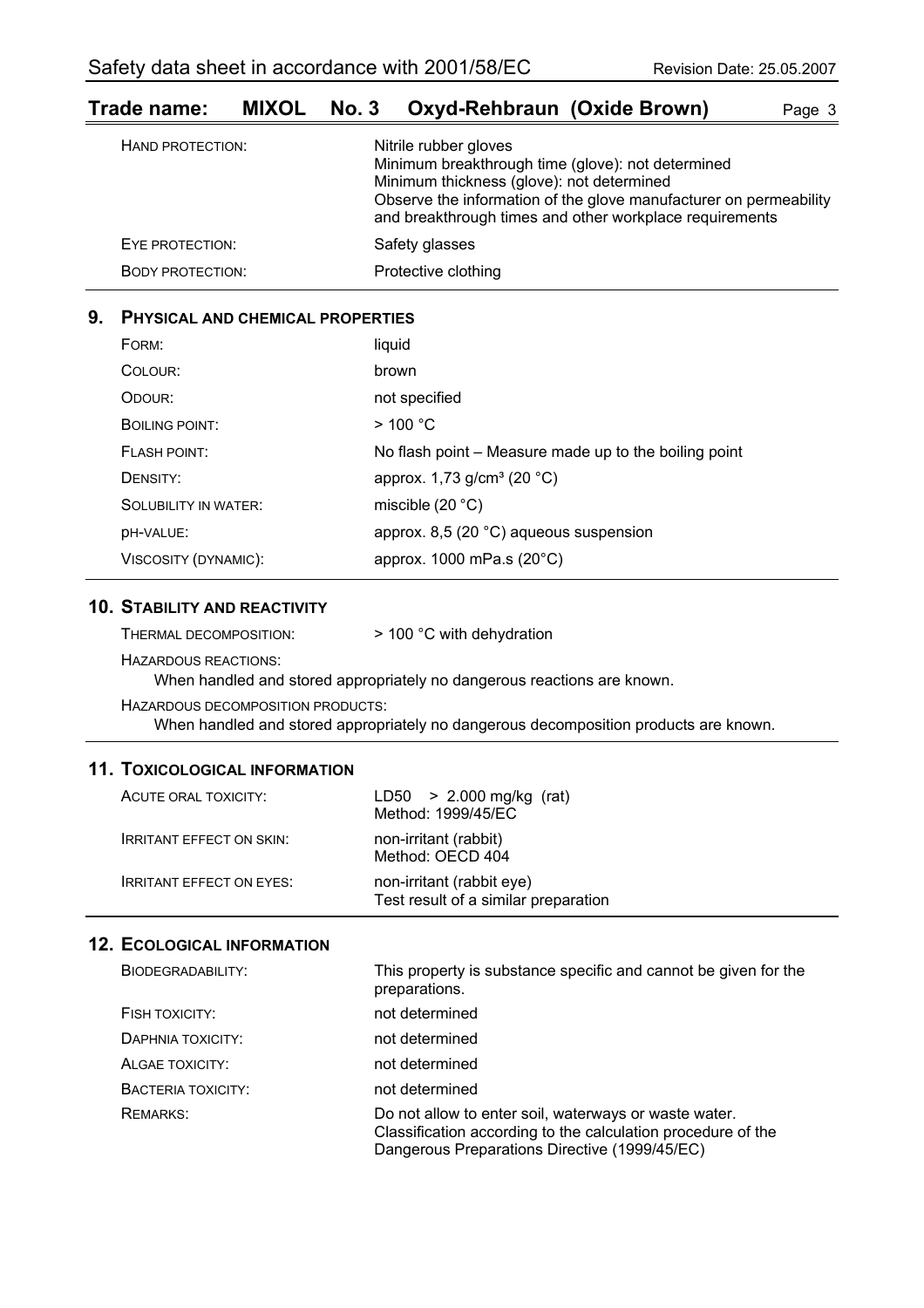## **Trade name: MIXOL No. 3 Oxyd-Rehbraun (Oxide Brown)** Page 4

#### **13. DISPOSAL CONSIDERATIONS**

PRODUCT:

Product should be taken to a suitable and authorized waste disposal site in accordance with relevant regulations and if necessary after consultation with the waste disposal operator and/or the competent authorities.

UNCLEANED PACKAGING:

Packaging that cannot be cleaned should be disposed of as product waste.

#### **14. TRANSPORTATION INFORMATION**

| ADR:  | not restricted |
|-------|----------------|
| RID:  | not restricted |
| ADNR: | not restricted |
| IMDG: | not restricted |
| IATA: | not restricted |

#### **15. REGULATORY INFORMATION**

LABELLING IN ACCORDANCE WITH EC-DIRECTIVES: Hazard warning labelling not compulsory.

SPECIFIC LABELLING OF CERTAIN PREPARATIONS: Material safety data sheet available for professional user upon request.

#### **16. OTHER INFORMATION**

TEXT OF THE R-PHRASES WHICH ARE ALLOCATED TO THE INGREDIENTS/COMPONENTS MENTIONED IN SECTION 2 OF THIS SAFETY DATA SHEET:

| -22   | Harmful if swallowed.                                                            |
|-------|----------------------------------------------------------------------------------|
| -38   | Irritating to skin.                                                              |
| 41    | Risk of serious damage to eyes.                                                  |
| 52/53 | Harmful to aquatic organisms, may cause long-term adverse effects in the aquatic |
|       | environment.                                                                     |

Decimal notation: "Thousands" places are identified with a dot (example: 2.000 mg/kg means "two thousand mg/kg"). Decimal places are identified with a comma (example: 1,35g/cm<sup>3</sup>).

These product informations are based on our present state of our knowledge, information and experience. No responsibility or liability can be assumed for factors lying outside our knowledge and control.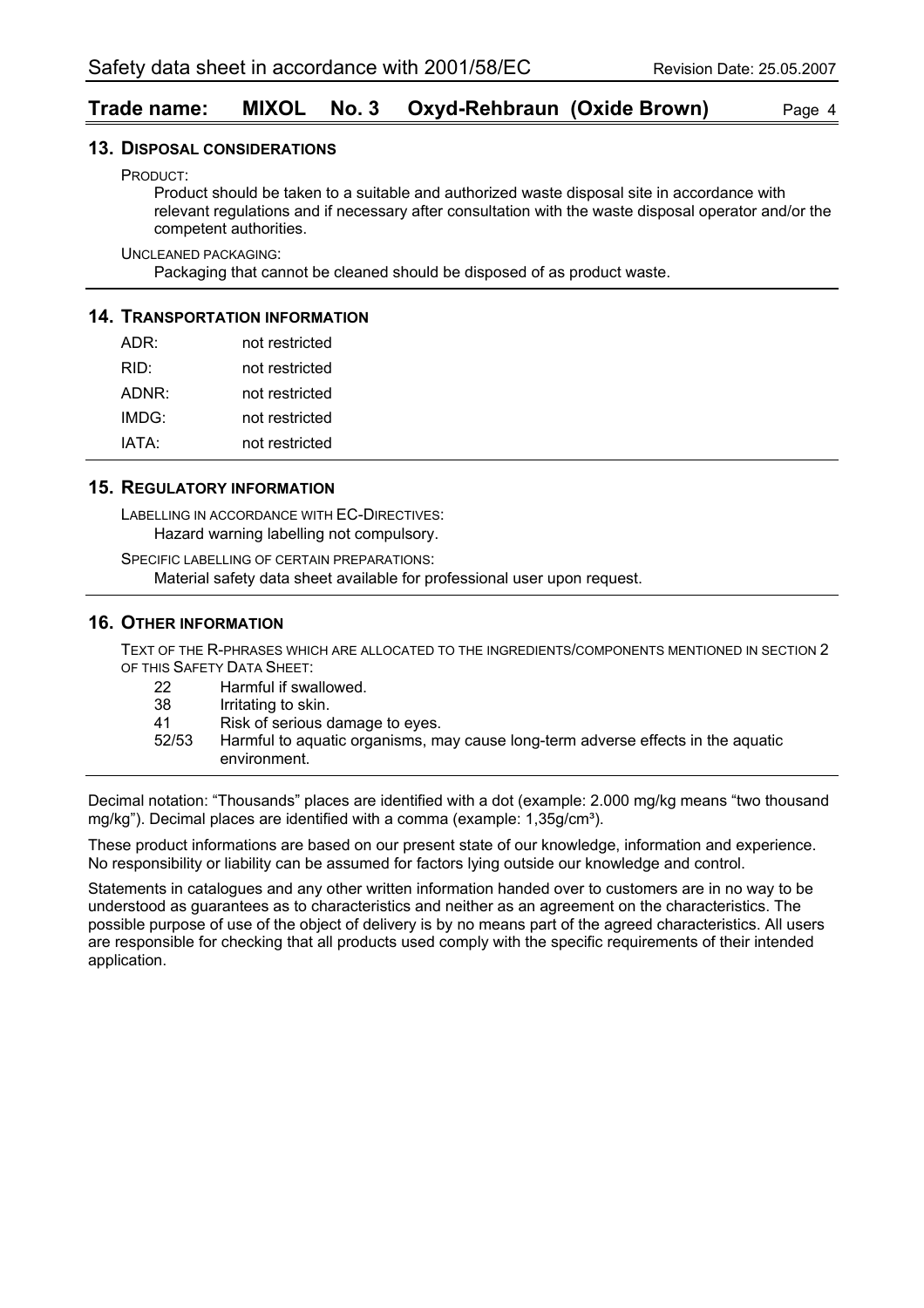in accordance with 2001/58/EC Revision Date: 25.05.2007

**AIXO** 

## **Trade name: MIXOL No. 4 Oxyd-Rot (Oxide Red)** Page 1

#### **1. IDENTIFICATION OF THE SUBSTANCE / PREPARATION AND COMPANY**

TRADE NAME:

MIXOL No. 4 Oxyd-Rot (Oxide Red)

USE OF THE SUBSTANCE / PREPARATION:

Industry sector: Industrial Performance Chemicals Paints, lacquers and varnishes industry Polymers industry Printing Inks Industry Type of use: Colourant preparation

IDENTIFICATION OF THE COMPANY: MIXOL-PRODUKTE DIEBOLD GMBH Postfach 1119

73219 KIRCHHEIM/TECK **Germany** Phone: 07021 / 950090 Fax: 07021 / 56030

## **2. COMPOSITION / INFORMATION ON INGREDIENTS**

CHEMICAL CHARACTERIZATION:

C.I. Pigment Red 101 in aqueous dispersion containing polyglycol

#### HAZARDOUS INGREDIENTS:

| Ethoxylated oleyl alcohol |               |                |
|---------------------------|---------------|----------------|
| Concentration:            |               | $9,8 - 11,9 %$ |
| CAS number:               | 9004-98-2     |                |
| Hazard symbols:           | Xn            |                |
| R phrases:                | 22            | 41             |
| Aminemodified epoxy resin |               |                |
| Concentration:            | $0.5 - 1.0 %$ |                |
| Hazard symbols:           | Xi            |                |
| R phrases:                | 38            | 41             |

#### **3. HAZARDS IDENTIFICATION**

According to the present state of knowledge provided this product is handled correctly, there is no danger to humans or the environment. Keep the product out of the reach of children.

### **4. FIRST AID MEASURES**

GENERAL INFORMATION:

Seek medical assistence if discomfort continues.

AFTER INHALATION:

Remove the casualty into fresh air and keep him calm.

AFTER CONTACT WITH SKIN:

In case of contact with skin, clean with soap and water.

AFTER CONTACT WITH EYES:

Rinse the affected eye with plenty of water, at the same time keep the unaffected eye well protected.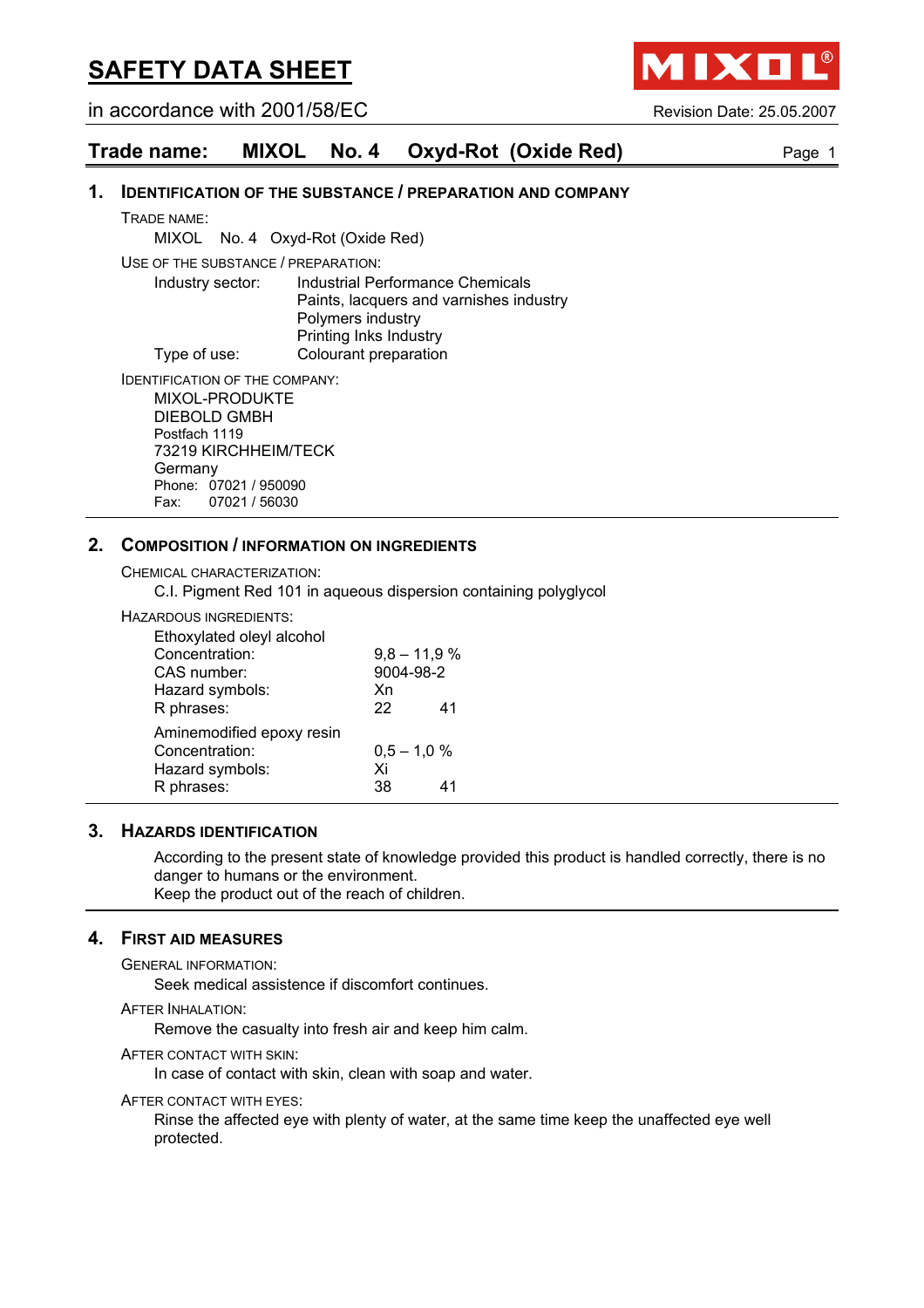## **Trade name: MIXOL No. 4 Oxyd-Rot (Oxide Red)** Page 2

AFTER INGESTION: Do not induce vomiting. Seek medical advice immediately. Show safety data sheet or label.

### **5. FIRE FIGHTING MEASURES**

SUITABLE EXTINGUISHING MEDIA:

water spray jet dry powder carbon dioxide alcohol-resistant foam

EXTINGUISHING MEDIA THAT MUST NOT BE USED FOR SAFETY REASONS:

Full water jet

SPECIAL HAZARDS FROM THE SUBSTANCE ITSELF ITS COMBUSTION PRODUCTS OR FROM ITS VAPOURS:

In case of fires, hazardous combustion gases are formed:

 Carbon monoxide (CO) Carbon dioxide  $(CO<sub>2</sub>)$ Nitrogen oxides  $(NO<sub>x</sub>)$ 

SPECIAL PROTECTIVE EQUIPMENT FOR FIREFIGHTING: Use self-contained breathing apparatus.

### **6. ACCIDENTAL RELEASE MEASURES**

ENVIRONMENTAL PRECAUTIONS:

Do not discharge into the drains, surface waters or groundwater.

METHODS FOR CLEANING UP / TAKING UP:

Take up with absorbent material (eg. sand, kieselguhr, universal binder). When picked up, treat material as prescribed under point 13 "Disposal considerations".

## **7. HANDLING AND STORAGE**

ADVICE ON SAFE HANDLING:

When used and handled appropriately no special measures are needed.

ADVICE ON PROTECTION AGAINST FIRE AND EXPLOSION:

Observe the general rules of industrial fire protection.

FURTHER INFORMATION ON STORAGE CONDITIONS:

In case of the product becoming opaque, thickening or being frozen due to the effects of cold, allow to thaw slowly at room temperature. Stir briefly before use.

STORAGE STABILITY: Shelf-life: at least 36 months

## **8. EXPOSURE CONTROLS / PERSONAL PROTECTION**

GENERAL PROTECTIVE MEASURES:

Observe the usual precautions for handling chemicals.

HYGIENE MEASURES: Keep away from food and drinks. Wash hands before breaks and after work. Use barrier skin cream. Remove soiled or soaked clothing immediately and clean thoroughly before using again.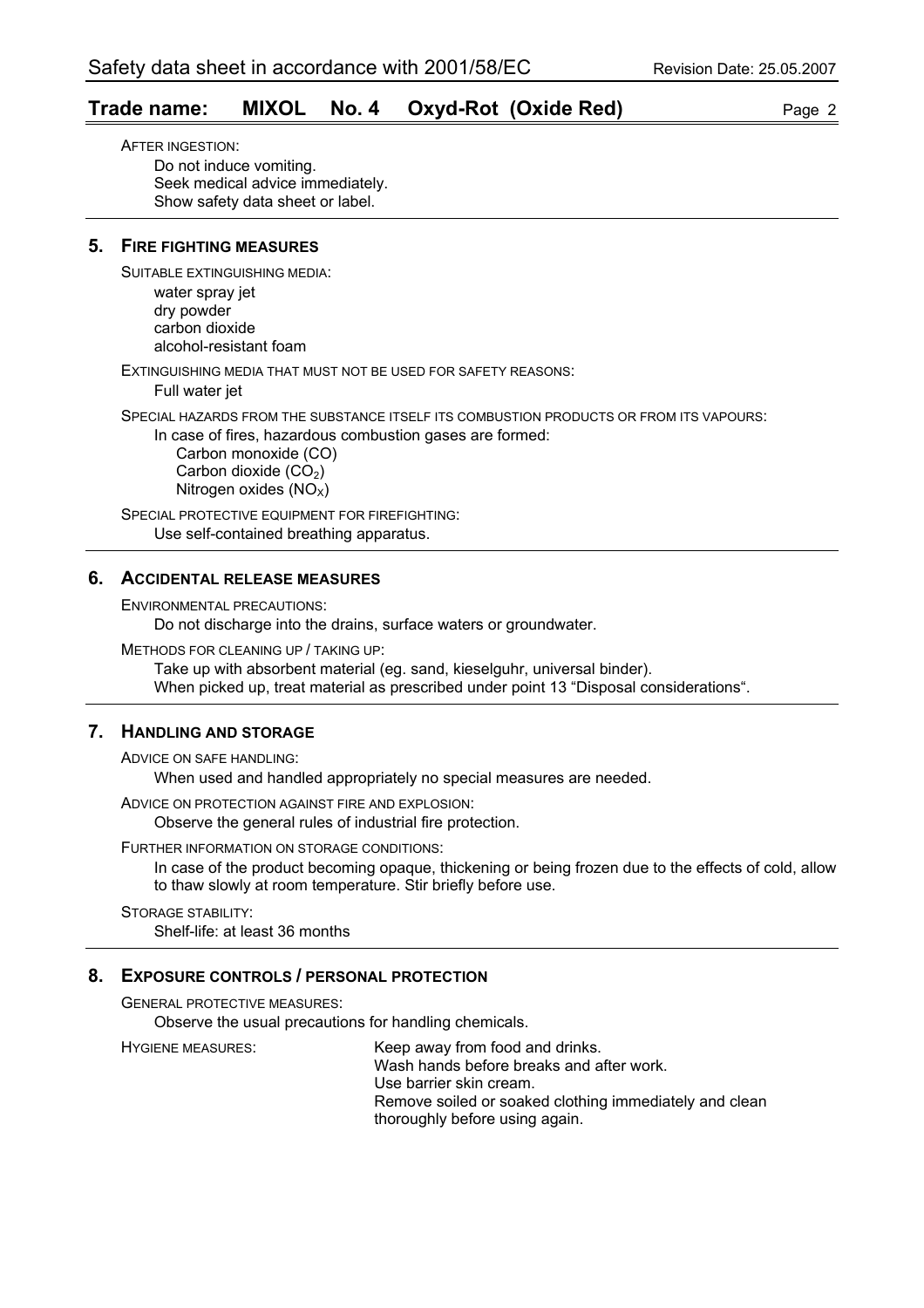# **Trade name: MIXOL No. 4 Oxyd-Rot (Oxide Red)** Page 3

| HAND PROTECTION:        | Nitrile rubber gloves<br>Minimum breakthrough time (glove): not determined<br>Minimum thickness (glove): not determined<br>Observe the information of the glove manufacturer on permeability<br>and breakthrough times and other workplace requirements |
|-------------------------|---------------------------------------------------------------------------------------------------------------------------------------------------------------------------------------------------------------------------------------------------------|
| EYE PROTECTION:         | Safety glasses                                                                                                                                                                                                                                          |
| <b>BODY PROTECTION:</b> | Protective clothing                                                                                                                                                                                                                                     |

## **9. PHYSICAL AND CHEMICAL PROPERTIES**

| FORM:                       | liquid                                                |
|-----------------------------|-------------------------------------------------------|
| COLOUR:                     | red                                                   |
| ODOUR:                      | not specified                                         |
| BOILING POINT:              | $>$ 100 °C                                            |
| <b>FLASH POINT:</b>         | No flash point - Measure made up to the boiling point |
| DENSITY:                    | approx. $1,58$ g/cm <sup>3</sup> (20 $^{\circ}$ C)    |
| <b>SOLUBILITY IN WATER:</b> | miscible $(20^{\circ} \text{ C})$                     |
| DH-VALUE:                   | approx. 10 (20° C) aqueous suspension                 |
| VISCOSITY (DYNAMIC):        | approx. 1500 mPa.s (20°C)                             |

### **10. STABILITY AND REACTIVITY**

| THERMAL DECOMPOSITION: | > 100° C with dehydration |
|------------------------|---------------------------|
|------------------------|---------------------------|

HAZARDOUS REACTIONS:

When handled and stored appropriately no dangerous reactions are known.

HAZARDOUS DECOMPOSITION PRODUCTS:

When handled and stored appropriately no dangerous decomposition products are known.

## **11. TOXICOLOGICAL INFORMATION**

| ACUTE ORAL TOXICITY:            | LD50 $> 2.000$ mg/kg (rat)<br>Method: 1999/45/EC                                                                                                            |
|---------------------------------|-------------------------------------------------------------------------------------------------------------------------------------------------------------|
| <b>IRRITANT EFFECT ON SKIN:</b> | non-irritant<br>Method: 1999/45/EC                                                                                                                          |
| <b>IRRITANT EFFECT ON EYES:</b> | non-irritant (rabbit eye)<br>Method: OECD 405 - EEC 92/69, B5<br>Source: Aventis Pharma Deutschland GmbH, Pro Tox<br>(Substance: Ethoxylated oleyl alcohol) |

## **12. ECOLOGICAL INFORMATION**

| BIODEGRADABILITY:  | This property is substance specific and cannot be given for the<br>preparations.                                                                                       |
|--------------------|------------------------------------------------------------------------------------------------------------------------------------------------------------------------|
| FISH TOXICITY:     | not determined                                                                                                                                                         |
| DAPHNIA TOXICITY:  | not determined                                                                                                                                                         |
| ALGAE TOXICITY:    | not determined                                                                                                                                                         |
| BACTERIA TOXICITY: | not determined                                                                                                                                                         |
| <b>REMARKS:</b>    | Do not allow to enter soil, waterways or waste water.<br>Classification according to the calculation procedure of the<br>Dangerous Preparations Directive (1999/45/EC) |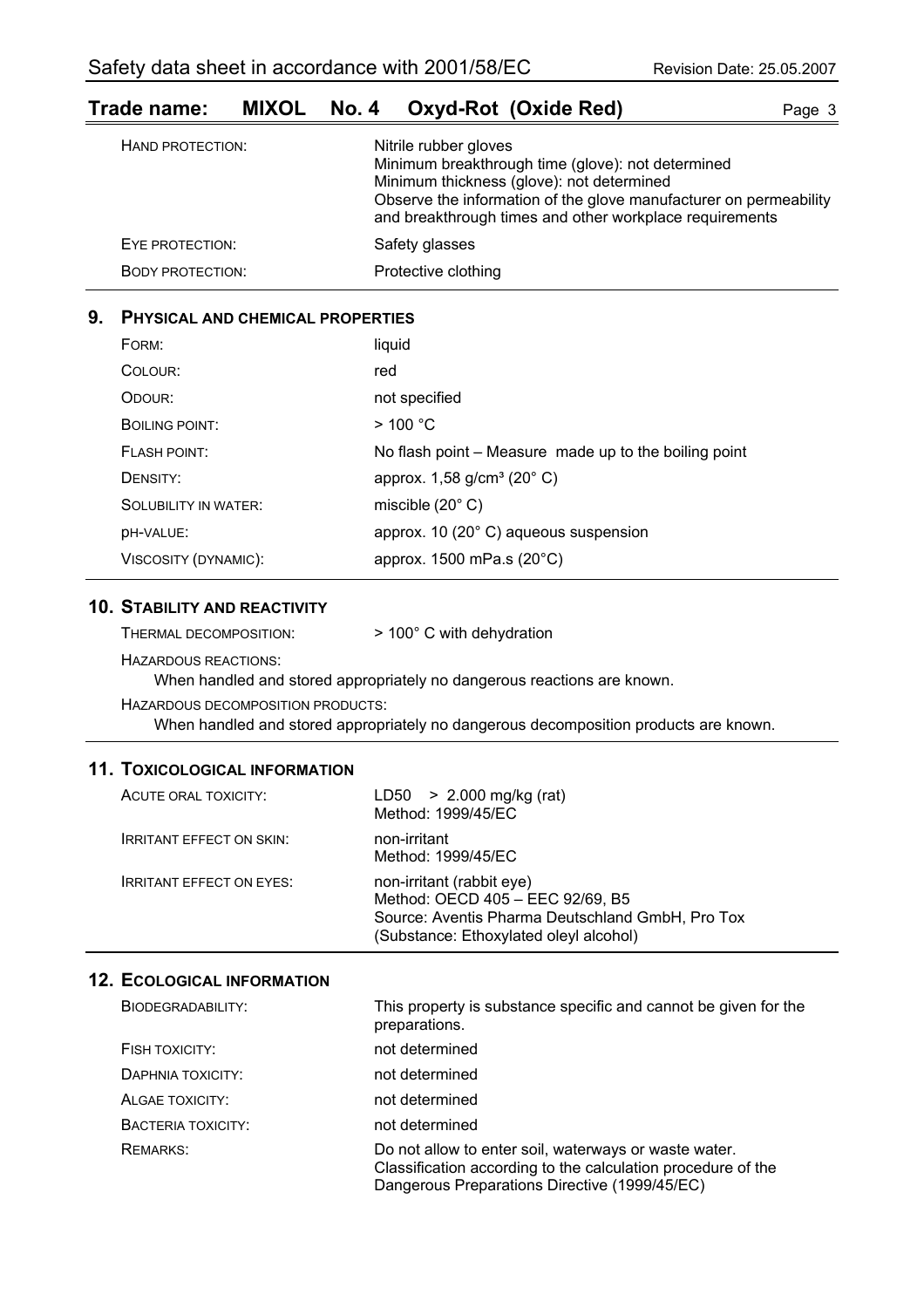## **Trade name: MIXOL No. 4 Oxyd-Rot (Oxide Red)** Page 4

#### **13. DISPOSAL CONSIDERATIONS**

PRODUCT:

Product should be taken to a suitable and authorized waste disposal site in accordance with relevant regulations and if necessary after consultation with the waste disposal operator and/or the competent authorities.

UNCLEANED PACKAGING:

Packaging that cannot be cleaned should be disposed of as product waste.

#### **14. TRANSPORTATION INFORMATION**

| ADR:  | not restricted |
|-------|----------------|
| RID:  | not restricted |
| ADNR: | not restricted |
| IMDG: | not restricted |
| IATA: | not restricted |

#### **15. REGULATORY INFORMATION**

LABELLING IN ACCORDANCE WITH EC-DIRECTIVES: Hazard warning labelling not compulsory.

SPECIFIC LABELLING OF CERTAIN PREPARATIONS: Material safety data sheet available for professional user upon request.

#### **16. OTHER INFORMATION**

TEXT OF THE R-PHRASES WHICH ARE ALLOCATED TO THE INGREDIENTS/COMPONENTS MENTIONED IN SECTION 2 OF THIS SAFETY DATA SHEET:

- 22 Harmful if swallowed.<br>38 Irritating to skin.
	- Irritating to skin.
- 41 Risk of serious damage to eyes.

Decimal notation: "Thousands" places are identified with a dot (example: 2.000 mg/kg means "two thousand mg/kg"). Decimal places are identified with a comma (example:  $1,35q/cm<sup>3</sup>$ ).

These product informations are based on our present state of our knowledge, information and experience. No responsibility or liability can be assumed for factors lying outside our knowledge and control.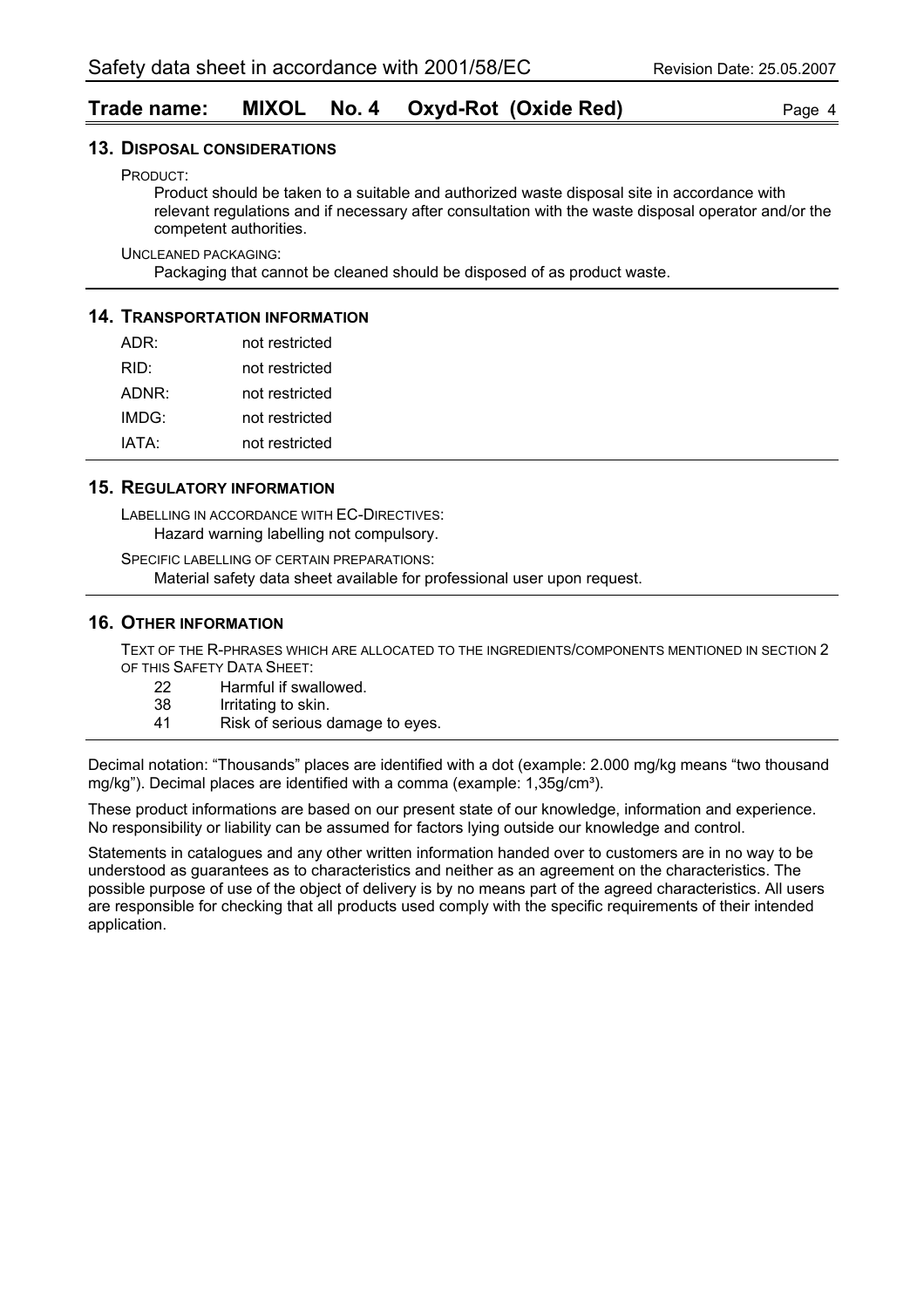IXO

in accordance with 2001/58/EC Revision Date: 25.05.2007

| Trade name: | <b>MIXOL</b> | No. 5 Oxyd-Ocker (Oxide Yellow) | Paɑe |
|-------------|--------------|---------------------------------|------|
|             |              |                                 |      |

## **1. IDENTIFICATION OF THE SUBSTANCE / PREPARATION AND COMPANY**

TRADE NAME:

MIXOL No. 5 Oxyd-Ocker (Oxide Yellow)

USE OF THE SUBSTANCE / PREPARATION:

Industry sector: Industrial Performance Chemicals Paints, lacquers and varnishes industry Polymers industry Printing Inks Industry Type of use: Colourant preparation

IDENTIFICATION OF THE COMPANY:

MIXOL-PRODUKTE DIEBOLD GMBH Postfach 1119 73219 KIRCHHEIM/TECK Germany Phone: 07021 / 950090 Fax: 07021 / 56030

## **2. COMPOSITION / INFORMATION ON INGREDIENTS**

CHEMICAL CHARACTERIZATION:

C.I. Pigment Yellow 42 in aqueous dispersion containing 1,2-propanediol

HAZARDOUS INGREDIENTS:

| Ethoxylated oleyl alcohol |                |    |
|---------------------------|----------------|----|
| Concentration:            | $7.7 - 8.2 \%$ |    |
| CAS number:               | 9004-98-2      |    |
| Hazard symbols:           | Xn             |    |
| R phrases:                | 22             | 41 |

## **3. HAZARDS IDENTIFICATION**

According to the present state of knowledge provided this product is handled correctly, there is no danger to humans or the environment. Keep the product out of the reach of children.

## **4. FIRST AID MEASURES**

GENERAL INFORMATION:

Seek medical assistence if discomfort continues.

**AFTER INHALATION:** 

Remove the casualty into fresh air and keep him calm.

AFTER CONTACT WITH SKIN:

In case of contact with skin, clean with soap and water.

AFTER CONTACT WITH EYES:

Rinse the affected eye with plenty of water, at the same time keep the unaffected eye well protected.

AFTER INGESTION:

Do not induce vomiting. Seek medical advice immediately. Show safety data sheet or label.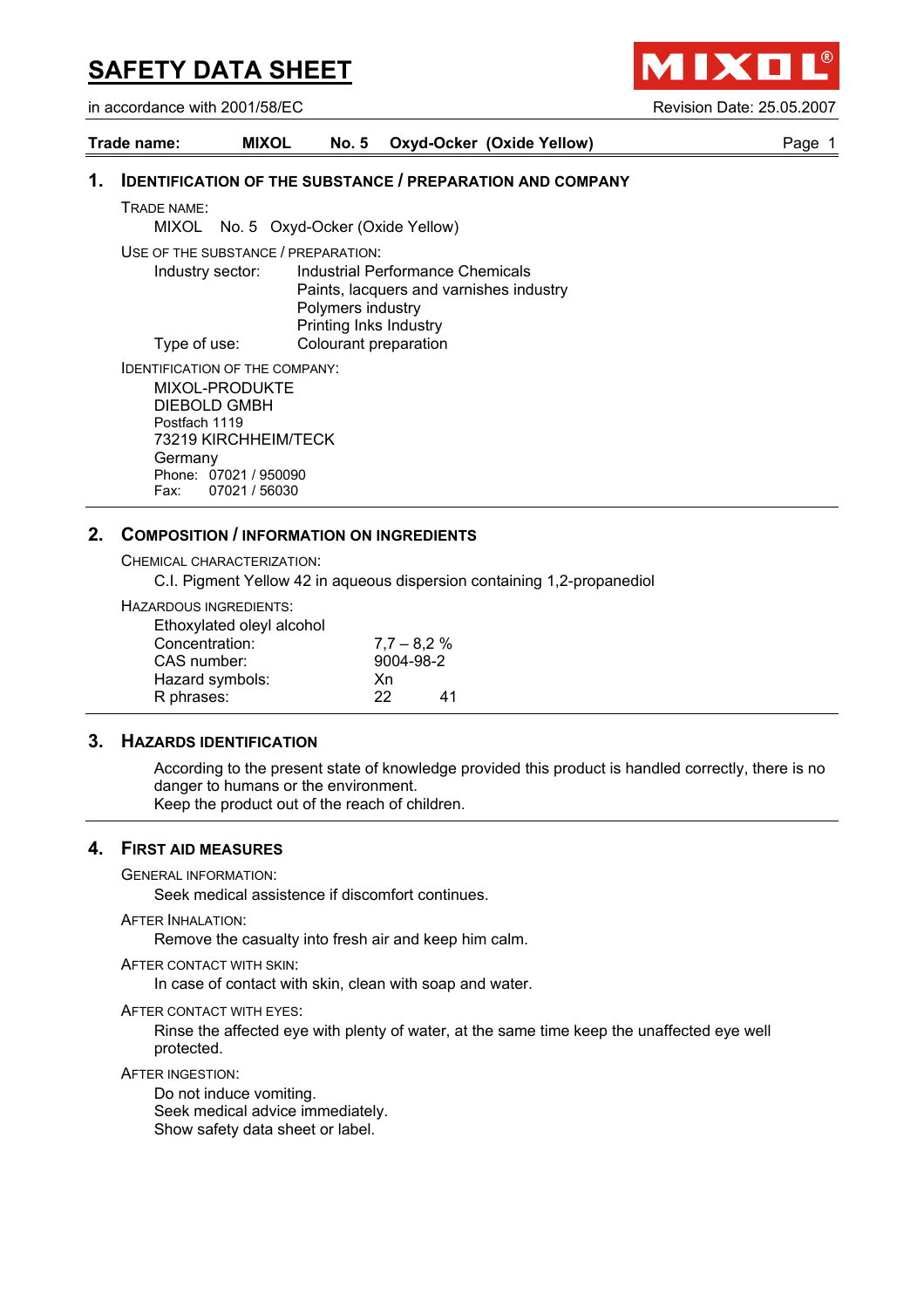#### **Trade name: MIXOL No. 5 Oxyd-Ocker (Oxide Yellow)** Page 2

#### **5. FIRE FIGHTING MEASURES**

SUITABLE EXTINGUISHING MEDIA:

water spray jet dry powder carbon dioxide alcohol-resistant foam

EXTINGUISHING MEDIA THAT MUST NOT BE USED FOR SAFETY REASONS:

Full water jet

SPECIAL HAZARDS FROM THE SUBSTANCE ITSELF ITS COMBUSTION PRODUCTS OR FROM ITS VAPOURS:

In case of fires, hazardous combustion gases are formed: Carbon monoxide (CO) Carbon dioxide  $(CO<sub>2</sub>)$ Nitrogen oxides  $(NO_X)$ 

SPECIAL PROTECTIVE EQUIPMENT FOR FIREFIGHTING: Use self-contained breathing apparatus.

## **6. ACCIDENTAL RELEASE MEASURES**

ENVIRONMENTAL PRECAUTIONS:

Do not discharge into the drains, surface waters or groundwater.

METHODS FOR CLEANING UP / TAKING UP:

Take up with absorbent material (eg. sand, kieselguhr, universal binder). When picked up, treat material as prescribed under point 13 "Disposal considerations".

#### **7. HANDLING AND STORAGE**

ADVICE ON SAFE HANDLING:

When used and handled appropriately no special measures are needed.

ADVICE ON PROTECTION AGAINST FIRE AND EXPLOSION:

Observe the general rules of industrial fire protection.

FURTHER INFORMATION ON STORAGE CONDITIONS:

In case of the product becoming opaque, thickening or being frozen due to the effects of cold, allow to thaw slowly at room temperature. Stir briefly before use.

STORAGE STABILITY: Shelf-life: at least 36 months

#### **8. EXPOSURE CONTROLS / PERSONAL PROTECTION**

GENERAL PROTECTIVE MEASURES:

Observe the usual precautions for handling chemicals.

| <b>HYGIENE MEASURES:</b> | Keep away from food and drinks.<br>Wash hands before breaks and after work.<br>Use barrier skin cream.<br>Remove soiled or soaked clothing immediately and clean<br>thoroughly before using again.                                                      |
|--------------------------|---------------------------------------------------------------------------------------------------------------------------------------------------------------------------------------------------------------------------------------------------------|
| HAND PROTECTION:         | Nitrile rubber gloves<br>Minimum breakthrough time (glove): not determined<br>Minimum thickness (glove): not determined<br>Observe the information of the glove manufacturer on permeability<br>and breakthrough times and other workplace requirements |
| EYE PROTECTION:          | Safety glasses                                                                                                                                                                                                                                          |
| <b>BODY PROTECTION:</b>  | Protective clothing                                                                                                                                                                                                                                     |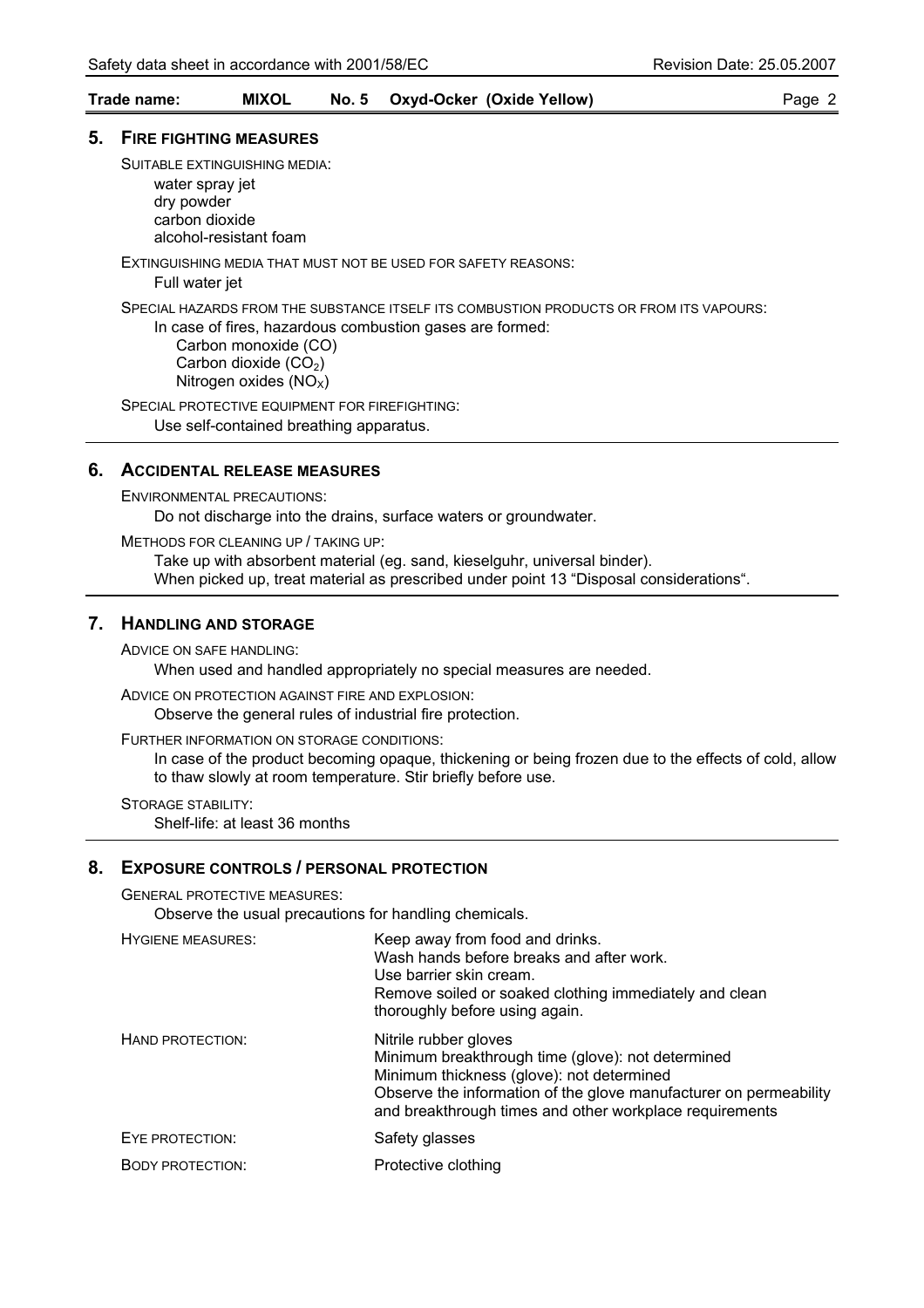## **Trade name: MIXOL No. 5 Oxyd-Ocker (Oxide Yellow)** Page 3

### **9. PHYSICAL AND CHEMICAL PROPERTIES**

| FORM:                       | liquid                                                |
|-----------------------------|-------------------------------------------------------|
| COLOUR:                     | vellow                                                |
| ODOUR:                      | not specified                                         |
| BOILING POINT:              | $>$ 100 °C                                            |
| <b>FLASH POINT:</b>         | No flash point – Measure made up to the boiling point |
| DENSITY:                    | approx. $1,73$ g/cm <sup>3</sup> (20 $^{\circ}$ C)    |
| <b>SOLUBILITY IN WATER:</b> | miscible $(20^{\circ} C)$                             |
| <b>DH-VALUE:</b>            | approx. 8,0 (20° C) aqueous suspension                |
| VISCOSITY (DYNAMIC):        | approx. 900 mPa.s $(20^{\circ}C)$                     |
| FURTHER INFORMATION:        | No incompatible Substances known.                     |

#### **10. STABILITY AND REACTIVITY**

| THERMAL DECOMPOSITION:            | $>$ 100 $^{\circ}$ C with dehydration                                                |
|-----------------------------------|--------------------------------------------------------------------------------------|
| HAZARDOUS REACTIONS:              | When handled and stored appropriately no dangerous reactions are known.              |
| HAZARDOUS DECOMPOSITION PRODUCTS: | When handled and stored appropriately no dangerous decomposition products are known. |

## **11. TOXICOLOGICAL INFORMATION**

| ACUTE ORAL TOXICITY:            | LD50 $> 2.000$ mg/kg (rat)<br>Method: 1999/45/EC                                                                                                            |
|---------------------------------|-------------------------------------------------------------------------------------------------------------------------------------------------------------|
| <b>IRRITANT EFFECT ON SKIN:</b> | non-irritant<br>Method: 1999/45/EC                                                                                                                          |
| <b>IRRITANT EFFECT ON EYES:</b> | non-irritant (rabbit eye)<br>Method: OECD 405 - EEC 92/69, B5<br>Source: Aventis Pharma Deutschland GmbH, Pro Tox<br>(Substance: Ethoxylated oleyl alcohol) |

## **12. ECOLOGICAL INFORMATION**

| BIODEGRADABILITY:  | This property is substance specific and cannot be given for the<br>preparations.                                                                                       |
|--------------------|------------------------------------------------------------------------------------------------------------------------------------------------------------------------|
| FISH TOXICITY:     | not determined                                                                                                                                                         |
| DAPHNIA TOXICITY:  | not determined                                                                                                                                                         |
| ALGAE TOXICITY:    | not determined                                                                                                                                                         |
| BACTERIA TOXICITY: | not determined                                                                                                                                                         |
| <b>REMARKS:</b>    | Do not allow to enter soil, waterways or waste water.<br>Classification according to the calculation procedure of the<br>Dangerous Preparations Directive (1999/45/EC) |

## **13. DISPOSAL CONSIDERATIONS**

PRODUCT:

Product should be taken to a suitable and authorized waste disposal site in accordance with relevant regulations and if necessary after consultation with the waste disposal operator and/or the competent authorities.

#### UNCLEANED PACKAGING:

Packaging that cannot be cleaned should be disposed of as product waste.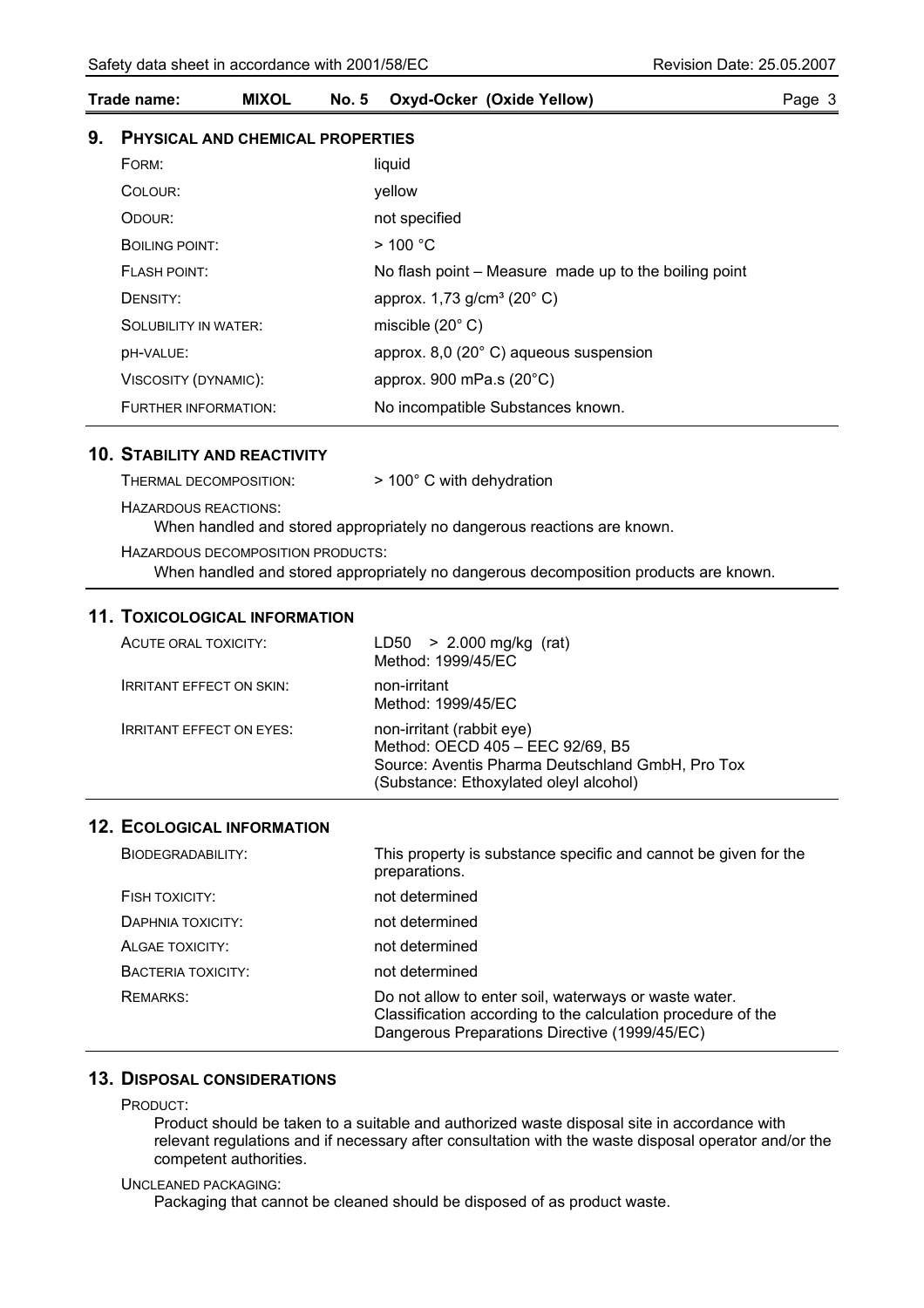| Trade name: | <b>MIXOL</b> | No. 5 Oxyd-Ocker (Oxide Yellow) | Page 4 |
|-------------|--------------|---------------------------------|--------|
|             |              |                                 |        |

## **14. TRANSPORTATION INFORMATION**

| ADR:  | not restricted |
|-------|----------------|
| RID:  | not restricted |
| ADNR: | not restricted |
| IMDG: | not restricted |
| IATA· | not restricted |

#### **15. REGULATORY INFORMATION**

LABELLING IN ACCORDANCE WITH EC-DIRECTIVES: Hazard warning labelling not compulsory.

SPECIFIC LABELLING OF CERTAIN PREPARATIONS: Material safety data sheet available for professional user upon request.

#### **16. OTHER INFORMATION**

TEXT OF THE R-PHRASES WHICH ARE ALLOCATED TO THE INGREDIENTS/COMPONENTS MENTIONED IN SECTION 2 OF THIS SAFETY DATA SHEET:

- 22 Harmful if swallowed.
- 41 Risk of serious damage to eyes.

Decimal notation: "Thousands" places are identified with a dot (example: 2.000 mg/kg means "two thousand mg/kg"). Decimal places are identified with a comma (example: 1,35g/cm<sup>3</sup>).

These product informations are based on our present state of our knowledge, information and experience. No responsibility or liability can be assumed for factors lying outside our knowledge and control.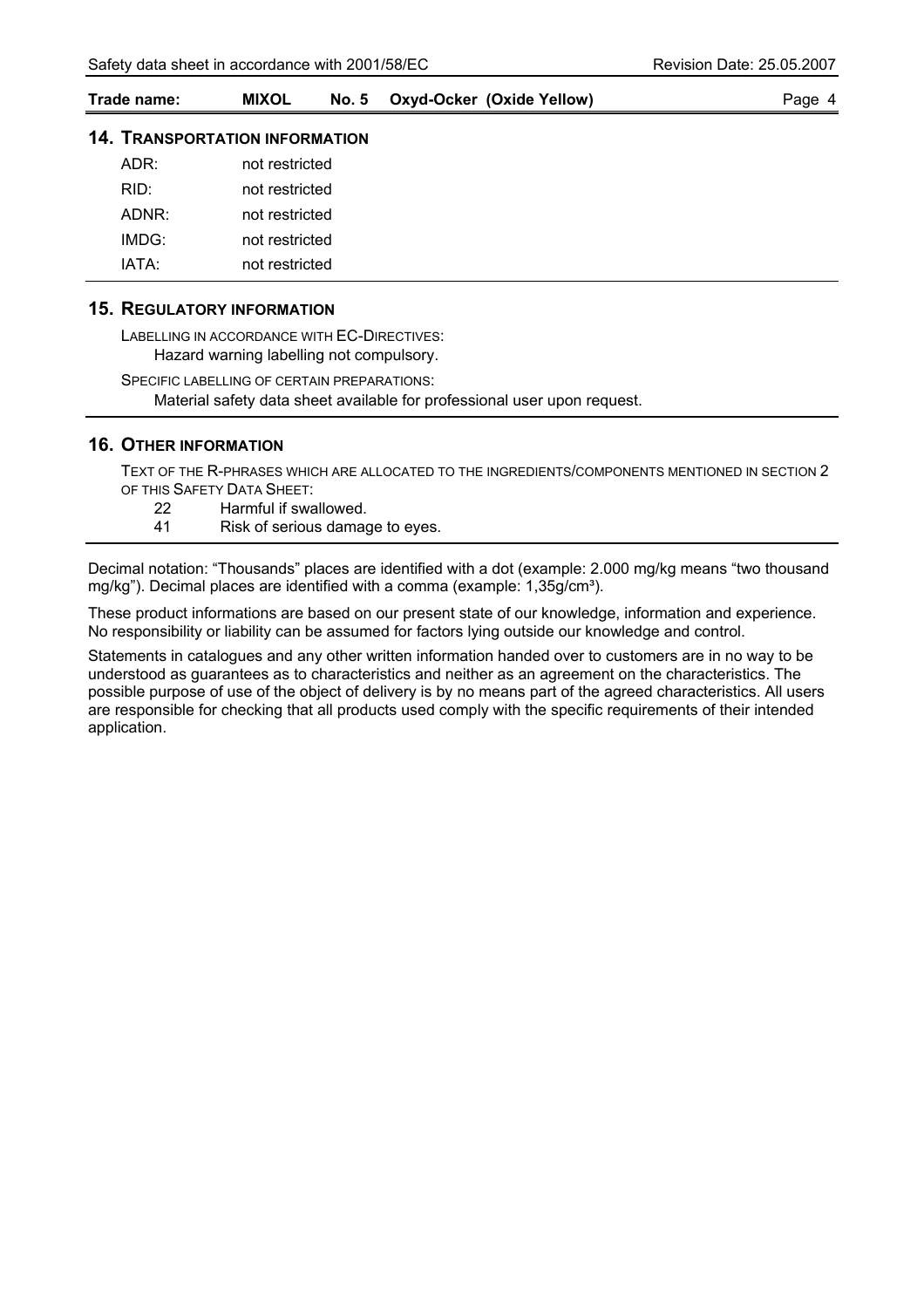in accordance with 2001/58/EC Revision Date: 25.05.2007

**MIXO** 

| Trade name: |  |  |  | MIXOL No. 6 Maisgelb (Maize Yellow) | Page 1 |
|-------------|--|--|--|-------------------------------------|--------|
|-------------|--|--|--|-------------------------------------|--------|

#### **1. IDENTIFICATION OF THE SUBSTANCE / PREPARATION AND COMPANY**

TRADE NAME:

MIXOL No. 6 Maisgelb (Maize Yellow)

USE OF THE SUBSTANCE / PREPARATION:

Industry sector: Industrial Performance Chemicals Paints, lacquers and varnishes industry Polymers industry Printing Inks Industry Type of use: Colourant preparation

IDENTIFICATION OF THE COMPANY:

MIXOL-PRODUKTE DIEBOLD GMBH Postfach 1119 73219 KIRCHHEIM/TECK Germany Phone: 07021 / 950090<br>Fax: 07021 / 56030 07021 / 56030

#### **2. COMPOSITION / INFORMATION ON INGREDIENTS**

CHEMICAL CHARACTERIZATION:

C.I. Pigment Yellow 83 in aqueous dispersion containing propylenglycol.

HAZARDOUS INGREDIENTS:

| Poly(oxy)-1,2-ethanediyl), a-isotridecyl-w-hydroxy-, phosphate-<br>Concentration:<br>Hazard symbols:<br>R phrases: | $9,3 - 10,0 %$<br>Xi<br>38.           | N<br>41 | 51/53 |
|--------------------------------------------------------------------------------------------------------------------|---------------------------------------|---------|-------|
| Isotridecanol, ethoxylated $(> 5 - 7 EO)$<br>Concentration:<br>CAS number:<br>Hazard symbols:<br>R phrases:        | $0.9\%$<br>9043-30-5<br>Xn<br>22      | 41      |       |
| Fatty alcohol, ether sulphate, Na-salt<br>Concentration:<br>Hazard symbols:<br>R phrases:                          | $2.0 - 2.7 %$<br>Xi<br>36/38          |         |       |
| Ethoxylated oleyl alcohol<br>Concentration:<br>CAS number:<br>Hazard symbols:<br>R phrases:                        | $8,0 - 9,7%$<br>9004-98-2<br>Xn<br>22 | 41      |       |

#### **3. HAZARDS IDENTIFICATION**

According to the present state of knowledge provided this product is handled correctly, there is no danger to humans or the environment. Keep the product out of the reach of children.

**4. FIRST AID MEASURES**

GENERAL INFORMATION:

Seek medical assistence if discomfort continues.

#### AFTER INHALATION:

Remove the casualty into fresh air and keep him calm.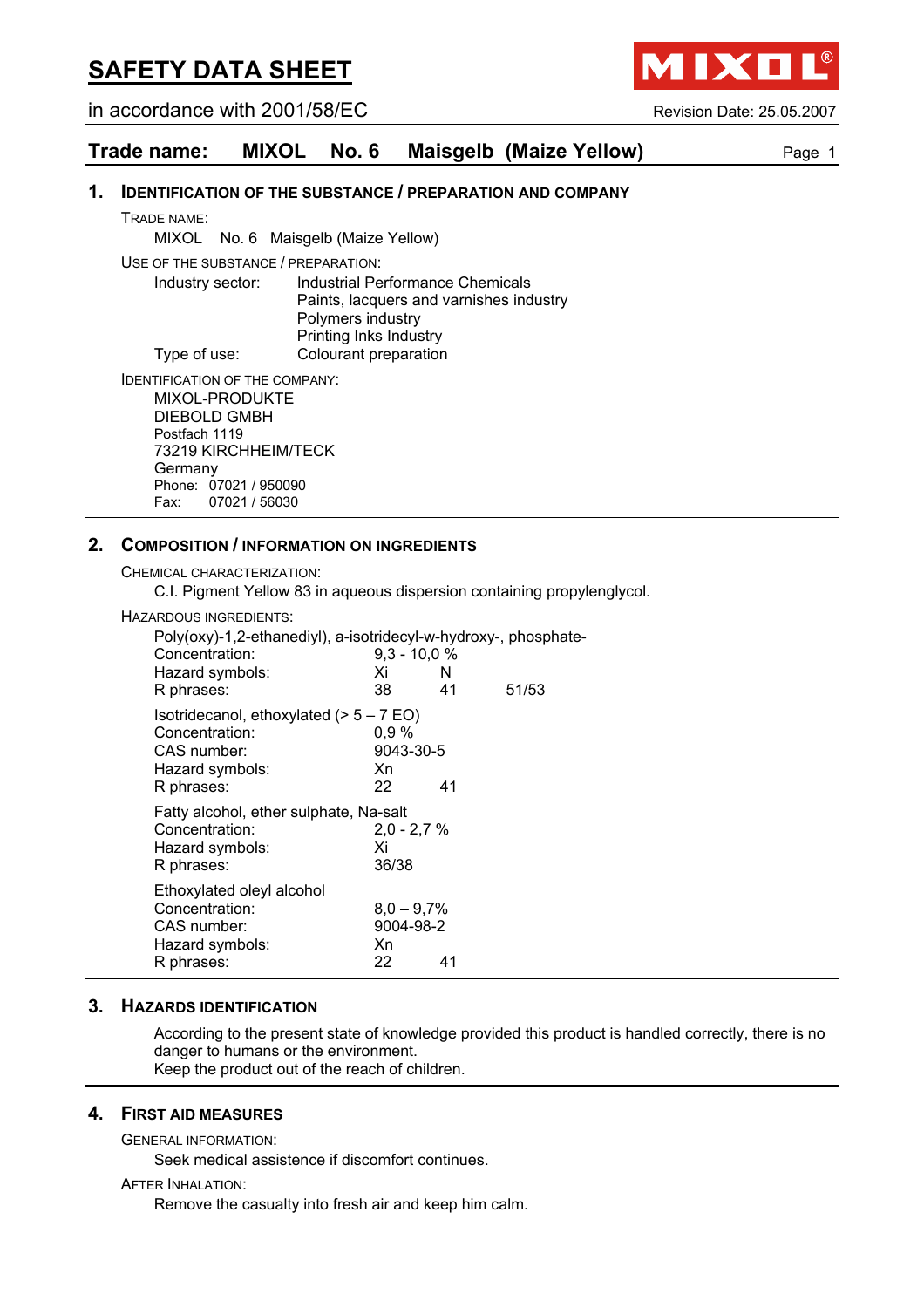## **Trade name: MIXOL No. 6 Maisgelb (Maize Yellow)** Page 2

AFTER CONTACT WITH SKIN:

In case of contact with skin, clean with soap and water.

AFTER CONTACT WITH EYES:

Rinse the affected eye with plenty of water, at the same time keep the unaffected eye well protected.

AFTER INGESTION:

Do not induce vomiting. Seek medical advice immediately. Show safety data sheet or label.

#### **5. FIRE FIGHTING MEASURES**

SUITABLE EXTINGUISHING MEDIA:

water spray jet dry powder carbon dioxide alcohol-resistant foam

EXTINGUISHING MEDIA THAT MUST NOT BE USED FOR SAFETY REASONS:

Full water jet

SPECIAL HAZARDS FROM THE SUBSTANCE ITSELF ITS COMBUSTION PRODUCTS OR FROM ITS VAPOURS:

In case of fires, hazardous combustion gases are formed:

 Carbon monoxide (CO) Carbon dioxide  $(CO<sub>2</sub>)$  Nitrogen oxides (NOx) Sulphur dioxide  $(SO<sub>2</sub>)$ Hydrogen chloride (HCI)

SPECIAL PROTECTIVE EQUIPMENT FOR FIREFIGHTING: Use self-contained breathing apparatus.

### **6. ACCIDENTAL RELEASE MEASURES**

ENVIRONMENTAL PRECAUTIONS: Do not discharge into the drains, surface waters or groundwater.

METHODS FOR CLEANING UP / TAKING UP:

Take up with absorbent material (eg. sand, kieselguhr, universal binder). When picked up, treat material as prescribed under point 13 "Disposal considerations".

### **7. HANDLING AND STORAGE**

ADVICE ON SAFE HANDLING:

When used and handled appropriately no special measures are needed.

ADVICE ON PROTECTION AGAINST FIRE AND EXPLOSION:

Observe the general rules of industrial fire protection.

FURTHER INFORMATION ON STORAGE CONDITIONS:

In case of the product becoming opaque, thickening or being frozen due to the effects of cold, allow to thaw slowly at room temperature. Stir briefly before use.

STORAGE STABILITY:

Shelf-life: at least 36 months

#### **8. EXPOSURE CONTROLS / PERSONAL PROTECTION**

GENERAL PROTECTIVE MEASURES:

Observe the usual precautions for handling chemicals.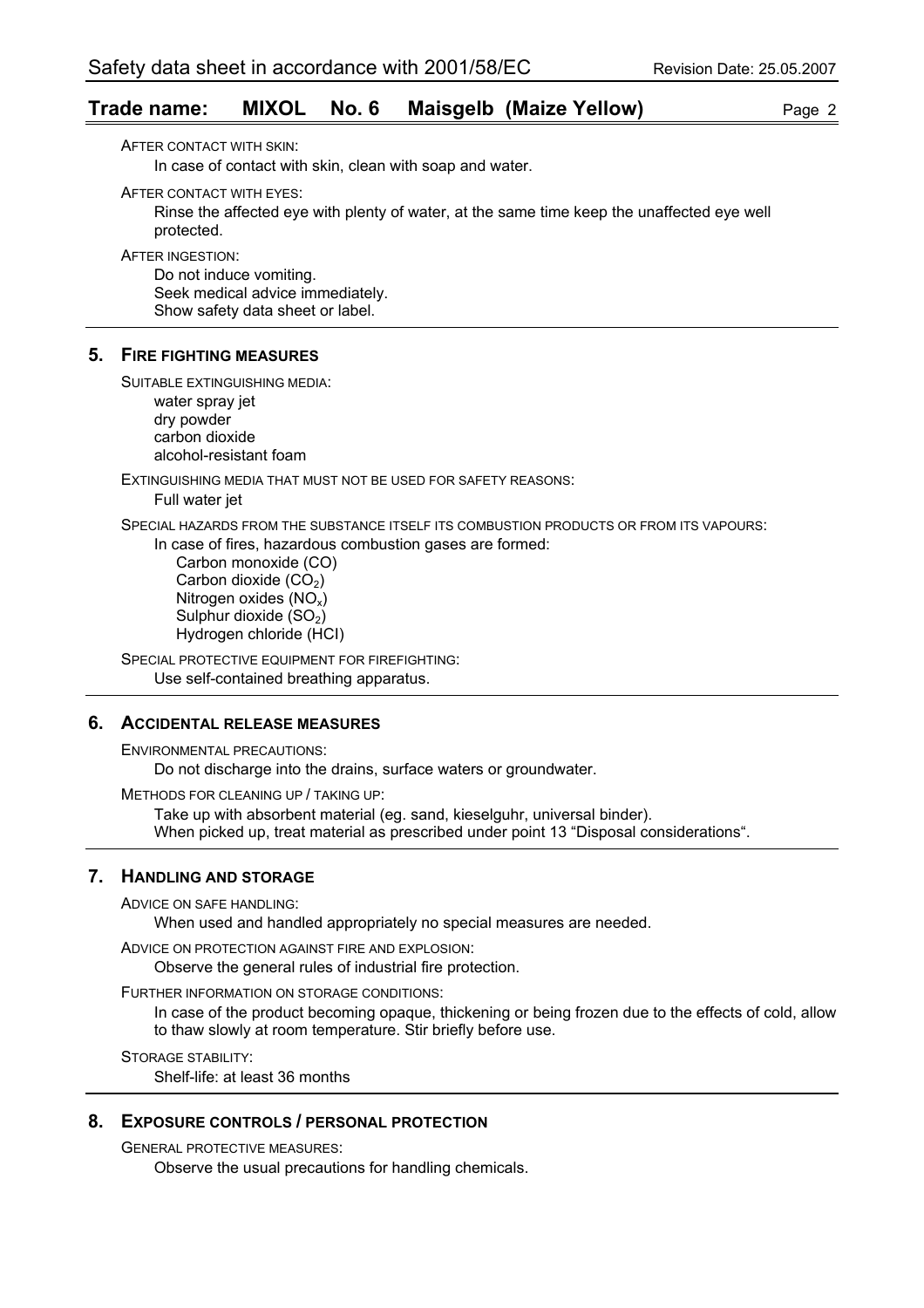## **Trade name: MIXOL No. 6 Maisgelb (Maize Yellow)** Page 3 HYGIENE MEASURES: Keep away from food and drinks.

|                         | <u>RUCH AMAY ITUM TUUG ANG UMITING.</u><br>Wash hands before breaks and after work.<br>Use barrier skin cream.<br>Remove soiled or soaked clothing immediately and clean<br>thoroughly before using again.                                              |
|-------------------------|---------------------------------------------------------------------------------------------------------------------------------------------------------------------------------------------------------------------------------------------------------|
| HAND PROTECTION:        | Nitrile rubber gloves<br>Minimum breakthrough time (glove): not determined<br>Minimum thickness (glove): not determined<br>Observe the information of the glove manufacturer on permeability<br>and breakthrough times and other workplace requirements |
| EYE PROTECTION:         | Safety glasses                                                                                                                                                                                                                                          |
| <b>BODY PROTECTION:</b> | Protective clothing                                                                                                                                                                                                                                     |

## **9. PHYSICAL AND CHEMICAL PROPERTIES**

| FORM:                | liquid                                                |
|----------------------|-------------------------------------------------------|
| COLOUR:              | yellow                                                |
| ODOUR:               | not specified                                         |
| BOILING POINT:       | $>100^{\circ}$ C                                      |
| FI ASH POINT:        | No flash point – Measure made up to the boiling point |
| DENSITY:             | approx. $1,07$ g/cm <sup>3</sup> (20 $^{\circ}$ C)    |
| SOLUBILITY IN WATER: | miscible $(20^{\circ} \text{ C})$                     |
| DH-VALUE:            | approx. 7,6 (20° C) aqueous suspension                |
| VISCOSITY (DYNAMIC): | approx. 900 mPa.s $(20^{\circ}C)$                     |

## **10. STABILITY AND REACTIVITY**

| THERMAL DECOMPOSITION:            | $>$ 100 $^{\circ}$ C with dehydration                                   |
|-----------------------------------|-------------------------------------------------------------------------|
| HAZARDOUS REACTIONS:              | When handled and stored appropriately no dangerous reactions are known. |
| HAZARDOUS DECOMPOSITION PRODUCTS: |                                                                         |

When handled and stored appropriately no dangerous decomposition products are known.

## **11. TOXICOLOGICAL INFORMATION**

| ACUTE ORAL TOXICITY:            | $LD50 > 2.000$ mg/kg<br>Method: 1999/45/EC                                                       |
|---------------------------------|--------------------------------------------------------------------------------------------------|
| <b>IRRITANT EFFECT ON SKIN:</b> | non-irritant (rabbit)<br>Method: OECD 404<br>Source: Aventis Pharma Deutschland GmbH, ProTox     |
| <b>IRRITANT EFFECT ON EYES:</b> | non-irritant (rabbit eye)<br>Method: OECD 405<br>Source: Aventis Pharma Deutschland GmbH, ProTox |

## **12. ECOLOGICAL INFORMATION**

| BIODEGRADABILITY: | This property is substance specific and cannot be given for the<br>preparations. |
|-------------------|----------------------------------------------------------------------------------|
| FISH TOXICITY:    | not determined                                                                   |
| DAPHNIA TOXICITY: | not determined                                                                   |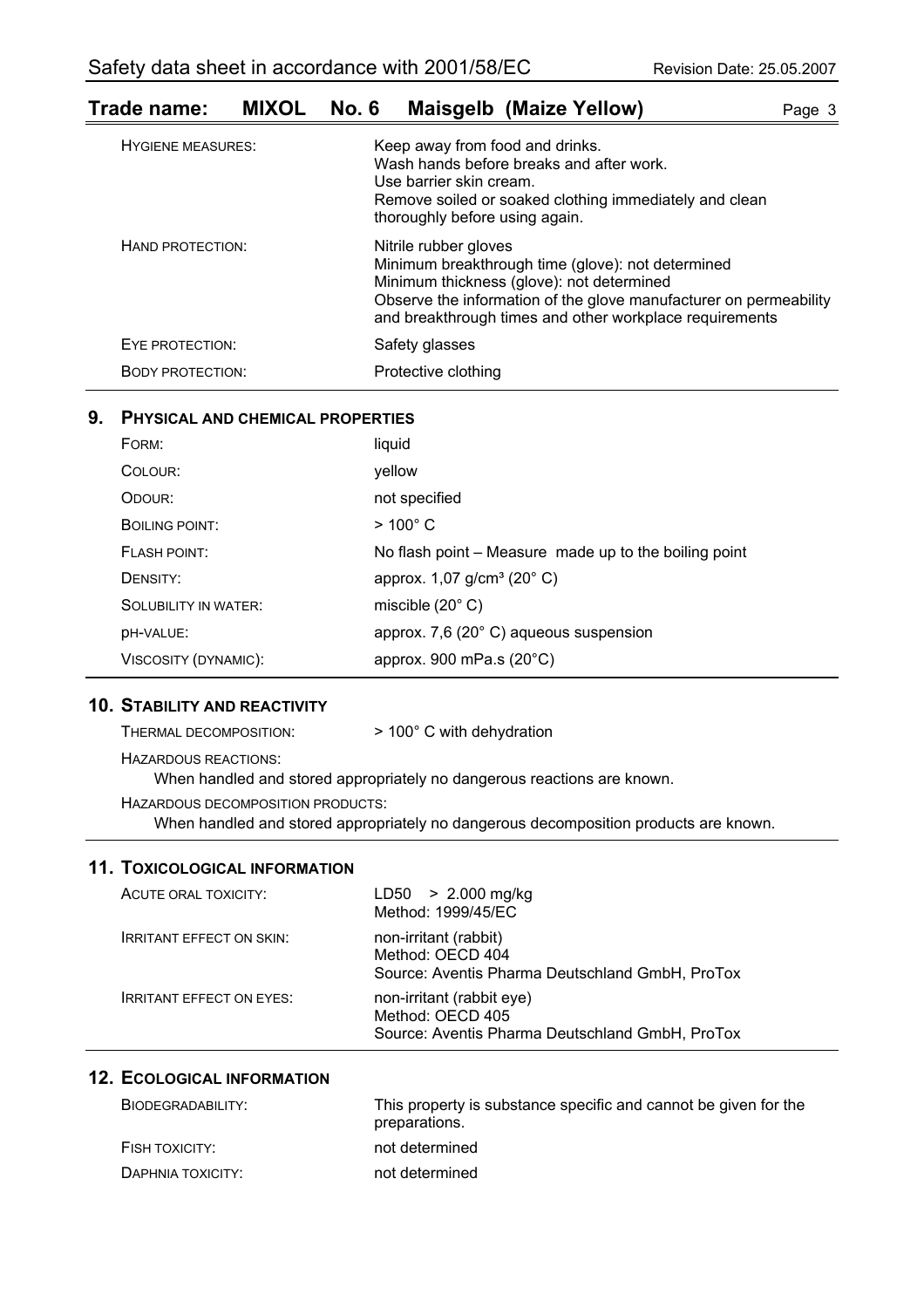## **Trade name: MIXOL No. 6 Maisgelb (Maize Yellow)** Page 4

| ALGAE TOXICITY:    | not determined                                                                                                                                                         |
|--------------------|------------------------------------------------------------------------------------------------------------------------------------------------------------------------|
| BACTERIA TOXICITY: | not determined                                                                                                                                                         |
| REMARKS:           | Do not allow to enter soil, waterways or waste water.<br>Classification according to the calculation procedure of the<br>Dangerous Preparations Directive (1999/45/EC) |

#### **13. DISPOSAL CONSIDERATIONS**

PRODUCT:

Product should be taken to a suitable and authorized waste disposal site in accordance with relevant regulations and if necessary after consultation with the waste disposal operator and/or the competent authorities.

UNCLEANED PACKAGING: Packaging that cannot be cleaned should be disposed of as product waste.

## **14. TRANSPORTATION INFORMATION**

| ADR:  | not restricted |
|-------|----------------|
| RID:  | not restricted |
| ADNR: | not restricted |
| IMDG: | not restricted |
| IATA: | not restricted |
|       |                |

#### **15. REGULATORY INFORMATION**

LABELLING IN ACCORDANCE WITH EC-DIRECTIVES: Hazard warning labelling not compulsory.

SPECIFIC LABELLING OF CERTAIN PREPARATIONS: Material safety data sheet available for professional user upon request.

#### **16. OTHER INFORMATION**

This product contains a diaryl pigment. This product should not be used in polymers if the processing temperature exceeds 200° C because of possible thermal decomposition, which can form eg. Traces of aromatic amines. 3,3'Dichloro-benzidine may be formed at temperatures above.

TEXT OF THE R-PHRASES WHICH ARE ALLOCATED TO THE INGREDIENTS/COMPONENTS MENTIONED IN SECTION 2 OF THIS SAFETY DATA SHEET:

| 22<br>36/38 | Harmful if swallowed.<br>Irritating to eyes and skin.                                          |
|-------------|------------------------------------------------------------------------------------------------|
| 38          | Irritating to skin.                                                                            |
| 41          | Risk of serious damage to eyes.                                                                |
| 51/53       | Toxic to aquatic organisms, may cause long-term adverse effects in the<br>aquatic environment. |

Decimal notation: "Thousands" places are identified with a dot (example: 2.000 mg/kg means "two thousand mg/kg"). Decimal places are identified with a comma (example: 1,35g/cm<sup>3</sup>).

These product informations are based on our present state of our knowledge, information and experience. No responsibility or liability can be assumed for factors lying outside our knowledge and control.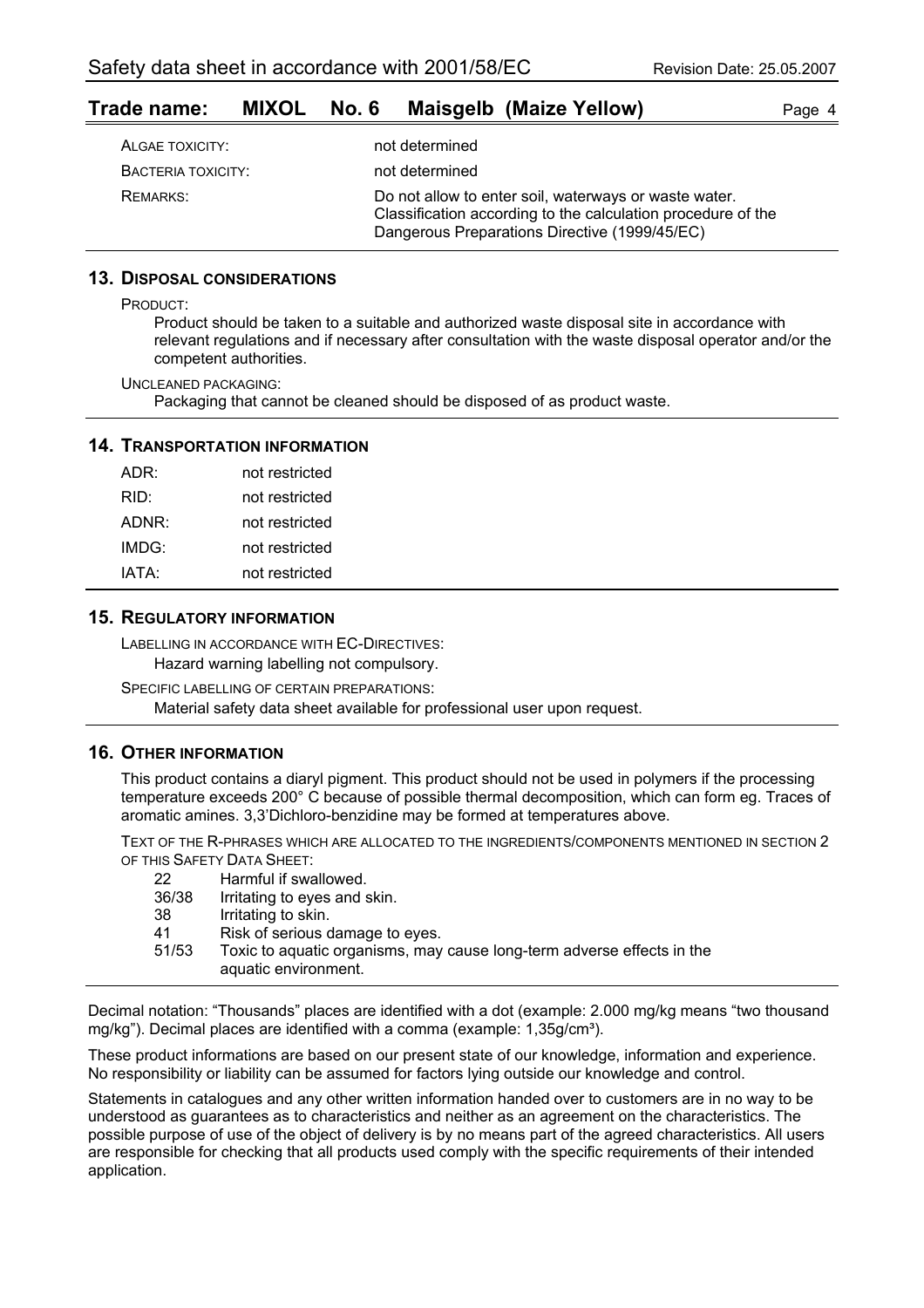in accordance with 2001/58/EC Revision Date: 25.05.2007

## **Trade name: MIXOL No. 7 Pirolgelb (Canary Yellow)** Page 1

#### **1. IDENTIFICATION OF THE SUBSTANCE / PREPARATION AND COMPANY**

TRADE NAME:

MIXOL No. 7 Pirolgelb (Canary Yellow)

USE OF THE SUBSTANCE / PREPARATION:

Industry sector: Industrial Performance Chemicals Paints, lacquers and varnishes industry Polymers industry Printing Inks Industry Type of use: Colourant preparation

IDENTIFICATION OF THE COMPANY: MIXOL-PRODUKTE DIEBOLD GMBH Postfach 1119 73219 KIRCHHEIM/TECK

**Germany** Phone: 07021 / 950090 Fax: 07021 / 56030

#### **2. COMPOSITION / INFORMATION ON INGREDIENTS**

CHEMICAL CHARACTERIZATION:

C.I. Pigment Yellow 73 in aqueous dispersion containing propylenglycol > 1 %

HAZARDOUS INGREDIENTS:

| Ethoxylated oleyl alcohol |           |                 |
|---------------------------|-----------|-----------------|
| Concentration:            |           | $12.5 - 15.0 %$ |
| CAS number:               | 9004-98-2 |                 |
| Hazard symbols:           | Xn        |                 |
| R phrases:                | 22        | 41              |

#### **3. HAZARDS IDENTIFICATION**

According to the present state of knowledge provided this product is handled correctly, there is no danger to humans or the environment. Keep the product out of the reach of children.

#### **4. FIRST AID MEASURES**

GENERAL INFORMATION:

Seek medical assistence if discomfort continues.

#### AFTER INHALATION:

Remove the casualty into fresh air and keep him calm.

#### AFTER CONTACT WITH SKIN:

In case of contact with skin, clean with soap and water.

#### AFTER CONTACT WITH EYES:

Rinse the affected eye with plenty of water, at the same time keep the unaffected eye well protected.

#### AFTER INGESTION:

Do not induce vomiting. Seek medical advice immediately. Show safety data sheet or label.

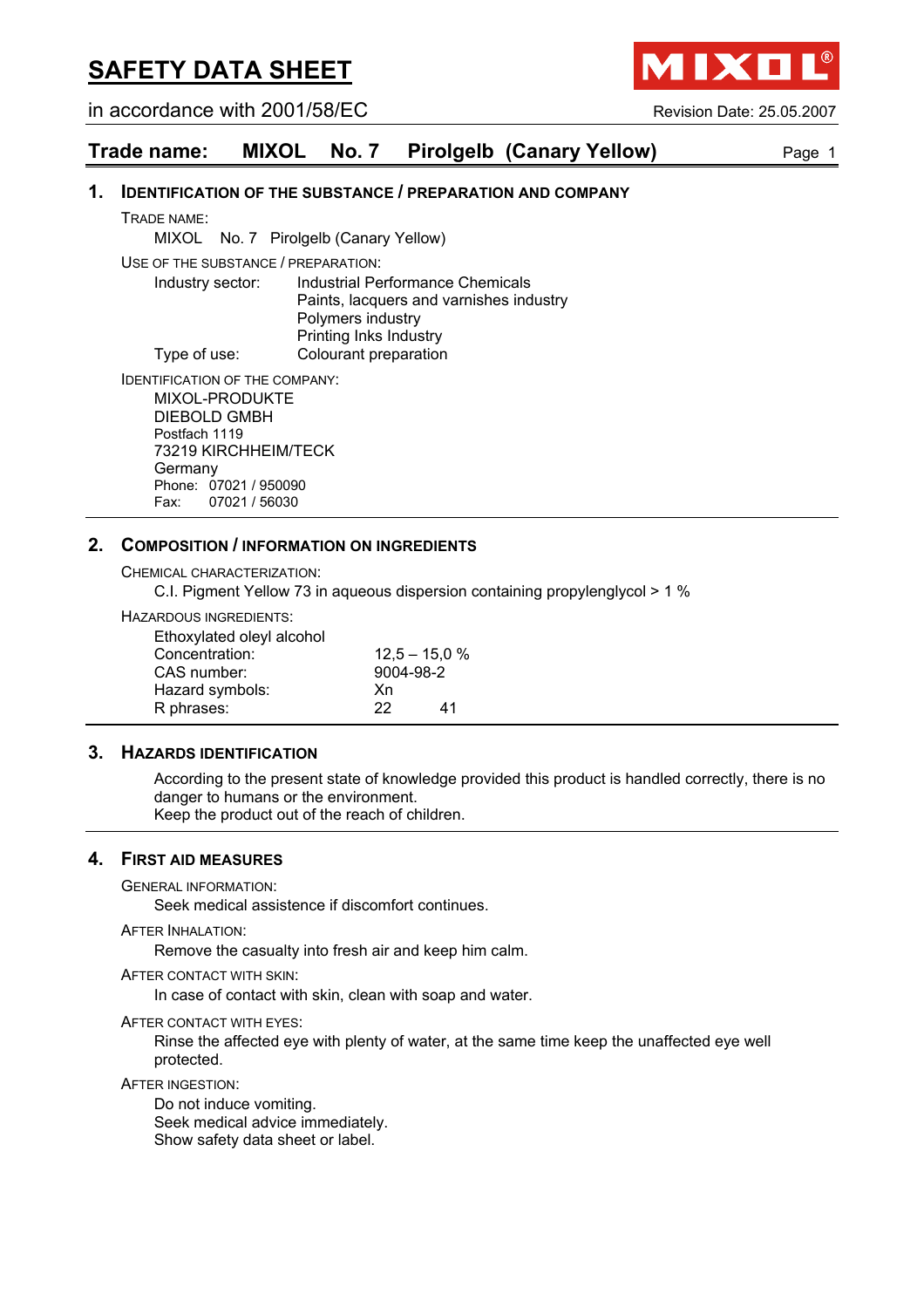## **Trade name: MIXOL No. 7 Pirolgelb (Canary Yellow)** Page 2

#### **5. FIRE FIGHTING MEASURES**

SUITABLE EXTINGUISHING MEDIA: water spray jet dry powder carbon dioxide

alcohol-resistant foam

EXTINGUISHING MEDIA THAT MUST NOT BE USED FOR SAFETY REASONS:

Full water jet

SPECIAL HAZARDS FROM THE SUBSTANCE ITSELF ITS COMBUSTION PRODUCTS OR FROM ITS VAPOURS:

In case of fires, hazardous combustion gases are formed:

 Nitrogen oxides (NOx) Carbon dioxide  $(CO<sub>2</sub>)$  Hydrogen chloride (HCI) Carbon monoxide (CO)

SPECIAL PROTECTIVE EQUIPMENT FOR FIREFIGHTING: Use self-contained breathing apparatus.

## **6. ACCIDENTAL RELEASE MEASURES**

ENVIRONMENTAL PRECAUTIONS:

Do not discharge into the drains, surface waters or groundwater.

METHODS FOR CLEANING UP / TAKING UP:

Take up with absorbent material (eg. sand, kieselguhr, universal binder). When picked up, treat material as prescribed under point 13 "Disposal considerations".

## **7. HANDLING AND STORAGE**

ADVICE ON SAFE HANDLING:

When used and handled appropriately no special measures are needed.

ADVICE ON PROTECTION AGAINST FIRE AND EXPLOSION:

Observe the general rules of industrial fire protection.

FURTHER INFORMATION ON STORAGE CONDITIONS:

In case of the product becoming opaque, thickening or being frozen due to the effects of cold, allow to thaw slowly at room temperature. Stir briefly before use.

STORAGE STABILITY:

Shelf-life: at least 36 months

#### **8. EXPOSURE CONTROLS / PERSONAL PROTECTION**

GENERAL PROTECTIVE MEASURES:

Observe the usual precautions for handling chemicals.

| <b>HYGIENE MEASURES:</b> | Keep away from food and drinks.<br>Wash hands before breaks and after work.<br>Use barrier skin cream.<br>Remove soiled or soaked clothing immediately and clean<br>thoroughly before using again.                                                      |
|--------------------------|---------------------------------------------------------------------------------------------------------------------------------------------------------------------------------------------------------------------------------------------------------|
| HAND PROTECTION:         | Nitrile rubber gloves<br>Minimum breakthrough time (glove): not determined<br>Minimum thickness (glove): not determined<br>Observe the information of the glove manufacturer on permeability<br>and breakthrough times and other workplace requirements |
| EYE PROTECTION:          | Safety glasses                                                                                                                                                                                                                                          |
| <b>BODY PROTECTION:</b>  | Protective clothing                                                                                                                                                                                                                                     |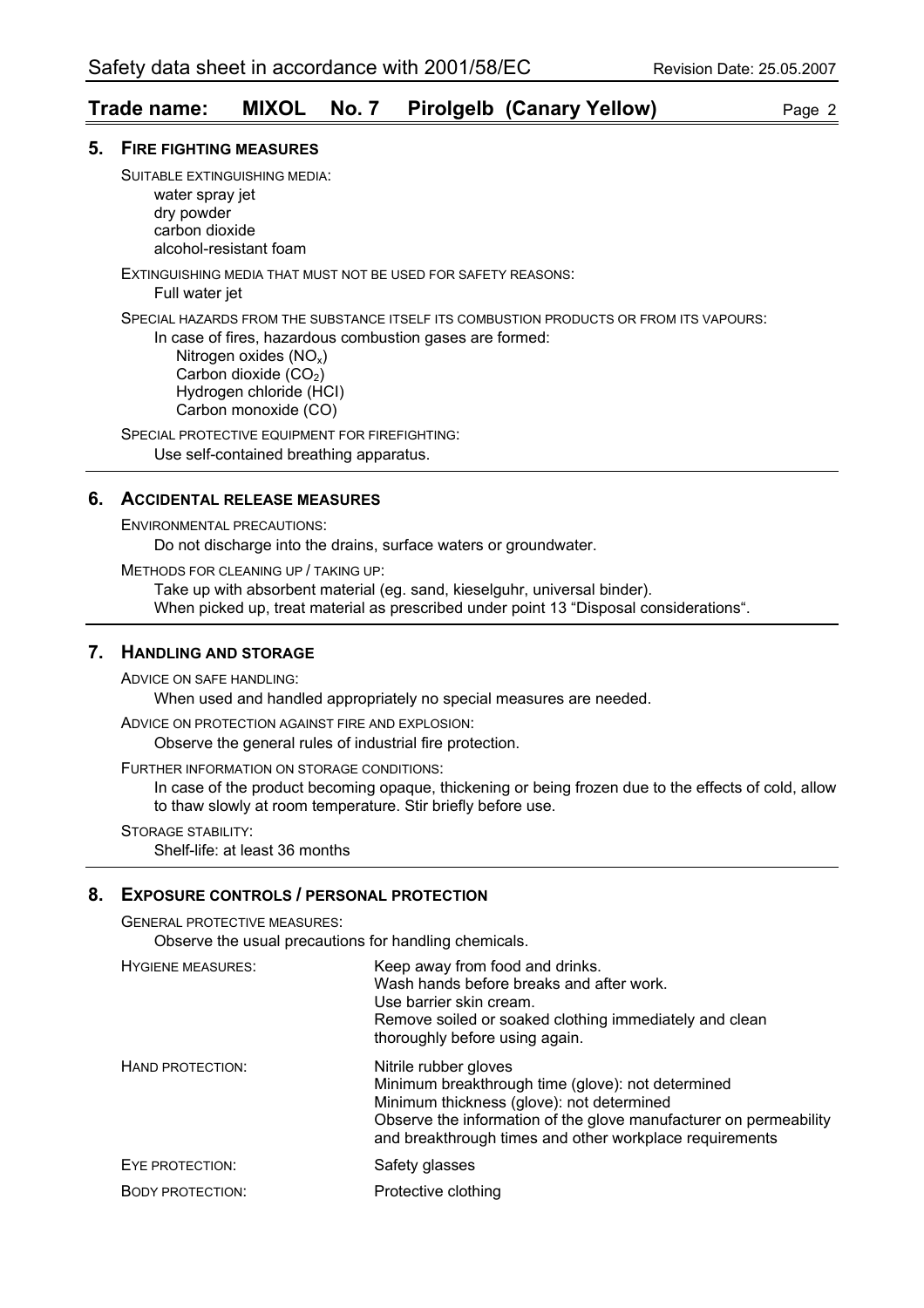## **Trade name: MIXOL No. 7 Pirolgelb (Canary Yellow)** Page 3

| 9. | PHYSICAL AND CHEMICAL PROPERTIES |                                                       |  |
|----|----------------------------------|-------------------------------------------------------|--|
|    | FORM:                            | liquid                                                |  |
|    | COLOUR:                          | yellow                                                |  |
|    | ODOUR:                           | not specified                                         |  |
|    | BOILING POINT:                   | $>100^{\circ}$ C                                      |  |
|    | <b>FLASH POINT:</b>              | No flash point – Measure made up to the boiling point |  |
|    | DENSITY:                         | approx. $1,19$ g/cm <sup>3</sup> (20 $^{\circ}$ C)    |  |
|    | <b>SOLUBILITY IN WATER:</b>      | miscible $(20^{\circ} \text{ C})$                     |  |
|    | DH-VALUE:                        | approx. 8,0 (20° C) aqueous suspension                |  |
|    | VISCOSITY (DYNAMIC):             | approx. 800 mPa.s $(20^{\circ}C)$                     |  |
|    | <b>IMPACT SENSITIVITY:</b>       | Not impact-sensitive                                  |  |

## **10. STABILITY AND REACTIVITY**

THERMAL DECOMPOSITION: > 100° C with dehydration HAZARDOUS REACTIONS: When handled and stored appropriately no dangerous reactions are known.

HAZARDOUS DECOMPOSITION PRODUCTS:

When handled and stored appropriately no dangerous decomposition products are known.

#### **11. TOXICOLOGICAL INFORMATION**

| ACUTE ORAL TOXICITY:            | $LD50 > 2.000$ mg/kg<br>Method: 1999/45/EC                                                                                                                    |
|---------------------------------|---------------------------------------------------------------------------------------------------------------------------------------------------------------|
| <b>IRRITANT EFFECT ON SKIN:</b> | non-irritant<br>Method: 1999/45/EC                                                                                                                            |
| <b>IRRITANT EFFECT ON EYES:</b> | non-irritant (rabbit eye)<br>Methode: OECD 405 - EEC 92/69, B.5<br>Quelle: Aventis Pharma Deutschland GmbH, Pro Tox<br>(Substance: Ethoxylated oleyl alcohol) |

#### **12. ECOLOGICAL INFORMATION**

| BIODEGRADABILITY:  | This property is substance specific and cannot be given for the<br>preparations.                                                                                       |
|--------------------|------------------------------------------------------------------------------------------------------------------------------------------------------------------------|
| FISH TOXICITY:     | not determined                                                                                                                                                         |
| DAPHNIA TOXICITY:  | not determined                                                                                                                                                         |
| ALGAE TOXICITY:    | not determined                                                                                                                                                         |
| BACTERIA TOXICITY: | not determined                                                                                                                                                         |
| REMARKS:           | Do not allow to enter soil, waterways or waste water.<br>Classification according to the calculation procedure of the<br>Dangerous Preparations Directive (1999/45/EC) |

### **13. DISPOSAL CONSIDERATIONS**

PRODUCT:

Product should be taken to a suitable and authorized waste disposal site in accordance with relevant regulations and if necessary after consultation with the waste disposal operator and/or the competent authorities.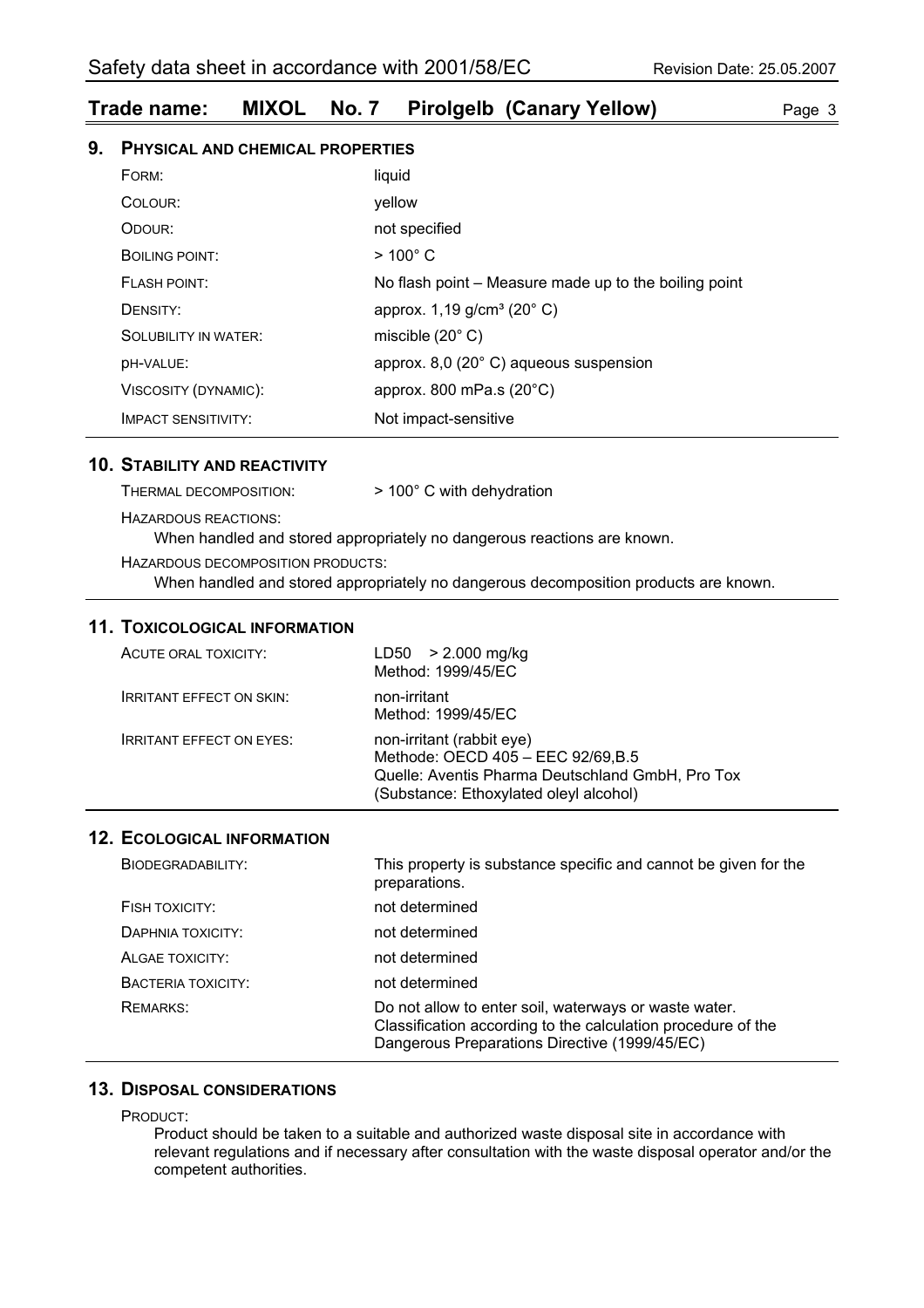## **Trade name: MIXOL No. 7 Pirolgelb (Canary Yellow)** Page 4

UNCLEANED PACKAGING:

Packaging that cannot be cleaned should be disposed of as product waste.

#### **14. TRANSPORTATION INFORMATION**

| not restricted |
|----------------|
| not restricted |
| not restricted |
| not restricted |
| not restricted |
|                |

#### **15. REGULATORY INFORMATION**

LABELLING IN ACCORDANCE WITH EC-DIRECTIVES:

Hazard warning labelling not compulsory.

SPECIFIC LABELLING OF CERTAIN PREPARATIONS:

Material safety data sheet available for professional user upon request.

## **16. OTHER INFORMATION**

TEXT OF THE R-PHRASES WHICH ARE ALLOCATED TO THE INGREDIENTS/COMPONENTS MENTIONED IN SECTION 2 OF THIS SAFETY DATA SHEET:

- 22 Harmful if swallowed.
- 41 Risk of serious damage to eyes.

Decimal notation: "Thousands" places are identified with a dot (example: 2.000 mg/kg means "two thousand mg/kg"). Decimal places are identified with a comma (example: 1,35g/cm<sup>3</sup>).

These product informations are based on our present state of our knowledge, information and experience. No responsibility or liability can be assumed for factors lying outside our knowledge and control.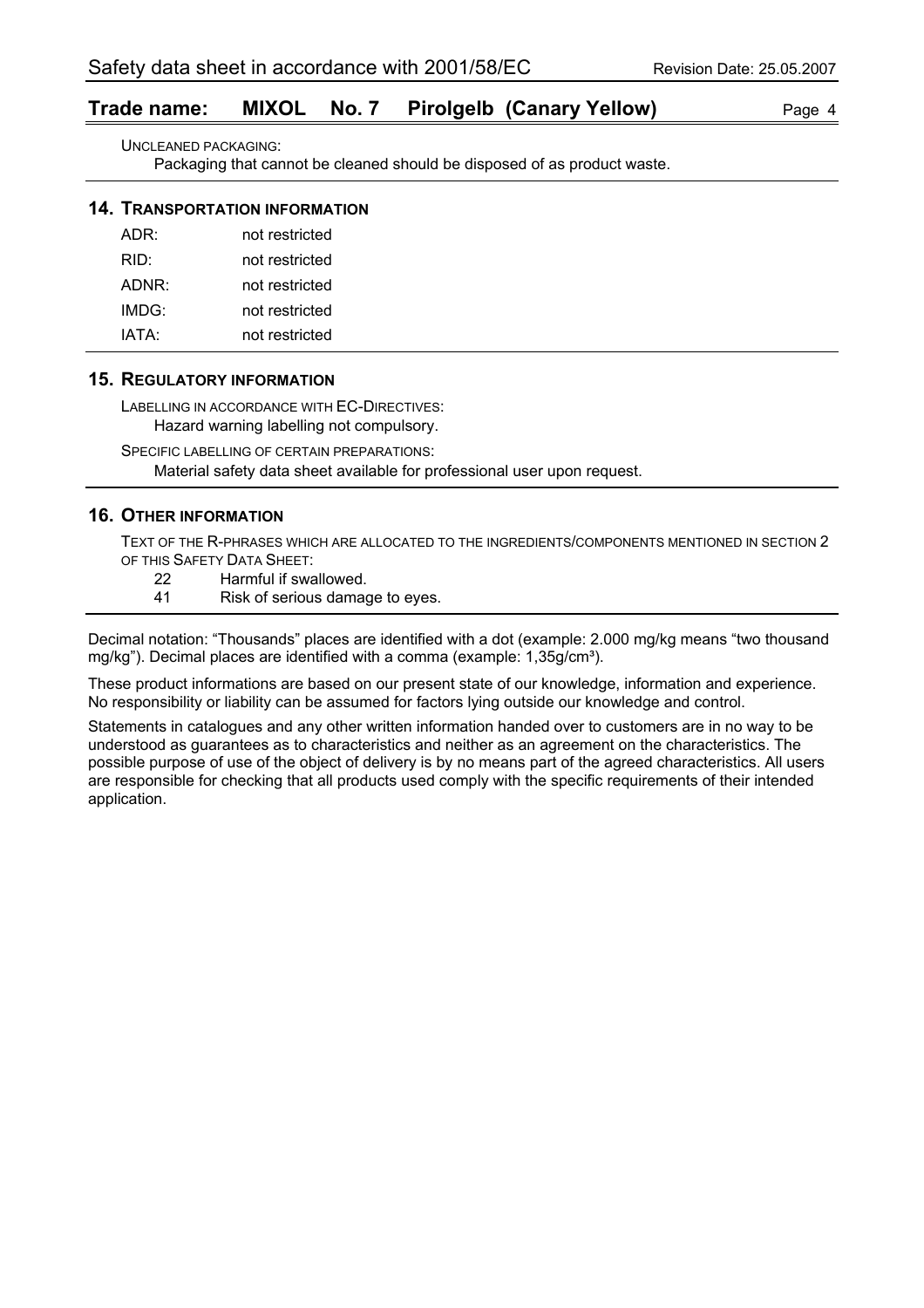in accordance with 2001/58/EC Revision Date: 25.05.2007

IXO

## **Trade name: MIXOL No. 8 Grün (Green)** Page 1

#### **1. IDENTIFICATION OF THE SUBSTANCE / PREPARATION AND COMPANY**

TRADE NAME:

MIXOL No. 8Grün (Green)

USE OF THE SUBSTANCE / PREPARATION:

Industry sector: Industrial Performance Chemicals Paints, lacquers and varnishes industry Polymers industry Printing Inks Industry Type of use: Colourant preparation

IDENTIFICATION OF THE COMPANY: MIXOL-PRODUKTE DIEBOLD GMBH Postfach 1119 73219 KIRCHHEIM/TECK **Germany** 

Phone: 07021 / 950090 Fax: 07021 / 56030

### **2. COMPOSITION / INFORMATION ON INGREDIENTS**

CHEMICAL CHARACTERIZATION:

C.I. Pigment Green 7 in aqueous dispersion containing diethylenglycol

HAZARDOUS INGREDIENTS:

| Diethylene glycol-        |                 |
|---------------------------|-----------------|
| Concentration:            | 7,6 %           |
| CAS number:               | 111-46-6        |
| EINECS number:            | 203-872-2       |
| Hazard symbols:           | Xn              |
| R phrases:                | 22              |
| Ethoxylated oleyl alcohol |                 |
| Concentration:            | $13,6 - 15,4 %$ |
| CAS number:               | 9004-98-2       |
| Hazard symbols:           | Xn              |
| R phrases:                | 22<br>41        |
|                           |                 |

#### **3. HAZARDS IDENTIFICATION**

According to the present state of knowledge provided this product is handled correctly, there is no danger to humans or the environment. Keep the product out of the reach of children.

## **4. FIRST AID MEASURES**

GENERAL INFORMATION:

Seek medical assistence if discomfort continues.

AFTER INHALATION:

Remove the casualty into fresh air and keep him calm.

#### AFTER CONTACT WITH SKIN:

In case of contact with skin, clean with soap and water.

#### AFTER CONTACT WITH EYES:

Rinse the affected eye with plenty of water, at the same time keep the unaffected eye well protected.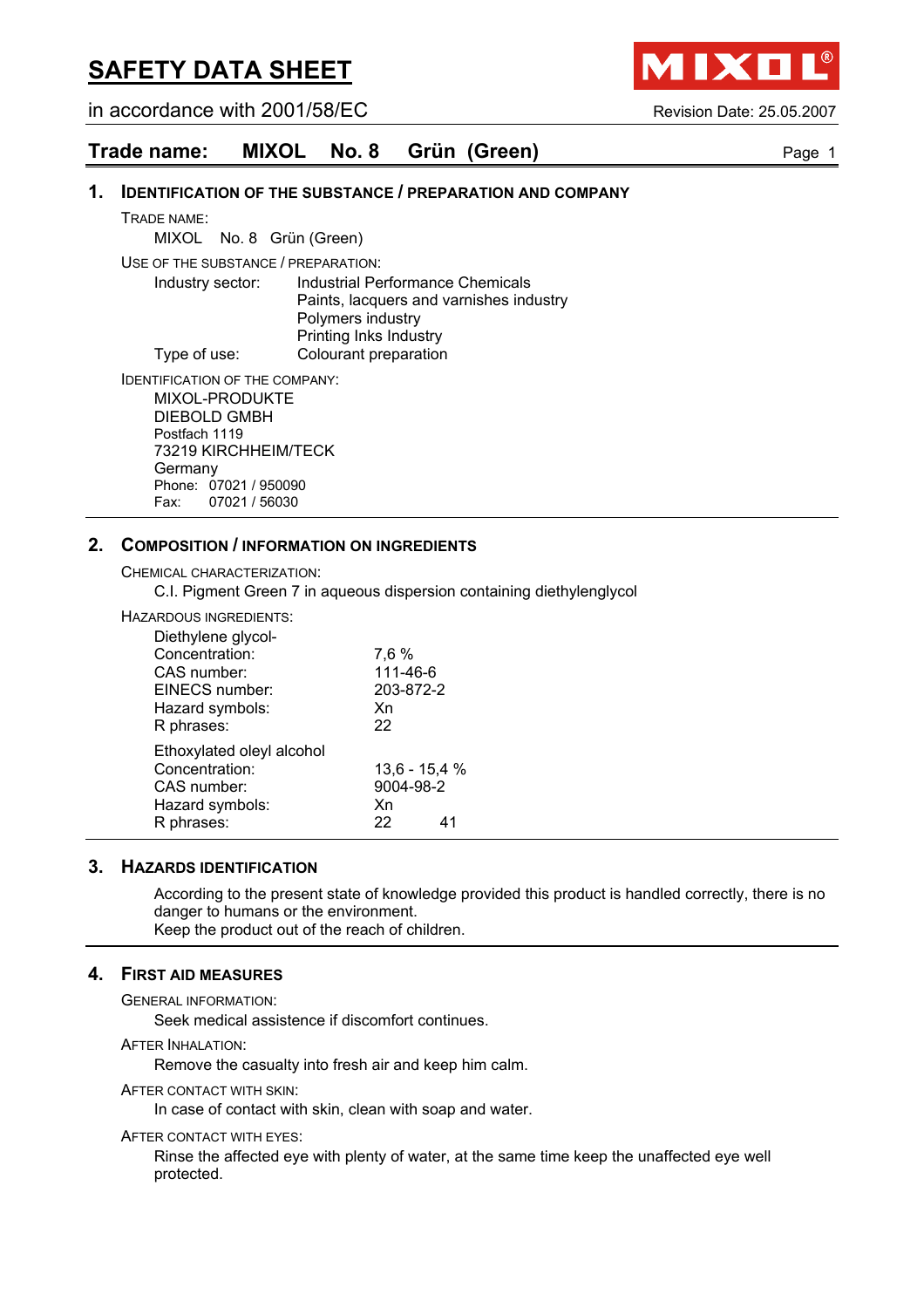## **Trade name: MIXOL No. 8 Grün (Green)** Page 2

AFTER INGESTION: Do not induce vomiting. Seek medical advice immediately. Show safety data sheet or label.

### **5. FIRE FIGHTING MEASURES**

SUITABLE EXTINGUISHING MEDIA:

water spray jet dry powder carbon dioxide alcohol-resistant foam

EXTINGUISHING MEDIA THAT MUST NOT BE USED FOR SAFETY REASONS:

Full water jet

SPECIAL HAZARDS FROM THE SUBSTANCE ITSELF ITS COMBUSTION PRODUCTS OR FROM ITS VAPOURS:

In case of fires, hazardous combustion gases are formed:

Nitrous gases  $(NO_x)$  Carbon monoxide (CO) Carbon dioxide  $(CO<sub>2</sub>)$ Hydrogen chloride (HCI)

SPECIAL PROTECTIVE EQUIPMENT FOR FIREFIGHTING: Use self-contained breathing apparatus.

#### **6. ACCIDENTAL RELEASE MEASURES**

ENVIRONMENTAL PRECAUTIONS:

Do not discharge into the drains, surface waters or groundwater.

METHODS FOR CLEANING UP / TAKING UP:

Take up with absorbent material (eg. sand, kieselguhr, universal binder). When picked up, treat material as prescribed under point 13 "Disposal considerations".

## **7. HANDLING AND STORAGE**

ADVICE ON SAFE HANDLING:

When used and handled appropriately no special measures are needed.

ADVICE ON PROTECTION AGAINST FIRE AND EXPLOSION:

Observe the general rules of industrial fire protection.

#### FURTHER INFORMATION ON STORAGE CONDITIONS:

In case of the product becoming opaque, thickening or being frozen due to the effects of cold, allow to thaw slowly at room temperature. Stir briefly before use.

STORAGE STABILITY: Shelf-life: at least 36 months

#### **8. EXPOSURE CONTROLS / PERSONAL PROTECTION**

GENERAL PROTECTIVE MEASURES:

Observe the usual precautions for handling chemicals.

HYGIENE MEASURES: Keep away from food and drinks. Wash hands before breaks and after work. Use barrier skin cream. Remove soiled or soaked clothing immediately and clean thoroughly before using again.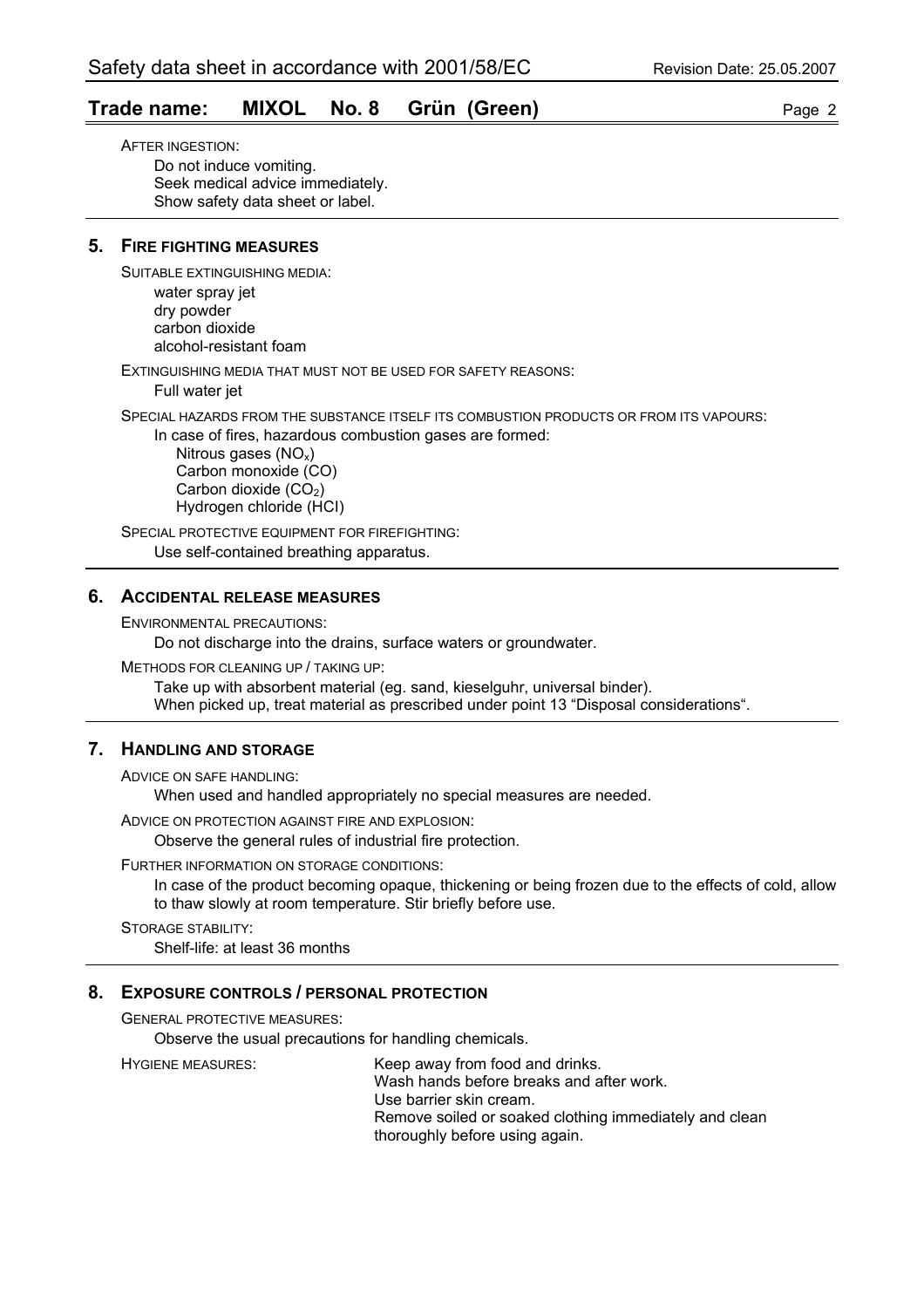| Trade name: |  | MIXOL No. 8 Grün (Green) | Page 3 |
|-------------|--|--------------------------|--------|
|             |  |                          |        |

| HAND PROTECTION:        | Nitrile rubber gloves<br>Minimum breakthrough time (glove): not determined<br>Minimum thickness (glove): not determined<br>Observe the information of the glove manufacturer on permeability<br>and breakthrough times and other workplace requirements |
|-------------------------|---------------------------------------------------------------------------------------------------------------------------------------------------------------------------------------------------------------------------------------------------------|
| EYE PROTECTION:         | Safety glasses                                                                                                                                                                                                                                          |
| <b>BODY PROTECTION:</b> | Protective clothing                                                                                                                                                                                                                                     |

## **9. PHYSICAL AND CHEMICAL PROPERTIES**

| FORM:                       | liquid                                                |
|-----------------------------|-------------------------------------------------------|
| COLOUR:                     | green                                                 |
| ODOUR:                      | not specified                                         |
| BOILING POINT:              | > 80 °C                                               |
| <b>FLASH POINT:</b>         | No flash point – Measure made up to the boiling point |
| DENSITY:                    | approx. $1,25$ g/cm <sup>3</sup> (20 $^{\circ}$ C)    |
| <b>SOLUBILITY IN WATER:</b> | miscible $(20^{\circ} \text{ C})$                     |
| <b>DH-VALUE:</b>            | approx. 8,2 (20°C) aqueous suspension                 |
| VISCOSITY (DYNAMIC):        | approx. 800 mPa.s $(20^{\circ}C)$                     |
| <b>IMPACT SENSITIVITY:</b>  | Not impact-sensitive                                  |
| FURTHER INFORMATION:        | No incompatible Substances known.                     |

## **10. STABILITY AND REACTIVITY**

| THERMAL DECOMPOSITION:            | $>$ 100 $^{\circ}$ C with dehydration                                   |
|-----------------------------------|-------------------------------------------------------------------------|
| HAZARDOUS REACTIONS:              | When handled and stored appropriately no dangerous reactions are known. |
| HAZARDOUS DECOMPOSITION PRODUCTS: |                                                                         |

When handled and stored appropriately no dangerous decomposition products are known.

## **11. TOXICOLOGICAL INFORMATION**

| ACUTE ORAL TOXICITY:            | LD50 $>$ 2.000 mg/kg (rat (female))<br>Source: Hoechst                                                                                                      |
|---------------------------------|-------------------------------------------------------------------------------------------------------------------------------------------------------------|
| <b>IRRITANT EFFECT ON SKIN:</b> | non-irritant (rabbit)<br>Source: Hoechst                                                                                                                    |
| <b>IRRITANT EFFECT ON EYES:</b> | non-irritant (rabbit eye)<br>Method: OECD 405 - EEC 92/69, B5<br>Source: Aventis Pharma Deutschland GmbH, Pro Tox<br>(Substance: Ethoxylated oleyl alcohol) |

## **12. ECOLOGICAL INFORMATION**

| BIODEGRADABILITY:  | This property is substance specific and cannot be given for the<br>preparations. |
|--------------------|----------------------------------------------------------------------------------|
| FISH TOXICITY:     | not determined                                                                   |
| DAPHNIA TOXICITY:  | not determined                                                                   |
| ALGAE TOXICITY:    | not determined                                                                   |
| BACTERIA TOXICITY: | not determined                                                                   |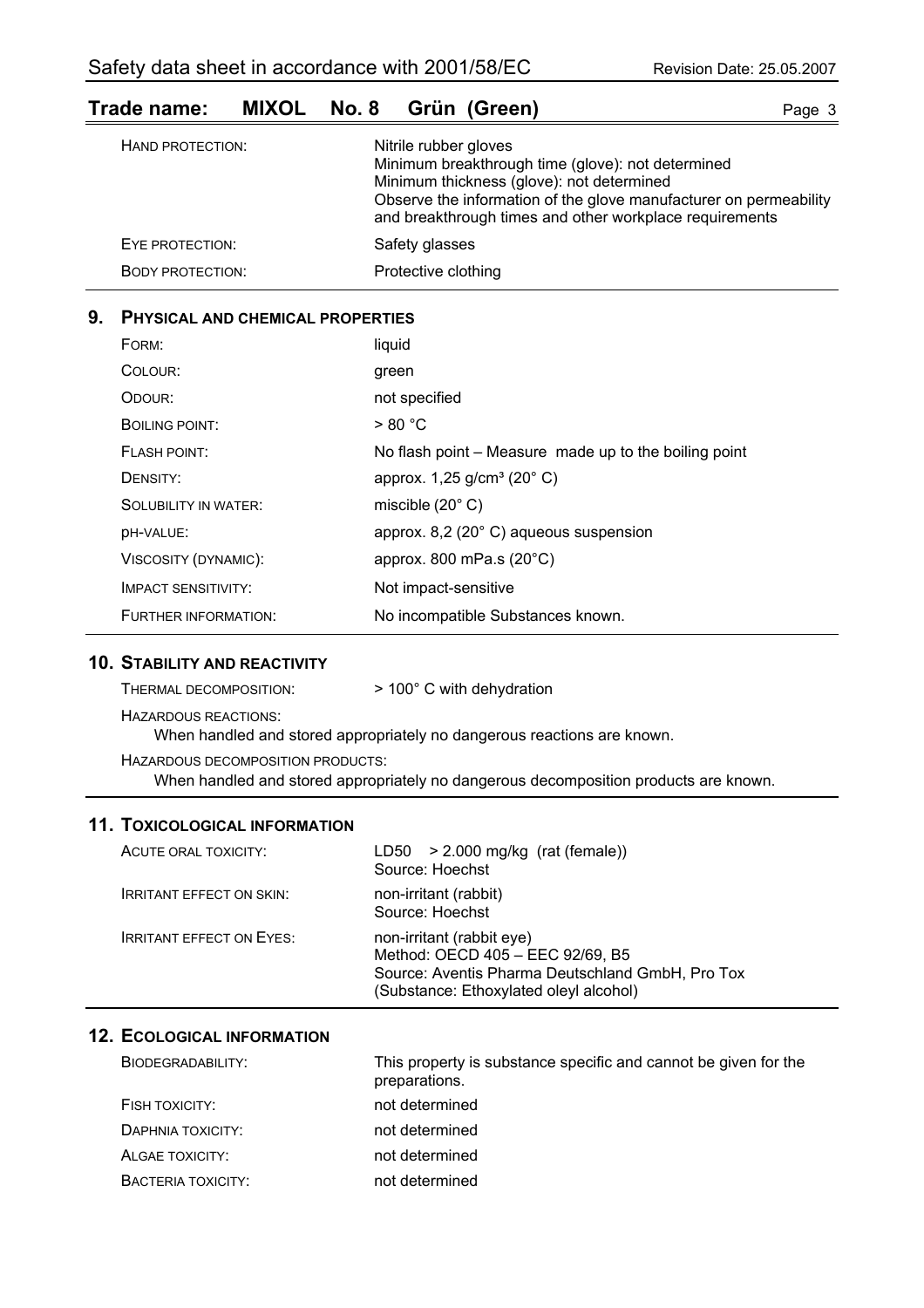|  |  |  | Trade name: MIXOL No. 8 Grün (Green) | Page 4 |
|--|--|--|--------------------------------------|--------|
|--|--|--|--------------------------------------|--------|

| REMARKS: | Do not allow to enter soil, waterways or waste water.        |
|----------|--------------------------------------------------------------|
|          | Classification according to the calculation procedure of the |
|          | Dangerous Preparations Directive (1999/45/EC)                |

#### **13. DISPOSAL CONSIDERATIONS**

PRODUCT:

Product should be taken to a suitable and authorized waste disposal site in accordance with relevant regulations and if necessary after consultation with the waste disposal operator and/or the competent authorities.

UNCLEANED PACKAGING: Packaging that cannot be cleaned should be disposed of as product waste.

#### **14. TRANSPORTATION INFORMATION**

| ADR:  | not restricted |
|-------|----------------|
| RID:  | not restricted |
| ADNR: | not restricted |
| IMDG: | not restricted |
| IATA: | not restricted |

#### **15. REGULATORY INFORMATION**

LABELLING IN ACCORDANCE WITH EC-DIRECTIVES: Hazard warning labelling not compulsory.

SPECIFIC LABELLING OF CERTAIN PREPARATIONS:

Material safety data sheet available for professional user upon request.

OTHER REGULATIONS:

This product is manufactured using a dispersing agent which is not itself an alkylphenol ethoxylate according to its chemical structure. However, the dispersing agent is sythesized from a nonylphenol, so small amounts of nonylphenolethoxylate occur. Observe the requirements of directive 2003/53/EC of 18 June 2003, the 26<sup>th</sup> Amendment of Directive 76/769/EEC (relating to restrictions on the marketing and use of certain dangerous substances and preparations) and the corresponding national legislation implementing this Directive.

#### **16. OTHER INFORMATION**

TEXT OF THE R-PHRASES WHICH ARE ALLOCATED TO THE INGREDIENTS/COMPONENTS MENTIONED IN SECTION 2 OF THIS SAFETY DATA SHEET:

- 22 Harmful if swallowed.
- 41 Risk of serious damage to eyes.

Decimal notation: "Thousands" places are identified with a dot (example: 2.000 mg/kg means "two thousand mg/kg"). Decimal places are identified with a comma (example:  $1,35q/cm<sup>3</sup>$ ).

These product informations are based on our present state of our knowledge, information and experience. No responsibility or liability can be assumed for factors lying outside our knowledge and control.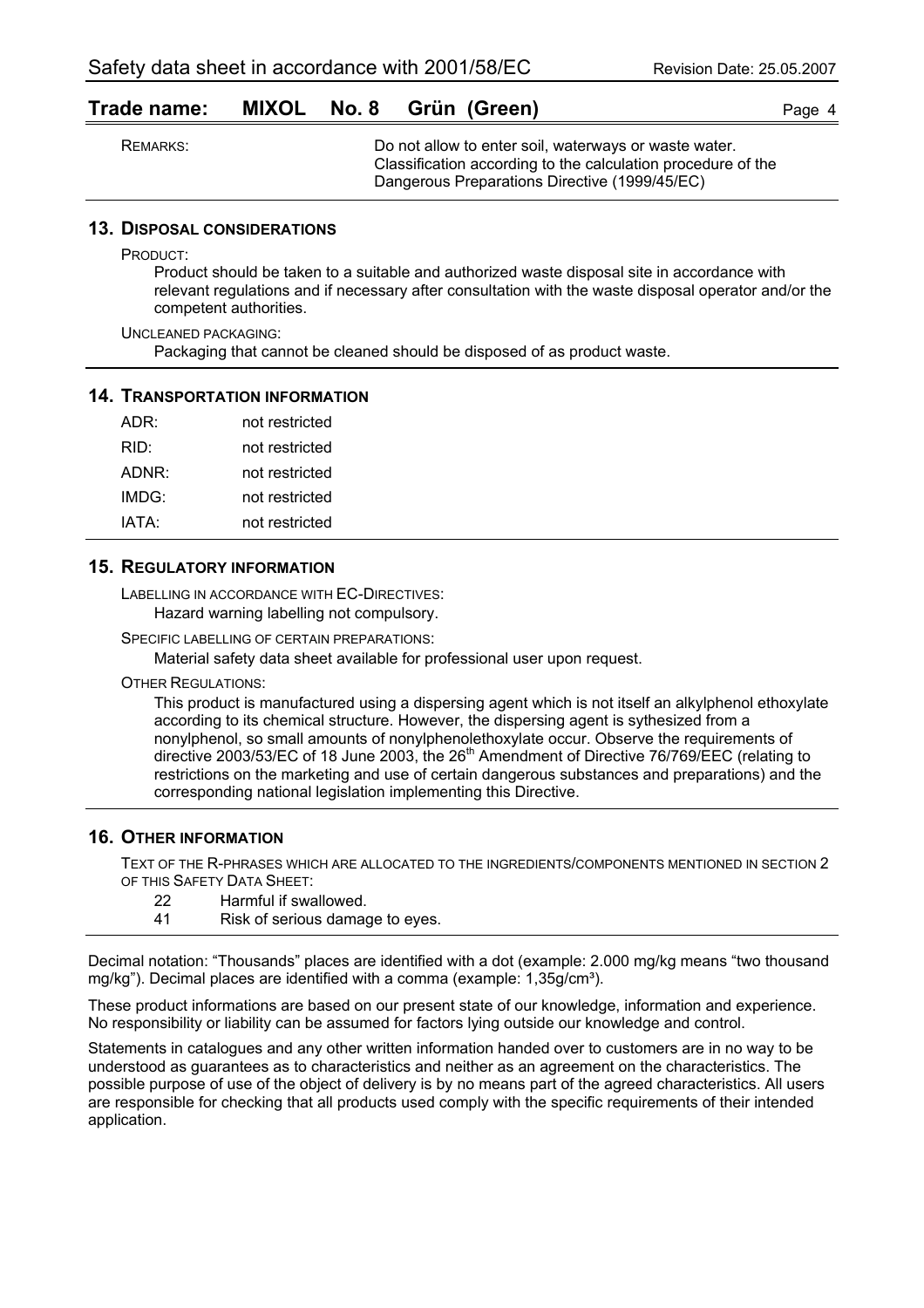in accordance with 2001/58/EC Revision Date: 25.05.2007

## **Trade name: MIXOL No. 9 Blau (Blue)** Page 1

#### **1. IDENTIFICATION OF THE SUBSTANCE / PREPARATION AND COMPANY**

TRADE NAME:

MIXOL No. 9 Blau (Blue)

USE OF THE SUBSTANCE / PREPARATION:

Industry sector: Industrial Performance Chemicals Paints, lacquers and varnishes industry Polymers industry Printing Inks Industry Type of use: Colourant preparation

IDENTIFICATION OF THE COMPANY: MIXOL-PRODUKTE DIEBOLD GMBH Postfach 1119 73219 KIRCHHEIM/TECK **Germany** Phone: 07021 / 950090

Fax: 07021 / 56030

#### **2. COMPOSITION / INFORMATION ON INGREDIENTS**

CHEMICAL CHARACTERIZATION:

C.I. Pigment Blue 15:3 in aqueous dispersion containing 1,2-propanediol

HAZARDOUS INGREDIENTS:

|    | $14,1 - 17,6 %$ |
|----|-----------------|
|    |                 |
| Xn |                 |
| 22 | 41              |
|    | 9004-98-2       |

#### **3. HAZARDS IDENTIFICATION**

According to the present state of knowledge provided this product is handled correctly, there is no danger to humans or the environment. Keep the product out of the reach of children.

#### **4. FIRST AID MEASURES**

GENERAL INFORMATION:

Seek medical assistence if discomfort continues.

#### AFTER INHALATION:

Remove the casualty into fresh air and keep him calm.

#### AFTER CONTACT WITH SKIN:

In case of contact with skin, clean with soap and water.

#### AFTER CONTACT WITH EYES:

Rinse the affected eye with plenty of water, at the same time keep the unaffected eye well protected.

#### AFTER INGESTION:

Do not induce vomiting. Seek medical advice immediately. Show safety data sheet or label.

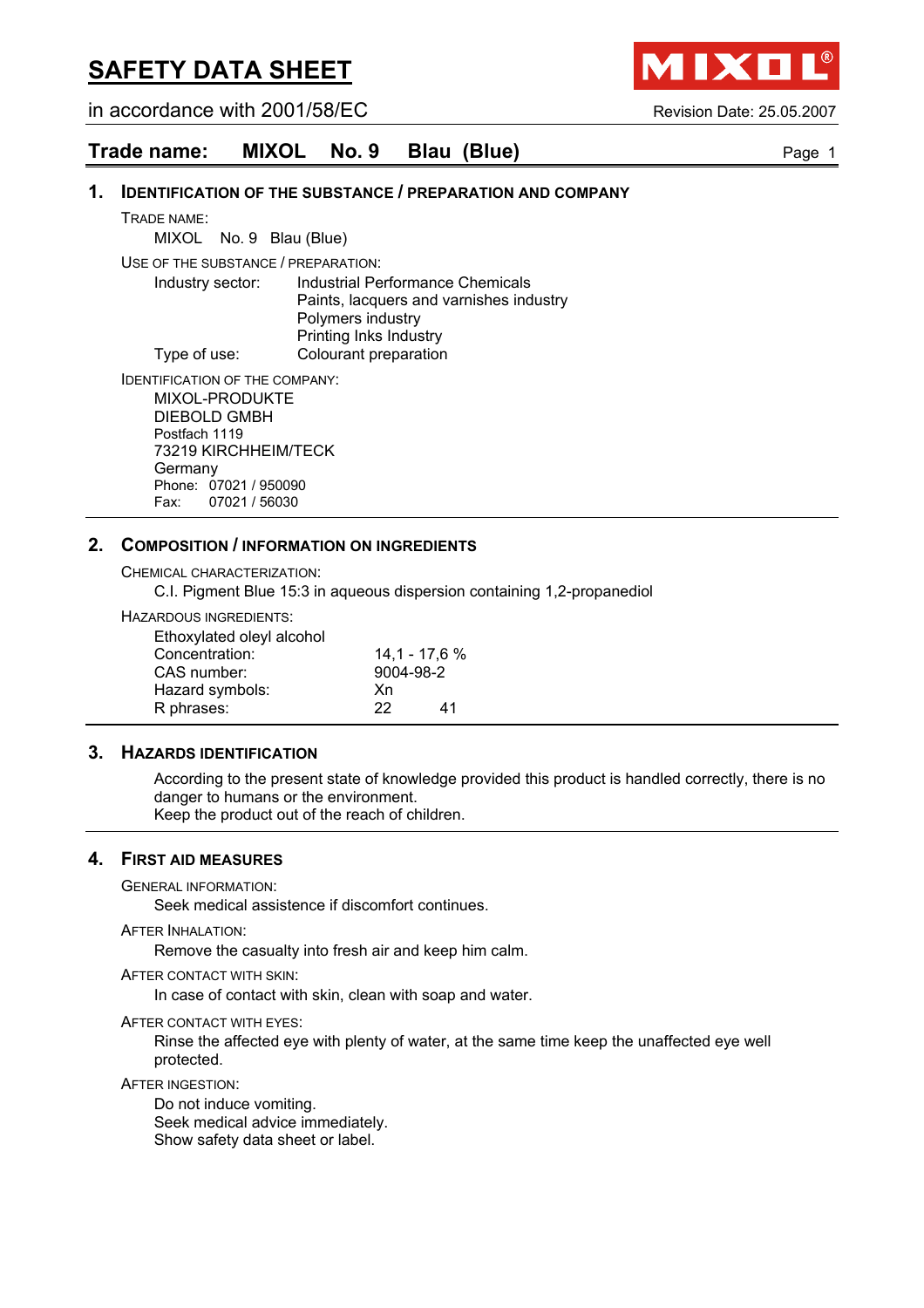## **Trade name: MIXOL No. 9 Blau (Blue)** Page 2

#### **5. FIRE FIGHTING MEASURES**

SUITABLE EXTINGUISHING MEDIA: water spray jet dry powder carbon dioxide

alcohol-resistant foam

EXTINGUISHING MEDIA THAT MUST NOT BE USED FOR SAFETY REASONS:

Full water jet

SPECIAL HAZARDS FROM THE SUBSTANCE ITSELF ITS COMBUSTION PRODUCTS OR FROM ITS VAPOURS:

In case of fires, hazardous combustion gases are formed: Carbon monoxide (CO) Carbon dioxide  $(CO<sub>2</sub>)$ Nitrogen oxides (NOx)

SPECIAL PROTECTIVE EQUIPMENT FOR FIREFIGHTING: Use self-contained breathing apparatus.

#### **6. ACCIDENTAL RELEASE MEASURES**

ENVIRONMENTAL PRECAUTIONS:

Do not discharge into the drains, surface waters or groundwater.

METHODS FOR CLEANING UP / TAKING UP:

Take up with absorbent material (eg. sand, kieselguhr, universal binder). When picked up, treat material as prescribed under point 13 "Disposal considerations".

#### **7. HANDLING AND STORAGE**

ADVICE ON SAFE HANDLING:

When used and handled appropriately no special measures are needed.

ADVICE ON PROTECTION AGAINST FIRE AND EXPLOSION:

Observe the general rules of industrial fire protection.

FURTHER INFORMATION ON STORAGE CONDITIONS:

In case of the product becoming opaque, thickening or being frozen due to the effects of cold, allow to thaw slowly at room temperature. Stir briefly before use.

STORAGE STABILITY:

Shelf-life: at least 36 months

## **8. EXPOSURE CONTROLS / PERSONAL PROTECTION**

GENERAL PROTECTIVE MEASURES:

Observe the usual precautions for handling chemicals.

| <b>HYGIENE MEASURES:</b> | Keep away from food and drinks.<br>Wash hands before breaks and after work.<br>Use barrier skin cream.<br>Remove soiled or soaked clothing immediately and clean<br>thoroughly before using again.                                                      |
|--------------------------|---------------------------------------------------------------------------------------------------------------------------------------------------------------------------------------------------------------------------------------------------------|
| HAND PROTECTION:         | Nitrile rubber gloves<br>Minimum breakthrough time (glove): not determined<br>Minimum thickness (glove): not determined<br>Observe the information of the glove manufacturer on permeability<br>and breakthrough times and other workplace requirements |
| EYE PROTECTION:          | Safety glasses                                                                                                                                                                                                                                          |
| <b>BODY PROTECTION:</b>  | Protective clothing                                                                                                                                                                                                                                     |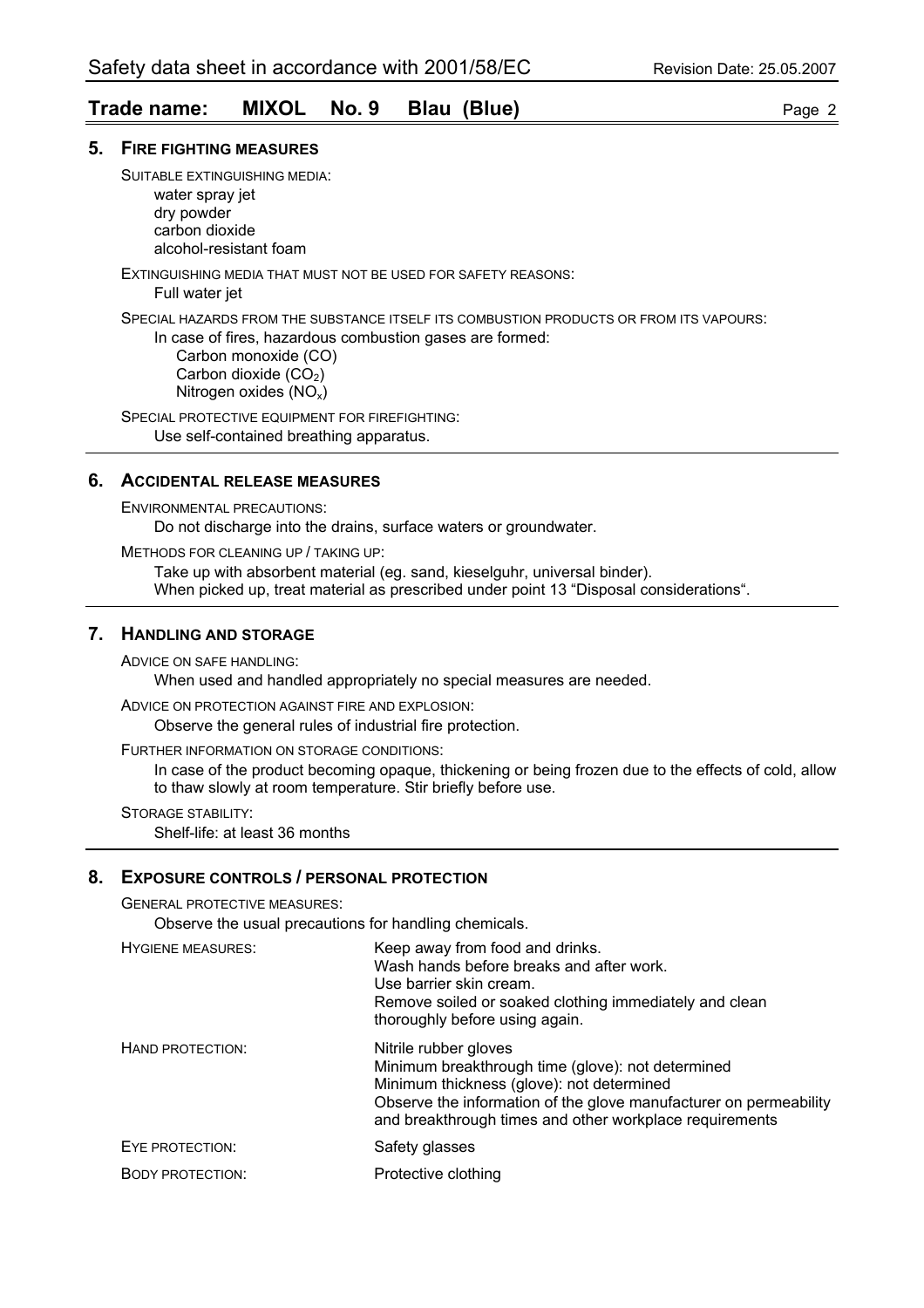## **Trade name: MIXOL No. 9 Blau (Blue)** Page 3

## **9. PHYSICAL AND CHEMICAL PROPERTIES**

| FORM:                       | liquid                                                |
|-----------------------------|-------------------------------------------------------|
| COLOUR:                     | blue                                                  |
| ODOUR:                      | not specified                                         |
| <b>BOILING POINT:</b>       | $>$ 100 °C                                            |
| <b>FLASH POINT:</b>         | No flash point – Measure made up to the boiling point |
| DENSITY:                    | approx. $1,17$ g/cm <sup>3</sup> (20 $^{\circ}$ C)    |
| <b>SOLUBILITY IN WATER:</b> | miscible $(20^{\circ} \text{ C})$                     |
| <b>DH-VALUE:</b>            | approx. $8,5$ (20 $^{\circ}$ C) aqueous suspension    |
| VISCOSITY (DYNAMIC):        | approx. 700 mPa.s $(20^{\circ}C)$                     |
| FURTHER INFORMATION:        | No incompatible Substances known.                     |

#### **10. STABILITY AND REACTIVITY**

| THERMAL DECOMPOSITION: | $>$ 100 $^{\circ}$ C with dehydration |
|------------------------|---------------------------------------|
| HAZARDOUS REACTIONS:   |                                       |

When handled and stored appropriately no dangerous reactions are known.

HAZARDOUS DECOMPOSITION PRODUCTS:

When handled and stored appropriately no dangerous decomposition products are known.

#### **11. TOXICOLOGICAL INFORMATION**

| ACUTE ORAL TOXICITY:            | LD50 > 2.000 mg/kg<br>Method: 1999/45/EC                                                                                                                    |
|---------------------------------|-------------------------------------------------------------------------------------------------------------------------------------------------------------|
| <b>IRRITANT EFFECT ON SKIN:</b> | non-irritant<br>Method: 1999/45/EC                                                                                                                          |
| <b>IRRITANT EFFECT ON EYES:</b> | non-irritant (rabbit eye)<br>Method: OECD 405 - EEC 92/69, B5<br>Source: Aventis Pharma Deutschland GmbH, Pro Tox<br>(Substance: Ethoxylated oleyl alcohol) |

#### **12. ECOLOGICAL INFORMATION**

| BIODEGRADABILITY:  | This property is substance specific and cannot be given for the<br>preparations.                                                                                       |
|--------------------|------------------------------------------------------------------------------------------------------------------------------------------------------------------------|
| FISH TOXICITY:     | not determined                                                                                                                                                         |
| DAPHNIA TOXICITY:  | not determined                                                                                                                                                         |
| ALGAE TOXICITY:    | not determined                                                                                                                                                         |
| BACTERIA TOXICITY: | not determined                                                                                                                                                         |
| REMARKS:           | Do not allow to enter soil, waterways or waste water.<br>Classification according to the calculation procedure of the<br>Dangerous Preparations Directive (1999/45/EC) |

## **13. DISPOSAL CONSIDERATIONS**

PRODUCT:

Product should be taken to a suitable and authorized waste disposal site in accordance with relevant regulations and if necessary after consultation with the waste disposal operator and/or the competent authorities.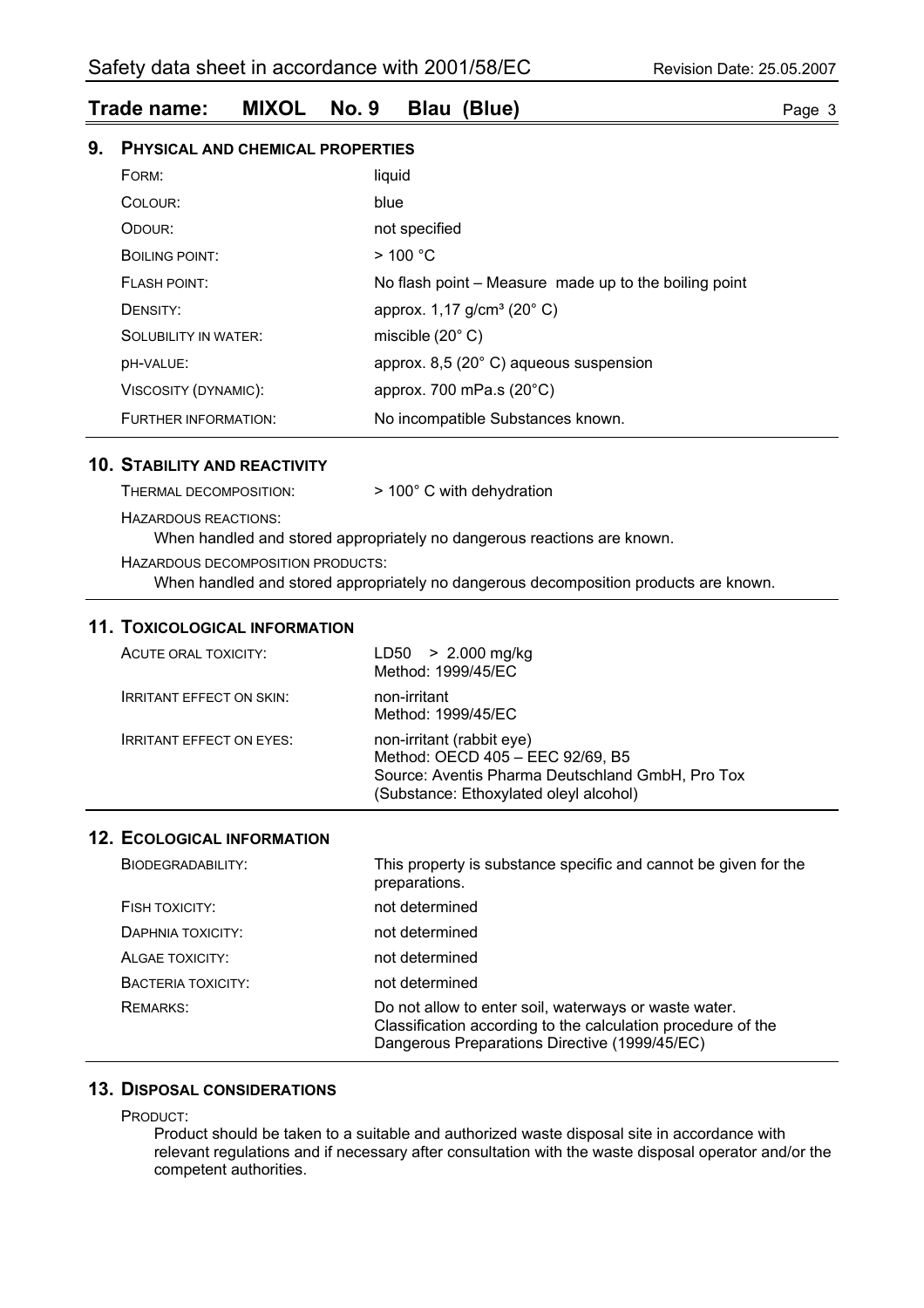## **Trade name: MIXOL No. 9 Blau (Blue)** Page 4

UNCLEANED PACKAGING:

Packaging that cannot be cleaned should be disposed of as product waste.

#### **14. TRANSPORTATION INFORMATION**

| ADR:  | not restricted |
|-------|----------------|
| RID:  | not restricted |
| ADNR: | not restricted |
| IMDG: | not restricted |
| IATA: | not restricted |

#### **15. REGULATORY INFORMATION**

LABELLING IN ACCORDANCE WITH EC-DIRECTIVES:

Hazard warning labelling not compulsory.

SPECIFIC LABELLING OF CERTAIN PREPARATIONS:

Material safety data sheet available for professional user upon request.

## **16. OTHER INFORMATION**

TEXT OF THE R-PHRASES WHICH ARE ALLOCATED TO THE INGREDIENTS/COMPONENTS MENTIONED IN SECTION 2 OF THIS SAFETY DATA SHEET:

- 22 Harmful if swallowed.
- 41 Risk of serious damage to eyes.

Decimal notation: "Thousands" places are identified with a dot (example: 2.000 mg/kg means "two thousand mg/kg"). Decimal places are identified with a comma (example: 1,35g/cm<sup>3</sup>).

These product informations are based on our present state of our knowledge, information and experience. No responsibility or liability can be assumed for factors lying outside our knowledge and control.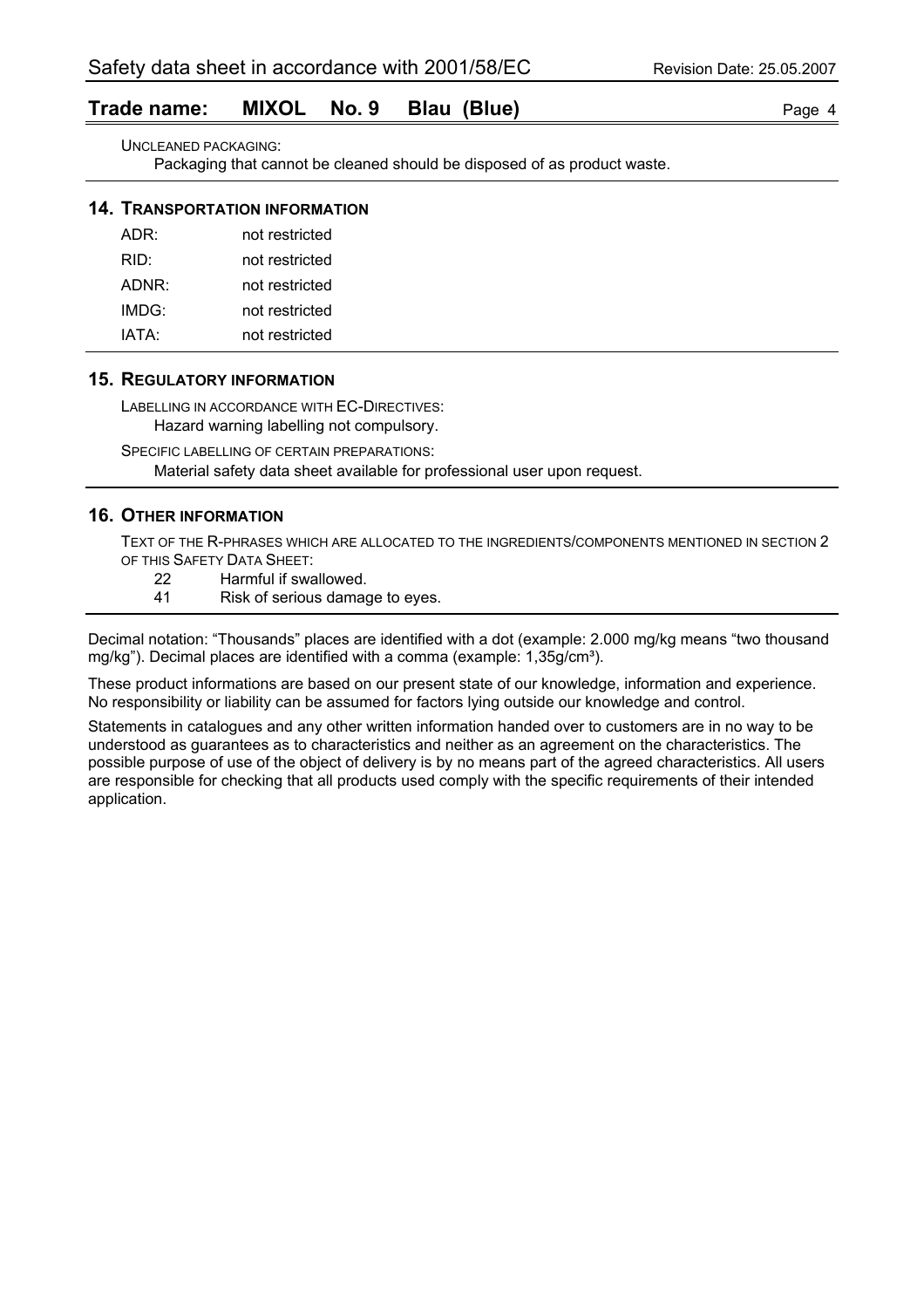in accordance with 2001/58/EC Revision Date: 25.05.2007

IXO

## **Trade name: MIXOL No. 10 Rot (Red)** Page 1

#### **1. IDENTIFICATION OF THE SUBSTANCE / PREPARATION AND COMPANY**

TRADE NAME:

MIXOL No. 10 Rot (Red)

USE OF THE SUBSTANCE / PREPARATION:

Industry sector: Industrial Performance Chemicals Paints, lacquers and varnishes industry Polymers industry Printing Inks Industry Type of use: Colourant preparation

IDENTIFICATION OF THE COMPANY: MIXOL-PRODUKTE DIEBOLD GMBH Postfach 1119 73219 KIRCHHEIM/TECK

**Germany** Phone: 07021 / 950090 Fax: 07021 / 56030

#### **2. COMPOSITION / INFORMATION ON INGREDIENTS**

CHEMICAL CHARACTERIZATION:

C.I. Pigment Red 112 in aqueous dispersion containing 1,2-propandiol

#### HAZARDOUS INGREDIENTS:

| Ethoxylated oleyl alcohol |               |    |
|---------------------------|---------------|----|
| Concentration:            | $9,3 - 11,1%$ |    |
| CAS number:               | 9004-98-2     |    |
| Hazard symbols:           | Xn            |    |
| R phrases:                | 22            | 41 |
| Aryleethylpolyglycolether |               |    |
| Concentration:            | $3,8 - 4,2%$  |    |
| R phrases:                | 52/53         |    |

#### **3. HAZARDS IDENTIFICATION**

According to the present state of knowledge provided this product is handled correctly, there is no danger to humans or the environment. Keep the product out of the reach of children.

#### **4. FIRST AID MEASURES**

GENERAL INFORMATION:

Seek medical assistence if discomfort continues.

AFTER INHALATION:

Remove the casualty into fresh air and keep him calm.

AFTER CONTACT WITH SKIN:

In case of contact with skin, clean with soap and water.

AFTER CONTACT WITH EYES:

Rinse the affected eye with plenty of water, at the same time keep the unaffected eye well protected.

AFTER INGESTION:

Do not induce vomiting. Seek medical advice immediately. Show safety data sheet or label.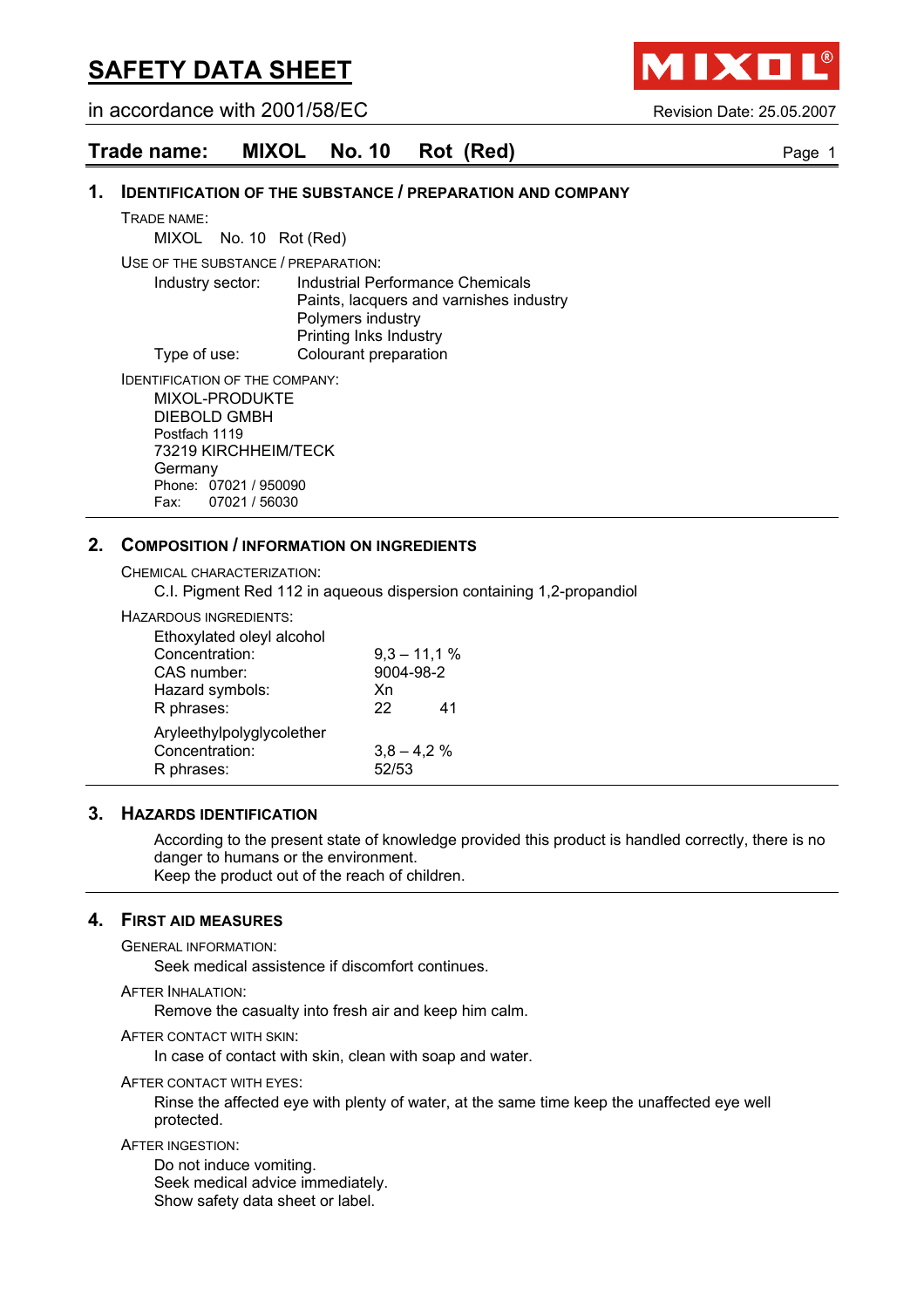## **Trade name: MIXOL No. 10 Rot (Red)** Page 2

#### **5. FIRE FIGHTING MEASURES**

SUITABLE EXTINGUISHING MEDIA: water spray jet dry powder carbon dioxide

alcohol-resistant foam

EXTINGUISHING MEDIA THAT MUST NOT BE USED FOR SAFETY REASONS:

Full water jet

SPECIAL HAZARDS FROM THE SUBSTANCE ITSELF ITS COMBUSTION PRODUCTS OR FROM ITS VAPOURS:

In case of fires, hazardous combustion gases are formed:

Nitrous gases  $(NO_x)$  Carbon monoxide (CO) Carbon dioxide  $(CO<sub>2</sub>)$ Hydrogen chloride (HCI)

SPECIAL PROTECTIVE EQUIPMENT FOR FIREFIGHTING: Use self-contained breathing apparatus.

## **6. ACCIDENTAL RELEASE MEASURES**

ENVIRONMENTAL PRECAUTIONS:

Do not discharge into the drains, surface waters or groundwater.

METHODS FOR CLEANING UP / TAKING UP:

Take up with absorbent material (eg. sand, kieselguhr, universal binder). When picked up, treat material as prescribed under point 13 "Disposal considerations".

### **7. HANDLING AND STORAGE**

ADVICE ON SAFE HANDLING:

When used and handled appropriately no special measures are needed.

ADVICE ON PROTECTION AGAINST FIRE AND EXPLOSION:

Observe the general rules of industrial fire protection.

FURTHER INFORMATION ON STORAGE CONDITIONS:

In case of the product becoming opaque, thickening or being frozen due to the effects of cold, allow to thaw slowly at room temperature. Stir briefly before use.

STORAGE STABILITY:

Shelf-life: at least 36 months

#### **8. EXPOSURE CONTROLS / PERSONAL PROTECTION**

GENERAL PROTECTIVE MEASURES:

Observe the usual precautions for handling chemicals.

| <b>HYGIENE MEASURES:</b> | Keep away from food and drinks.<br>Wash hands before breaks and after work.<br>Use barrier skin cream.<br>Remove soiled or soaked clothing immediately and clean<br>thoroughly before using again.                                                      |
|--------------------------|---------------------------------------------------------------------------------------------------------------------------------------------------------------------------------------------------------------------------------------------------------|
| HAND PROTECTION:         | Nitrile rubber gloves<br>Minimum breakthrough time (glove): not determined<br>Minimum thickness (glove): not determined<br>Observe the information of the glove manufacturer on permeability<br>and breakthrough times and other workplace requirements |
| EYE PROTECTION:          | Safety glasses                                                                                                                                                                                                                                          |
| <b>BODY PROTECTION:</b>  | Protective clothing                                                                                                                                                                                                                                     |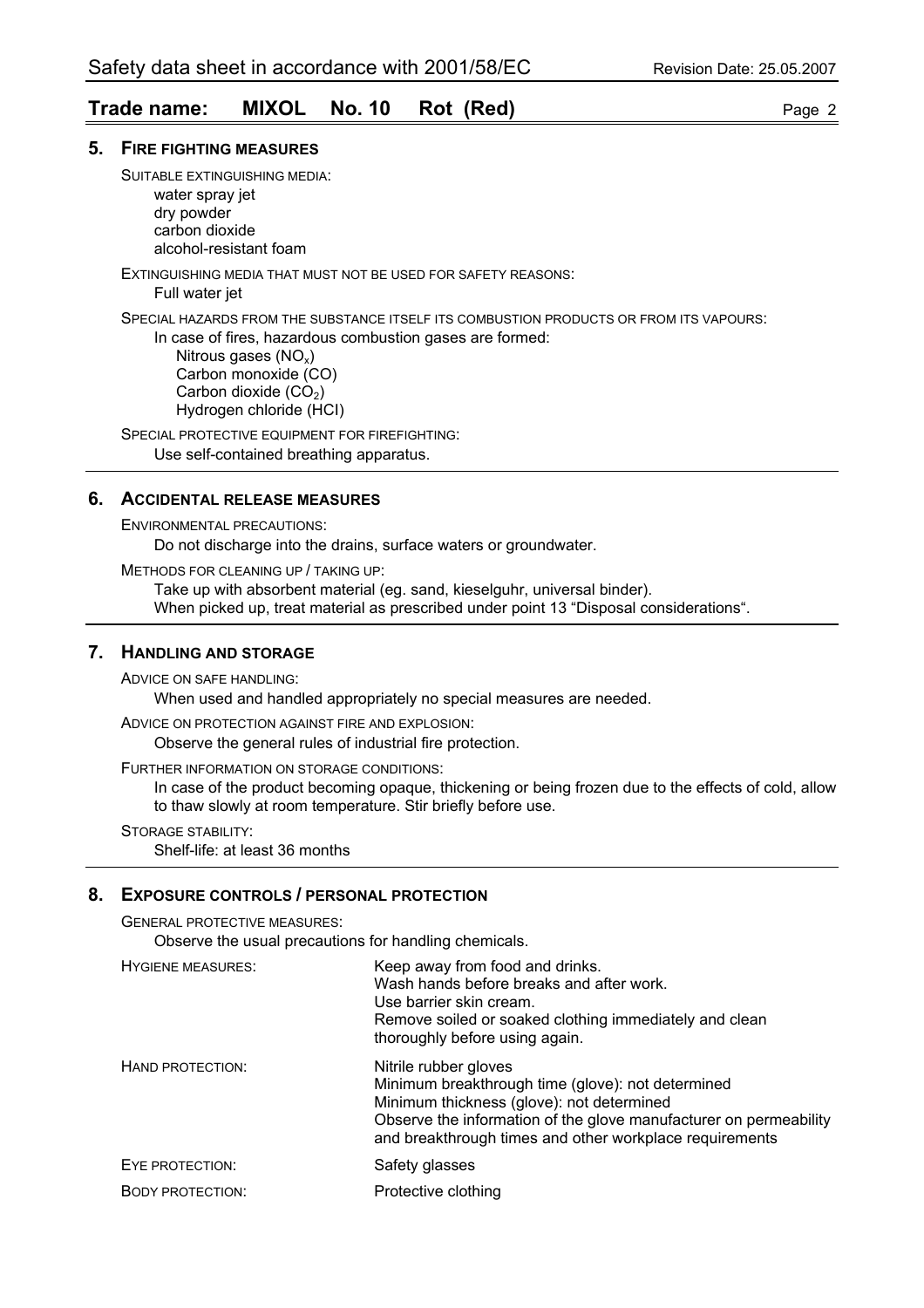## **Trade name: MIXOL No. 10 Rot (Red)** Page 3

## **9. PHYSICAL AND CHEMICAL PROPERTIES**

| FORM:                       | liquid                                                |
|-----------------------------|-------------------------------------------------------|
| COLOUR:                     | red                                                   |
| ODOUR:                      | not specified                                         |
| <b>BOILING POINT:</b>       | $>$ 100 °C                                            |
| <b>FLASH POINT:</b>         | No flash point – Measure made up to the boiling point |
| DENSITY:                    | approx. 1,20 g/cm <sup>3</sup> (20° C)                |
| <b>SOLUBILITY IN WATER:</b> | miscible $(20^{\circ} \text{C})$                      |
| DH-VALUE:                   | approx. 7,5 (20° C) aqueous suspension                |
| VISCOSITY (DYNAMIC):        | approx. 900 mPa.s $(20^{\circ}C)$                     |
| FURTHER INFORMATION:        | No incompatible Substances known.                     |

#### **10. STABILITY AND REACTIVITY**

| THERMAL DECOMPOSITION. | $>$ 100 $^{\circ}$ C with dehydration |  |
|------------------------|---------------------------------------|--|
| HAZARDOUS REACTIONS:   |                                       |  |

When handled and stored appropriately no dangerous reactions are known.

HAZARDOUS DECOMPOSITION PRODUCTS:

When handled and stored appropriately no dangerous decomposition products are known.

#### **11. TOXICOLOGICAL INFORMATION**

| ACUTE ORAL TOXICITY:            | LD50 > 2.000 mg/kg<br>Method: 1999/45/EC                                                                                                                    |
|---------------------------------|-------------------------------------------------------------------------------------------------------------------------------------------------------------|
| <b>IRRITANT EFFECT ON SKIN:</b> | non-irritant<br>Method: 1999/45/EC                                                                                                                          |
| <b>IRRITANT EFFECT ON EYES:</b> | non-irritant (rabbit eye)<br>Method: OECD 405 - EEC 92/69, B5<br>Source: Aventis Pharma Deutschland GmbH, Pro Tox<br>(Substance: Ethoxylated oleyl alcohol) |

#### **12. ECOLOGICAL INFORMATION**

| BIODEGRADABILITY:  | This property is substance specific and cannot be given for the<br>preparations.                                                                                       |
|--------------------|------------------------------------------------------------------------------------------------------------------------------------------------------------------------|
| FISH TOXICITY:     | not determined                                                                                                                                                         |
| DAPHNIA TOXICITY:  | not determined                                                                                                                                                         |
| ALGAE TOXICITY:    | not determined                                                                                                                                                         |
| BACTERIA TOXICITY: | not determined                                                                                                                                                         |
| REMARKS:           | Do not allow to enter soil, waterways or waste water.<br>Classification according to the calculation procedure of the<br>Dangerous Preparations Directive (1999/45/EC) |

## **13. DISPOSAL CONSIDERATIONS**

PRODUCT:

Product should be taken to a suitable and authorized waste disposal site in accordance with relevant regulations and if necessary after consultation with the waste disposal operator and/or the competent authorities.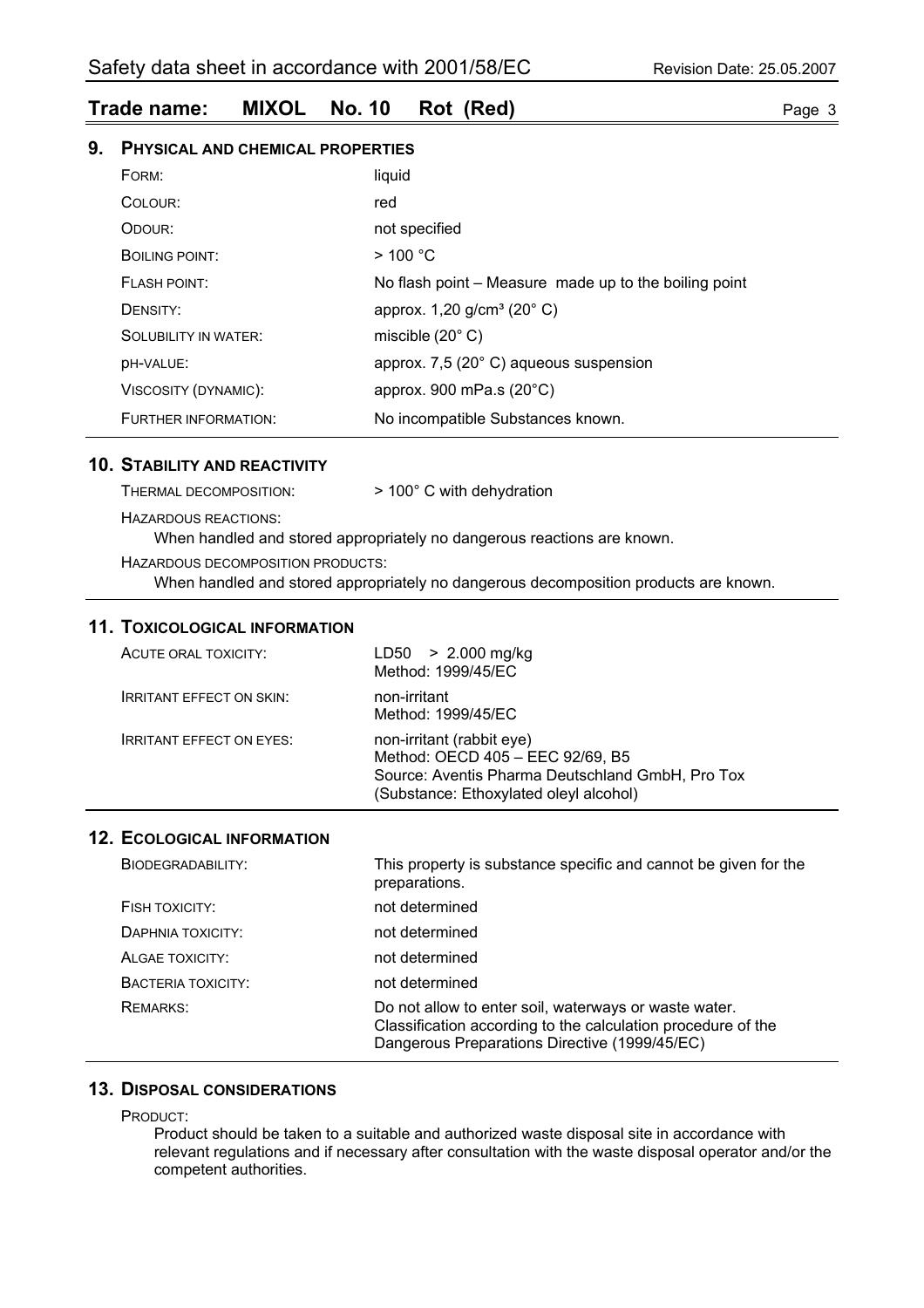## **Trade name: MIXOL No. 10 Rot (Red)** Page 4

UNCLEANED PACKAGING:

Packaging that cannot be cleaned should be disposed of as product waste.

#### **14. TRANSPORTATION INFORMATION**

| ADR:  | not restricted |
|-------|----------------|
| RID:  | not restricted |
| ADNR: | not restricted |
| IMDG: | not restricted |
| IATA: | not restricted |

#### **15. REGULATORY INFORMATION**

LABELLING IN ACCORDANCE WITH EC-DIRECTIVES:

Hazard warning labelling not compulsory. SPECIFIC LABELLING OF CERTAIN PREPARATIONS:

Material safety data sheet available for professional user upon request.

## **16. OTHER INFORMATION**

TEXT OF THE R-PHRASES WHICH ARE ALLOCATED TO THE INGREDIENTS/COMPONENTS MENTIONED IN SECTION 2 OF THIS SAFETY DATA SHEET:

- 22 Harmful if swallowed.
- 41 Risk of serious damage to eyes.
- 52/53 Harmful to aquatic organisms, may cause long-term adverse effects in the aquatic environment.

Decimal notation: "Thousands" places are identified with a dot (example: 2.000 mg/kg means "two thousand mg/kg"). Decimal places are identified with a comma (example: 1,35g/cm<sup>3</sup>).

These product informations are based on our present state of our knowledge, information and experience. No responsibility or liability can be assumed for factors lying outside our knowledge and control.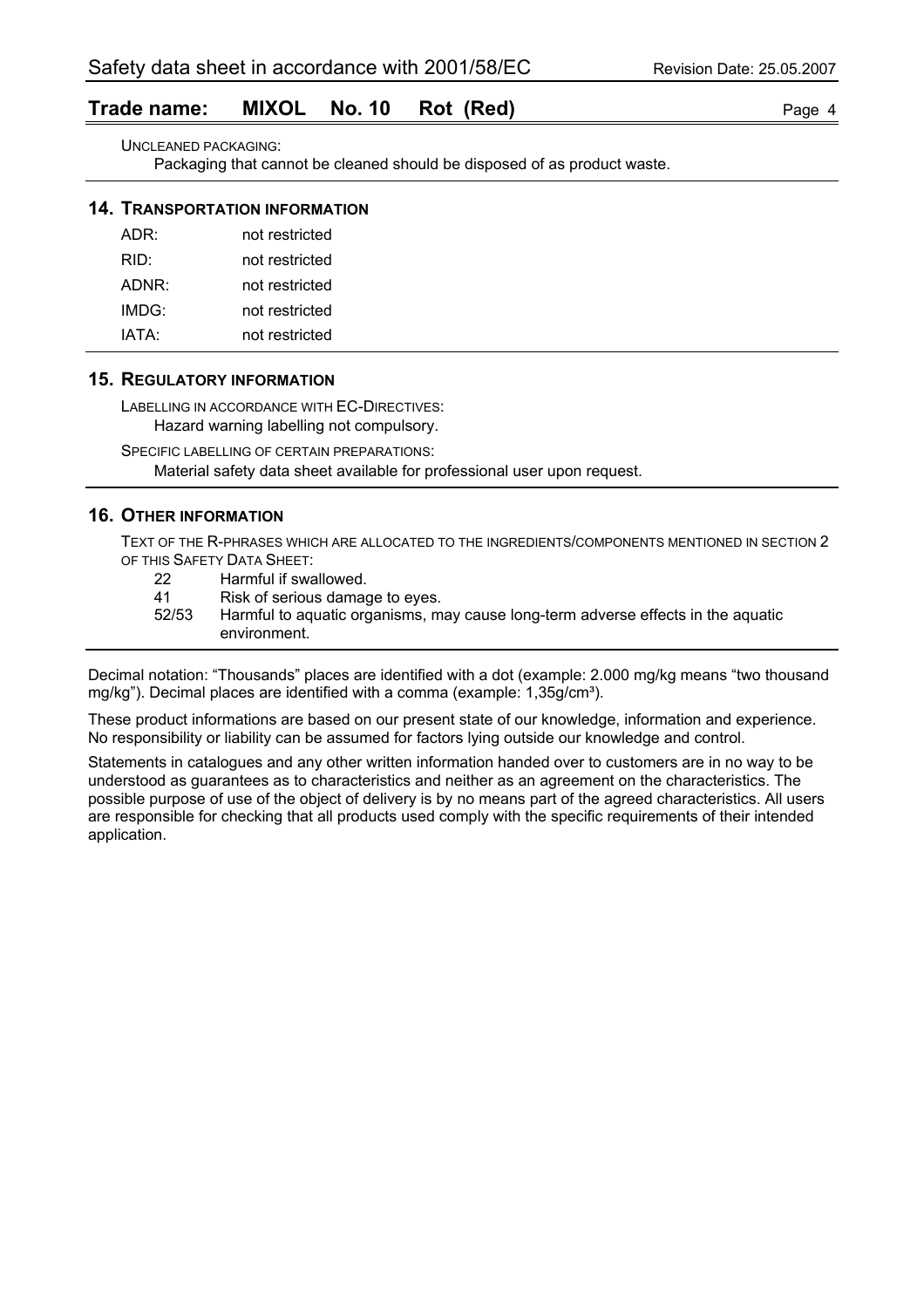in accordance with 2001/58/EC Revision Date: 25.05.2007

IXO

## **Trade name: MIXOL No. 11 Violett (Violet) Page 1** Page 1

#### **1. IDENTIFICATION OF THE SUBSTANCE / PREPARATION AND COMPANY**

TRADE NAME:

MIXOL No. 11 Violett (Violet)

USE OF THE SUBSTANCE / PREPARATION:

Industry sector: Industrial Performance Chemicals Paints, lacquers and varnishes industry Polymers industry Printing Inks Industry Type of use: Colourant preparation

IDENTIFICATION OF THE COMPANY: MIXOL-PRODUKTE DIEBOLD GMBH Postfach 1119 73219 KIRCHHEIM/TECK

**Germany** Phone: 07021 / 950090 Fax: 07021 / 56030

## **2. COMPOSITION / INFORMATION ON INGREDIENTS**

CHEMICAL CHARACTERIZATION:

C.I. Pigment Violet 23 in aqueous dispersion containing propylenglycol > 1%

#### HAZARDOUS INGREDIENTS:

| Aminemodified epoxy resin |                 |    |
|---------------------------|-----------------|----|
| Concentration:            | $0,78 - 0,98$ % |    |
| Hazard symbols:           | Xi              |    |
| R phrases:                | 38              | 41 |
| Ethoxylated oleyl alcohol |                 |    |
| Concentration:            | 15,6 - 18,2 %   |    |
| CAS number:               | 9004-98-2       |    |
| Hazard symbols:           | Xn              |    |
| R phrases:                | 22              | 41 |

#### **3. HAZARDS IDENTIFICATION**

According to the present state of knowledge provided this product is handled correctly, there is no danger to humans or the environment. Keep the product out of the reach of children.

## **4. FIRST AID MEASURES**

GENERAL INFORMATION:

Seek medical assistence if discomfort continues.

AFTER INHALATION:

Remove the casualty into fresh air and keep him calm.

AFTER CONTACT WITH SKIN:

In case of contact with skin, clean with soap and water.

AFTER CONTACT WITH EYES:

Rinse the affected eye with plenty of water, at the same time keep the unaffected eye well protected.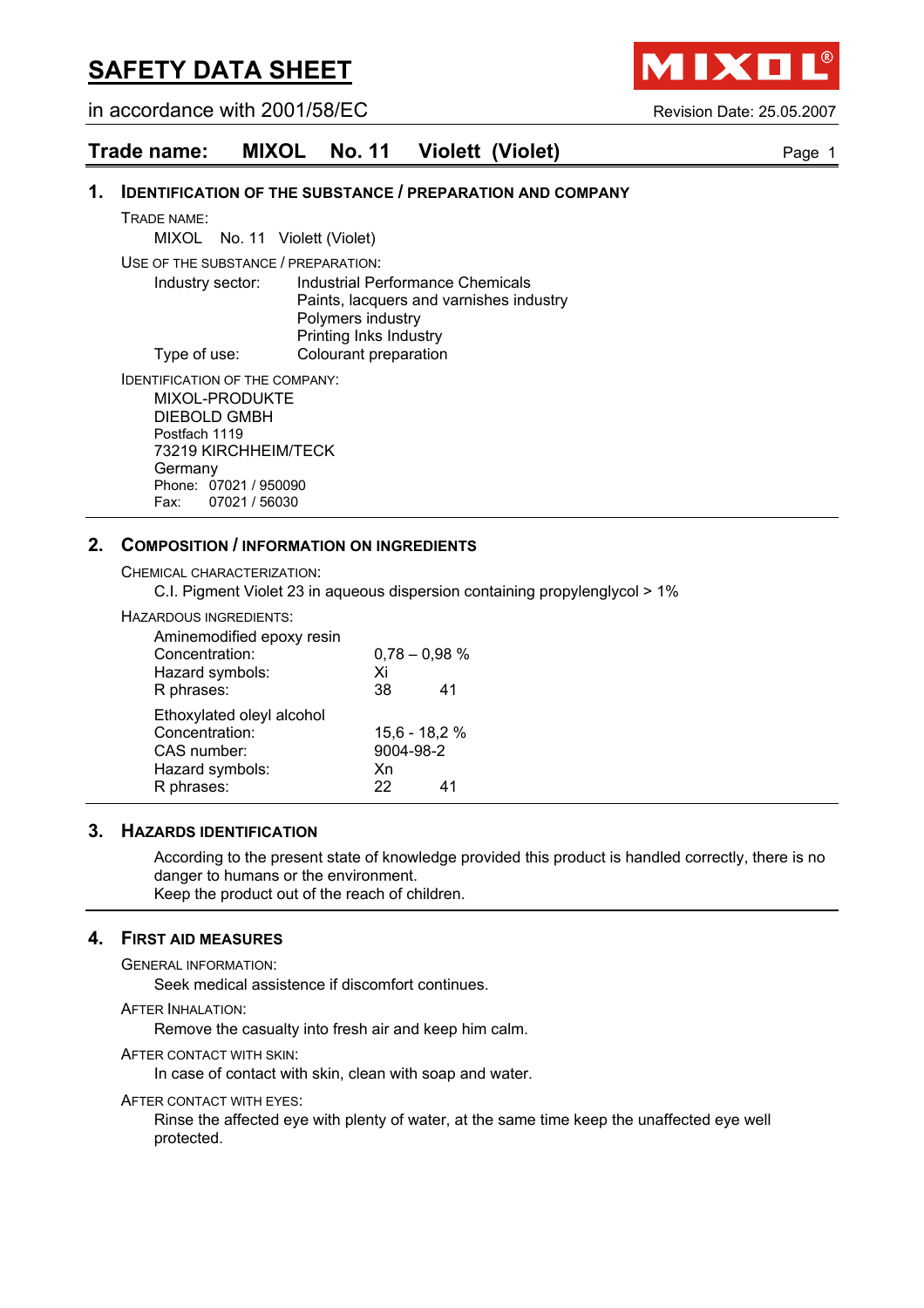## **Trade name: MIXOL No. 11 Violett (Violet)** Page 2

AFTER INGESTION: Do not induce vomiting. Seek medical advice immediately. Show safety data sheet or label.

## **5. FIRE FIGHTING MEASURES**

SUITABLE EXTINGUISHING MEDIA:

water spray jet dry powder carbon dioxide alcohol-resistant foam

EXTINGUISHING MEDIA THAT MUST NOT BE USED FOR SAFETY REASONS:

Full water jet

SPECIAL HAZARDS FROM THE SUBSTANCE ITSELF ITS COMBUSTION PRODUCTS OR FROM ITS VAPOURS:

In case of fires, hazardous combustion gases are formed:

Carbon dioxide  $(CO<sub>2</sub>)$  Carbon monoxide (CO) Hydrogen chloride (HCI) Nitrogen oxides  $(NO<sub>X</sub>)$ 

SPECIAL PROTECTIVE EQUIPMENT FOR FIREFIGHTING: Use self-contained breathing apparatus.

#### **6. ACCIDENTAL RELEASE MEASURES**

ENVIRONMENTAL PRECAUTIONS:

Do not discharge into the drains, surface waters or groundwater.

METHODS FOR CLEANING UP / TAKING UP:

Take up with absorbent material (eg. sand, kieselguhr, universal binder). When picked up, treat material as prescribed under point 13 "Disposal considerations".

## **7. HANDLING AND STORAGE**

ADVICE ON SAFE HANDLING:

When used and handled appropriately no special measures are needed.

ADVICE ON PROTECTION AGAINST FIRE AND EXPLOSION:

Observe the general rules of industrial fire protection.

#### FURTHER INFORMATION ON STORAGE CONDITIONS:

In case of the product becoming opaque, thickening or being frozen due to the effects of cold, allow to thaw slowly at room temperature. Stir briefly before use.

STORAGE STABILITY: Shelf-life: at least 36 months

#### **8. EXPOSURE CONTROLS / PERSONAL PROTECTION**

GENERAL PROTECTIVE MEASURES:

Observe the usual precautions for handling chemicals.

HYGIENE MEASURES: Keep away from food and drinks. Wash hands before breaks and after work. Use barrier skin cream. Remove soiled or soaked clothing immediately and clean thoroughly before using again.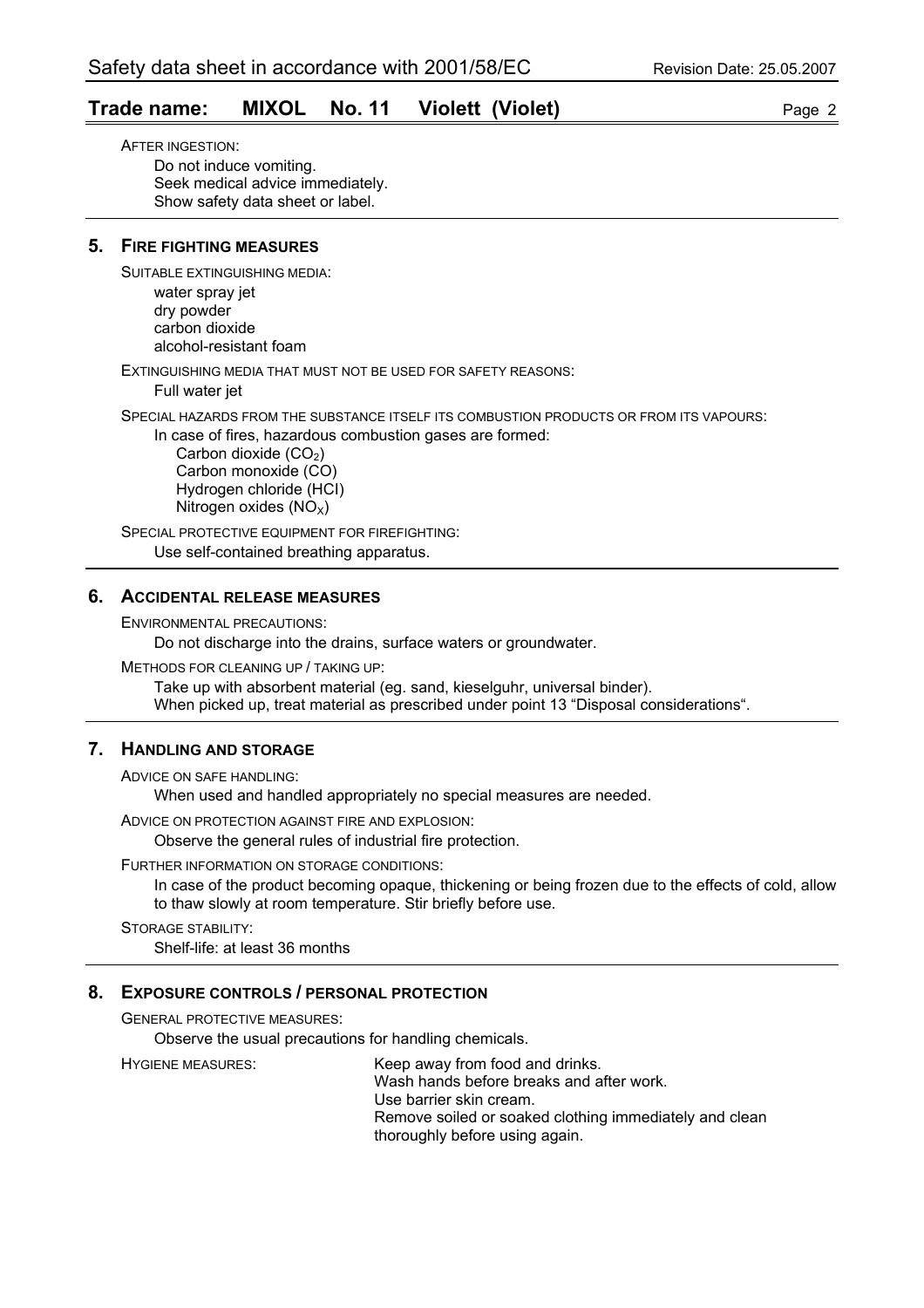## **Trade name: MIXOL No. 11 Violett (Violet) Page 3** Page 3

| HAND PROTECTION:        | Nitrile rubber gloves<br>Minimum breakthrough time (glove): not determined<br>Minimum thickness (glove): not determined<br>Observe the information of the glove manufacturer on permeability<br>and breakthrough times and other workplace requirements |
|-------------------------|---------------------------------------------------------------------------------------------------------------------------------------------------------------------------------------------------------------------------------------------------------|
| EYE PROTECTION:         | Safety glasses                                                                                                                                                                                                                                          |
| <b>BODY PROTECTION:</b> | Protective clothing                                                                                                                                                                                                                                     |

## **9. PHYSICAL AND CHEMICAL PROPERTIES**

| FORM:                       | liquid                                                |
|-----------------------------|-------------------------------------------------------|
| COLOUR:                     | violet                                                |
| ODOUR:                      | not specified                                         |
| <b>BOILING POINT:</b>       | $>$ 100 °C                                            |
| <b>FLASH POINT:</b>         | No flash point – Measure made up to the boiling point |
| DENSITY:                    | approx. 1,18 g/cm <sup>3</sup> (20° C)                |
| <b>SOLUBILITY IN WATER:</b> | miscible $(20^{\circ} \text{ C})$                     |
| DH-VALUE:                   | approx. 8,5 (20°C) aqueous suspension                 |
| VISCOSITY (DYNAMIC):        | approx. 900 mPa.s $(20^{\circ}C)$                     |

### **10. STABILITY AND REACTIVITY**

| $>100^{\circ}$ C with<br>THERMAL DECOMPOSITION: |
|-------------------------------------------------|
|-------------------------------------------------|

HAZARDOUS REACTIONS:

When handled and stored appropriately no dangerous reactions are known.

HAZARDOUS DECOMPOSITION PRODUCTS:

When handled and stored appropriately no dangerous decomposition products are known.

dehydration

## **11. TOXICOLOGICAL INFORMATION**

| ACUTE ORAL TOXICITY:            | $LD50 > 2.000$ mg/kg (rat)<br>Method: 1999/45/EC                                                                                                            |
|---------------------------------|-------------------------------------------------------------------------------------------------------------------------------------------------------------|
| <b>IRRITANT EFFECT ON SKIN:</b> | non-irritant<br>Method: 1999/45/EC                                                                                                                          |
| <b>IRRITANT EFFECT ON EYES:</b> | non-irritant (rabbit eye)<br>Method: OECD 405 - EEC 92/69, B5<br>Source: Aventis Pharma Deutschland GmbH, Pro Tox<br>(Substance: Ethoxylated oleyl alcohol) |

## **12. ECOLOGICAL INFORMATION**

| BIODEGRADABILITY:  | This property is substance specific and cannot be given for the<br>preparations.                                                                                       |
|--------------------|------------------------------------------------------------------------------------------------------------------------------------------------------------------------|
| FISH TOXICITY:     | not determined                                                                                                                                                         |
| DAPHNIA TOXICITY:  | not determined                                                                                                                                                         |
| ALGAE TOXICITY:    | not determined                                                                                                                                                         |
| BACTERIA TOXICITY: | not determined                                                                                                                                                         |
| <b>REMARKS:</b>    | Do not allow to enter soil, waterways or waste water.<br>Classification according to the calculation procedure of the<br>Dangerous Preparations Directive (1999/45/EC) |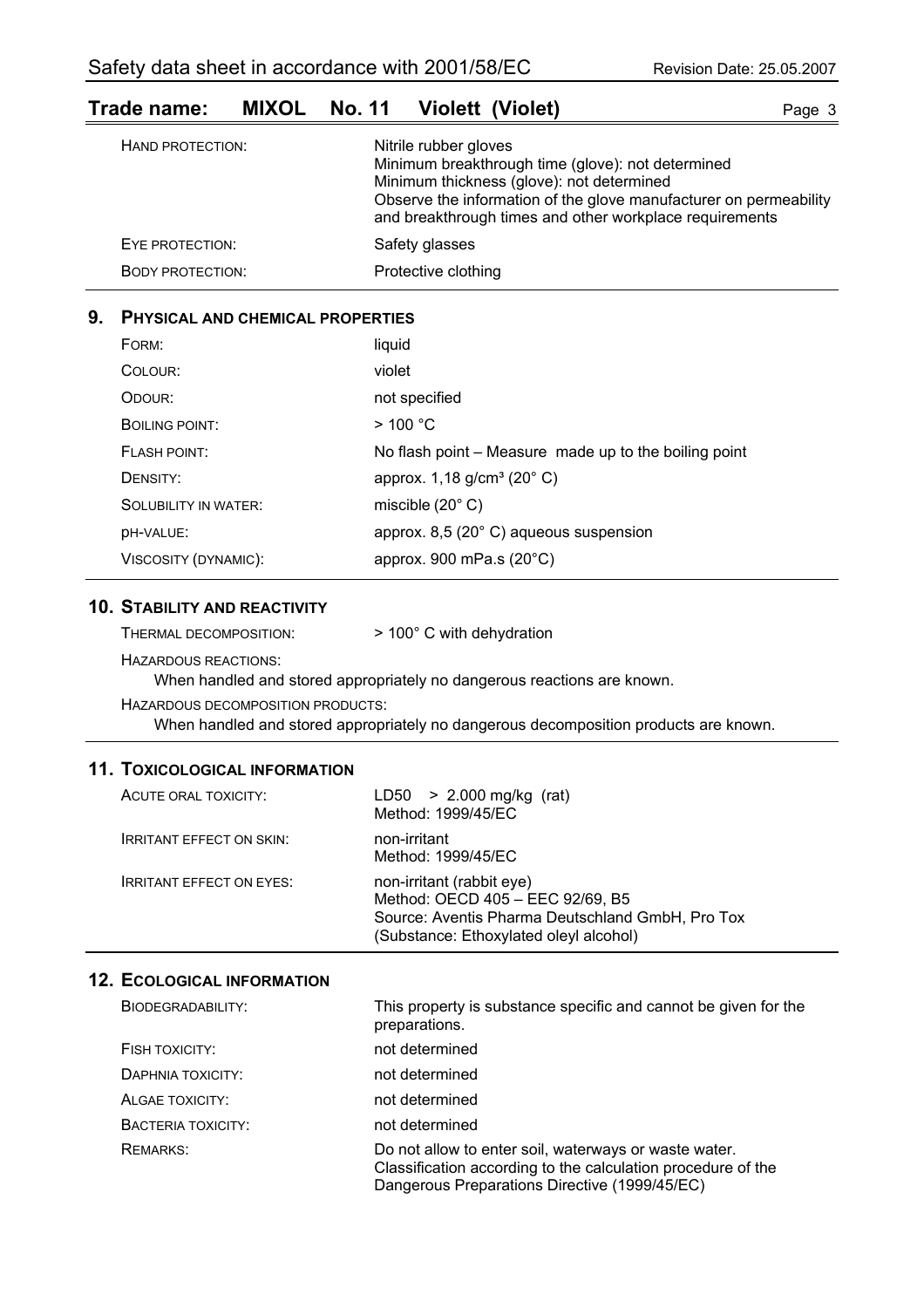## **Trade name: MIXOL No. 11 Violett (Violet)** Page 4

#### **13. DISPOSAL CONSIDERATIONS**

PRODUCT:

Product should be taken to a suitable and authorized waste disposal site in accordance with relevant regulations and if necessary after consultation with the waste disposal operator and/or the competent authorities.

UNCLEANED PACKAGING:

Packaging that cannot be cleaned should be disposed of as product waste.

### **14. TRANSPORTATION INFORMATION**

| ADR:  | not restricted |
|-------|----------------|
| RID:  | not restricted |
| ADNR: | not restricted |
| IMDG: | not restricted |
| IATA: | not restricted |

#### **15. REGULATORY INFORMATION**

LABELLING IN ACCORDANCE WITH EC-DIRECTIVES: Hazard warning labelling not compulsory.

SPECIFIC LABELLING OF CERTAIN PREPARATIONS: Material safety data sheet available for professional user upon request.

#### **16. OTHER INFORMATION**

TEXT OF THE R-PHRASES WHICH ARE ALLOCATED TO THE INGREDIENTS/COMPONENTS MENTIONED IN SECTION 2 OF THIS SAFETY DATA SHEET:

- 22 Harmful if swallowed.<br>38 Irritating to skin.
- 38 Irritating to skin.<br>41 Risk of serious of
- Risk of serious damage to eyes.

Decimal notation: "Thousands" places are identified with a dot (example: 2.000 mg/kg means "two thousand mg/kg"). Decimal places are identified with a comma (example:  $1,35q/cm<sup>3</sup>$ ).

These product informations are based on our present state of our knowledge, information and experience. No responsibility or liability can be assumed for factors lying outside our knowledge and control.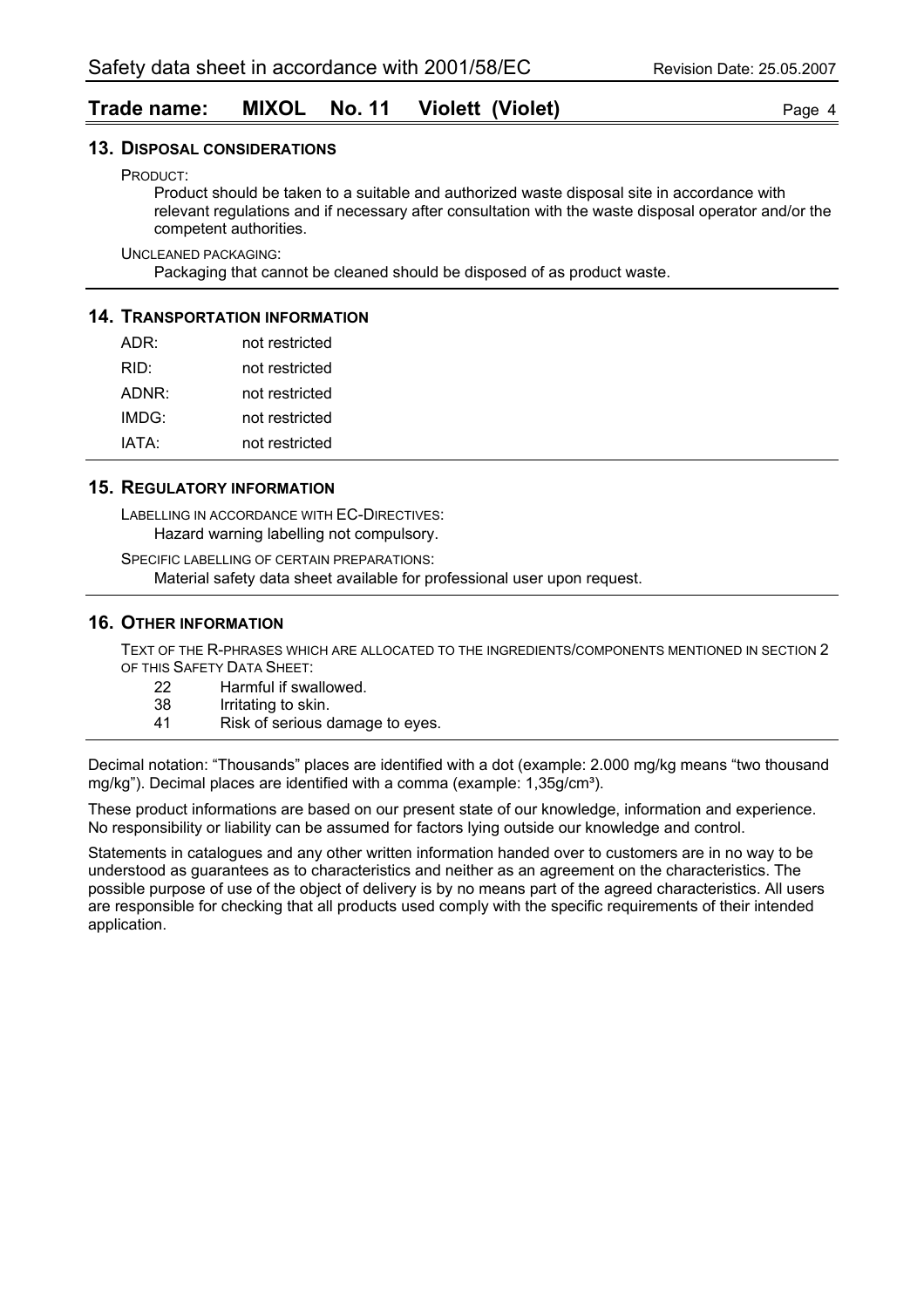in accordance with 2001/58/EC Revision Date: 25.05.2007

**AIXO** 



#### **1. IDENTIFICATION OF THE SUBSTANCE / PREPARATION AND COMPANY**

TRADE NAME:

MIXOL No. 12 Tanengrün (Fir Green)

USE OF THE SUBSTANCE / PREPARATION:

Industry sector: Industrial Performance Chemicals Paints, lacquers and varnishes industry Polymers industry Printing Inks Industry Type of use: Colourant preparation

IDENTIFICATION OF THE COMPANY:

MIXOL-PRODUKTE DIEBOLD GMBH Postfach 1119 D-73219 KIRCHHEIM/TECK Phone: 07021 / 950090 Fax: 07021 / 56030

#### **2. COMPOSITION / INFORMATION ON INGREDIENTS**

CHEMICAL CHARACTERIZATION:

C.I. Pigment Yellow 42, Yellow 73, Blue 15:3, Green 7, Black 7 and Ca-carbonate in aqueous dispersion containing propylene- and diethylene glycol

#### HAZARDOUS INGREDIENTS:

| Ethoxylated oleyl alcohol<br>Concentration:<br>CAS number:<br>Hazard symbols:<br>R phrases:          | $10,3 - 11,6$ %<br>9004-98-2<br>Xn<br>22             | 41      |    |
|------------------------------------------------------------------------------------------------------|------------------------------------------------------|---------|----|
| Diethyleneglycol<br>Concentration:<br>CAS number:<br>EINECS-number:<br>Hazard symbols:<br>R phrases: | $1,9 - 2,1%$<br>111-46-6<br>203-872-2<br>Xn<br>22    |         |    |
| Amin, Soja-alkyl<br>Concentration:<br>CAS-number:<br>EINECS-Nummer:<br>Hazard symbols:<br>R phrases: | $0,06 - 0,12%$<br>61790-18-9<br>263-112-0<br>C<br>22 | N<br>35 | 50 |

#### **3. HAZARDS IDENTIFICATION**

According to the present state of knowledge provided this product is handled correctly, there is no danger to humans or the environment. Keep the product out of the reach of children.

## **4. FIRST AID MEASURES**

GENERAL INFORMATION:

Seek medical assistence if discomfort continues.

AFTER INHALATION:

Remove the casualty into fresh air and keep him calm.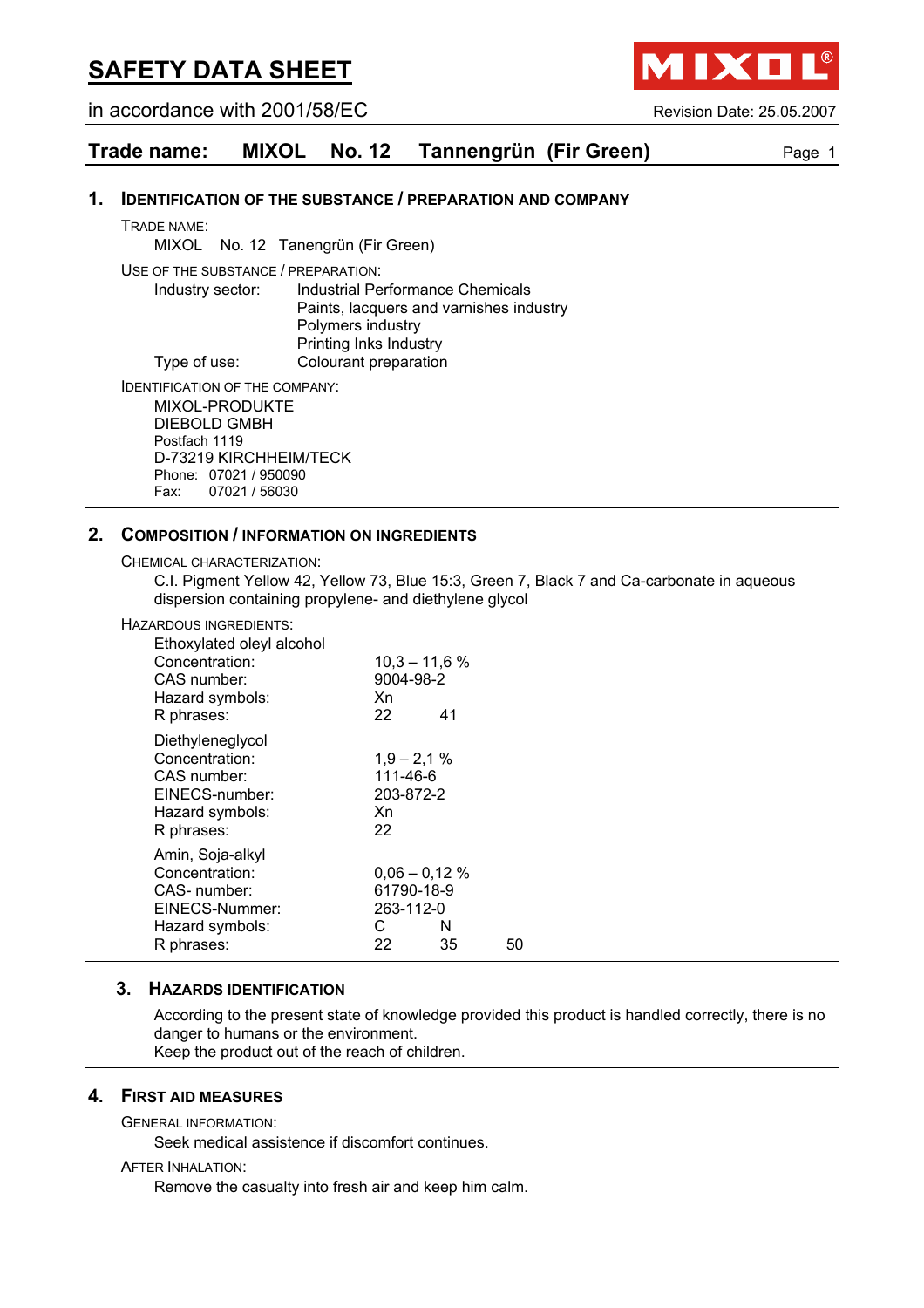## **Trade name: MIXOL No. 12 Tannengrün (Fir Green)** Page 2

AFTER CONTACT WITH SKIN: In case of contact with skin, clean with soap and water.

AFTER CONTACT WITH EYES:

Rinse the affected eye with plenty of water, at the same time keep the unaffected eye well protected.

AFTER INGESTION:

Do not induce vomiting. Seek medical advice immediately. Show safety data sheet or label.

#### **5. FIRE FIGHTING MEASURES**

SUITABLE EXTINGUISHING MEDIA:

water spray jet dry powder carbon dioxide alcohol-resistant foam

EXTINGUISHING MEDIA THAT MUST NOT BE USED FOR SAFETY REASONS:

Full water jet

SPECIAL HAZARDS FROM THE SUBSTANCE ITSELF ITS COMBUSTION PRODUCTS OR FROM ITS VAPOURS:

In case of fires, hazardous combustion gases are formed: carbon monoxide (CO) carbon dioxide  $(CO<sub>2</sub>)$ nitrogen oxides  $(NO<sub>x</sub>)$ hydrogen chloride (HCl)

SPECIAL PROTECTIVE EQUIPMENT FOR FIREFIGHTING: Use self-contained breathing apparatus.

#### **6. ACCIDENTAL RELEASE MEASURES**

ENVIRONMENTAL PRECAUTIONS:

Do not discharge into the drains, surface waters or groundwater.

METHODS FOR CLEANING UP / TAKING UP:

Take up with absorbent material (eg. sand, kieselguhr, universal binder). When picked up, treat material as prescribed under point 13 "Disposal considerations".

## **7. HANDLING AND STORAGE**

ADVICE ON SAFE HANDLING:

When used and handled appropriately no special measures are needed.

ADVICE ON PROTECTION AGAINST FIRE AND EXPLOSION:

Observe the general rules of industrial fire protection.

FURTHER INFORMATION ON STORAGE CONDITIONS:

In case of the product becoming opaque, thickening or being frozen due to the effects of cold, allow to thaw slowly at room temperature. Stir briefly before use.

STORAGE STABILITY:

Shelf-life: at least 36 months

### **8. EXPOSURE CONTROLS / PERSONAL PROTECTION**

GENERAL PROTECTIVE MEASURES:

Observe the usual precautions for handling chemicals.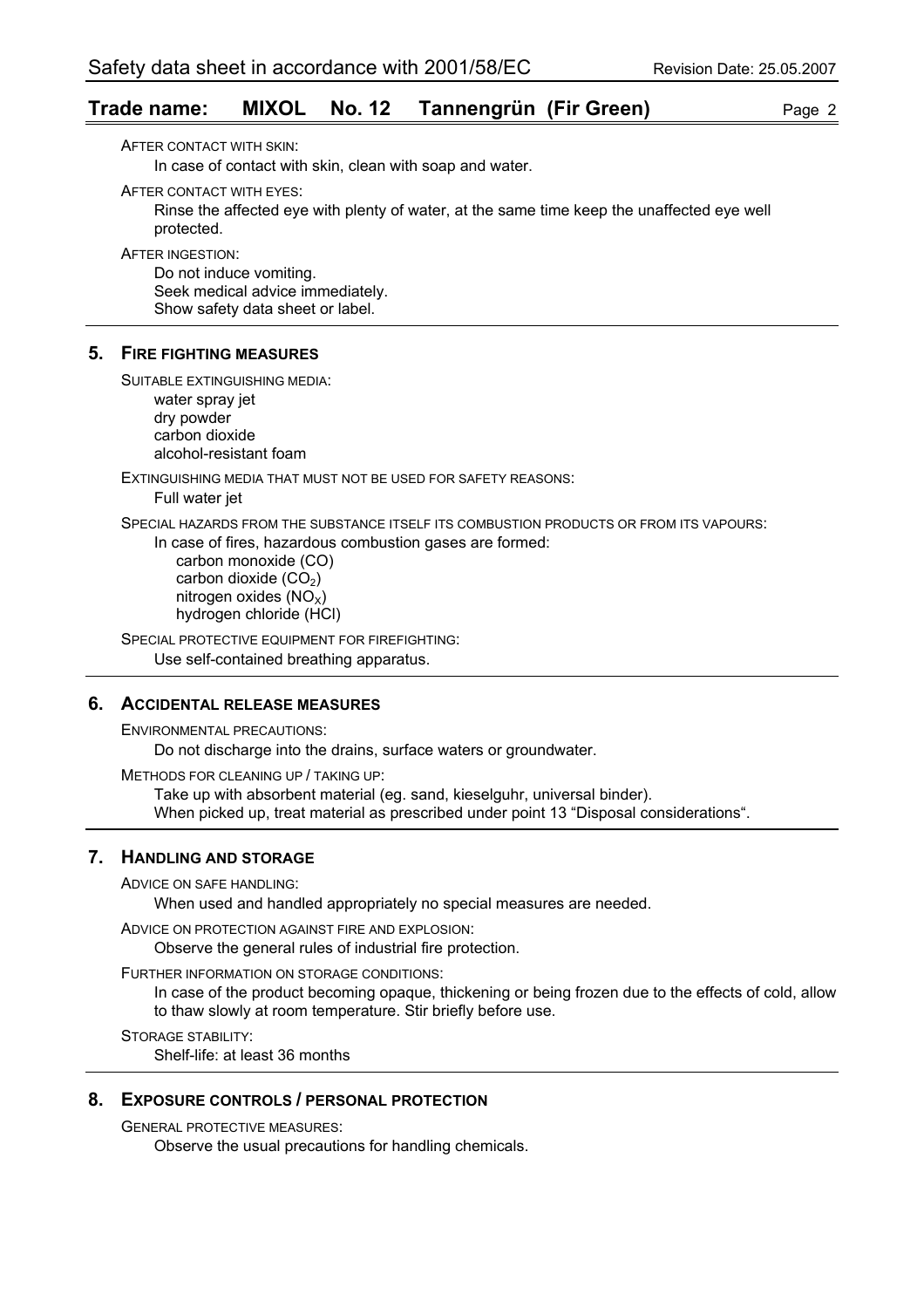## **Trade name: MIXOL No. 12 Tannengrün (Fir Green)** Page 3

| <b>HYGIENE MEASURES:</b> | Keep away from food and drinks.<br>Wash hands before breaks and after work.<br>Use barrier skin cream.<br>Remove soiled or soaked clothing immediately and clean<br>thoroughly before using again.                                                      |
|--------------------------|---------------------------------------------------------------------------------------------------------------------------------------------------------------------------------------------------------------------------------------------------------|
| HAND PROTECTION:         | Nitrile rubber gloves<br>Minimum breakthrough time (glove): not determined<br>Minimum thickness (glove): not determined<br>Observe the information of the glove manufacturer on permeability<br>and breakthrough times and other workplace requirements |
| EYE PROTECTION:          | Safety glasses                                                                                                                                                                                                                                          |
| <b>BODY PROTECTION:</b>  | Protective clothing                                                                                                                                                                                                                                     |

## **9. PHYSICAL AND CHEMICAL PROPERTIES**

| FORM:                       | liquid                                                |
|-----------------------------|-------------------------------------------------------|
| COLOUR:                     | green                                                 |
| ODOUR:                      | not specified                                         |
| <b>BOILING POINT:</b>       | > 80 °C                                               |
| <b>FLASH POINT:</b>         | No flash point – Measure made up to the boiling point |
| DENSITY:                    | approx. 1,46 g/cm <sup>3</sup> (20 °C)                |
| <b>SOLUBILITY IN WATER:</b> | miscible $(20 °C)$                                    |
| DH-VALUE:                   | approx. 7,9 (20 °C) aqueous suspension                |
| VISCOSITY (DYNAMIC):        | approx. 950 mPa.s $(20^{\circ}C)$                     |

## **10. STABILITY AND REACTIVITY**

| THERMAL DECOMPOSITION:            | $>$ 100 °C with dehydration                                                          |
|-----------------------------------|--------------------------------------------------------------------------------------|
| HAZARDOUS REACTIONS:              | When handled and stored appropriately no dangerous reactions are known.              |
| HAZARDOUS DECOMPOSITION PRODUCTS: | When handled and stored appropriately no dangerous decomposition products are known. |

## **11. TOXICOLOGICAL INFORMATION**

| ACUTE ORAL TOXICITY:            | LD50 $> 2.000$ mg/kg (rat)<br>Method: 1999/45/EC                  |
|---------------------------------|-------------------------------------------------------------------|
| <b>IRRITANT EFFECT ON SKIN:</b> | non-irritant<br>Method: 1999/45/EC                                |
| <b>IRRITANT EFFECT ON EYES:</b> | non-irritant (rabbit eye)<br>Test result of a similar preparation |

## **12. ECOLOGICAL INFORMATION**

| BIODEGRADABILITY: | This property is substance specific and cannot be given for the<br>preparations. |
|-------------------|----------------------------------------------------------------------------------|
| FISH TOXICITY:    | not determined                                                                   |
| DAPHNIA TOXICITY: | not determined                                                                   |
| ALGAE TOXICITY:   | not determined                                                                   |